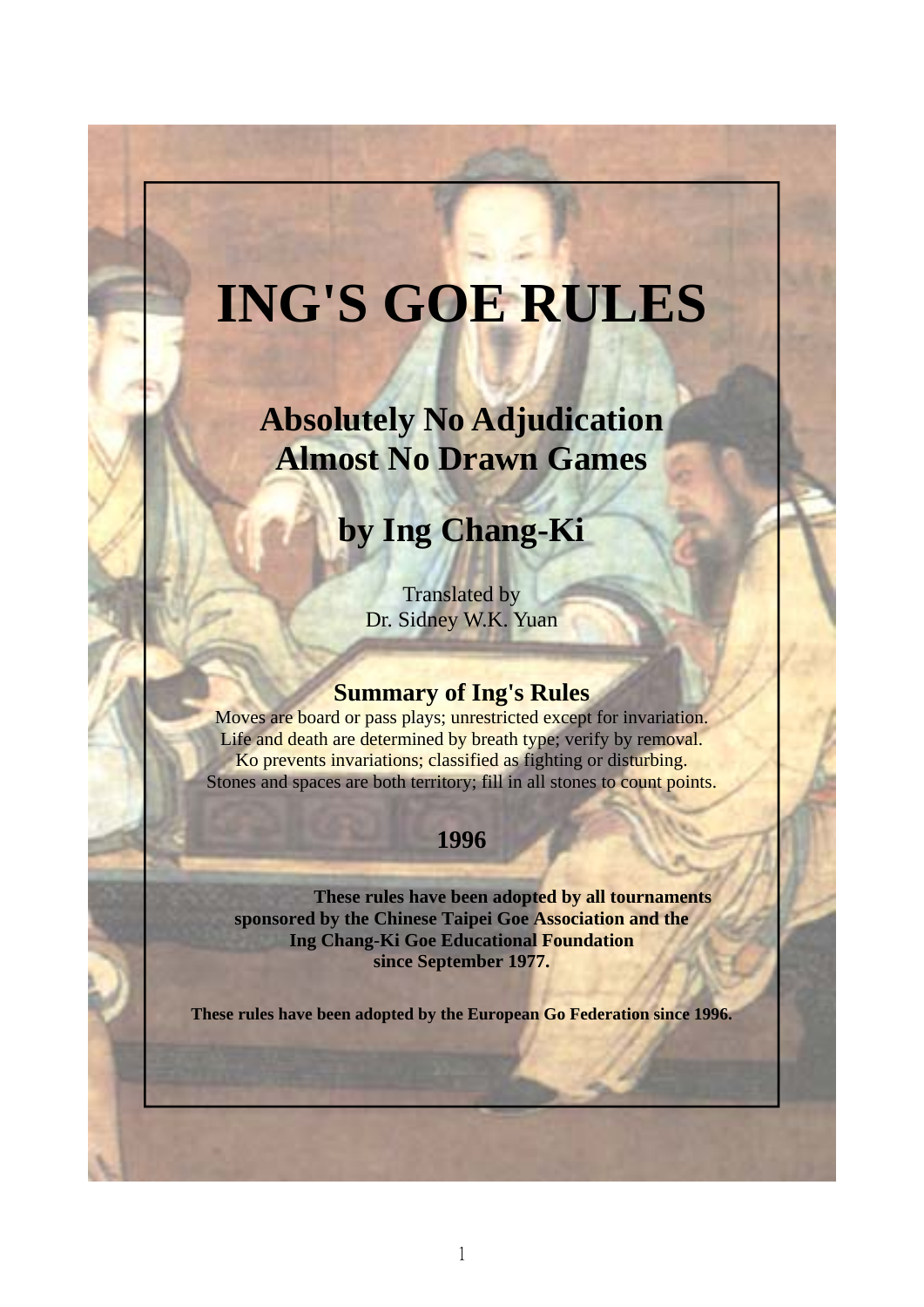## **A Brief Biography of Mr. Ing Chang-Ki by Mr. K'ung Ch'ing-Lung**

 Mr. Ing Chang-Ki is a native of Ningbo (town of Cicheng) in Zhejiang province, China. He is decisive, positive, bright, and inquisitive. Mr. Ing devoted 30 years each to both banking and industry. He founded the Reward Wool Co., Cathay Chemical Works, Eagle Food Co., and the International Bill Finance Co., which are all listed on the stock market in Taiwan.

 Mr. Ing has had a very strong interest in Goe since his youth, and has been promoting the game for more than sixty years without interruption. He spent 23 years (from 1973 to 1996) in formulating his version of the rules for Goe, because he realized the importance of a perfect set of rules, as Goe has evolved into an international game. The four sentences on the cover page represent a summary of the rules. His rules diversify Goe to its maximum, by allowing all board plays that don't result in invariability of board positions. By classifying ko as either fighting or disturbing, one eliminates the need for any arbitrary decisions (which always result in games with no outcome [moshubo]). It also eliminates the need for the unreasonable rule of "super ko" in the Japanese rules. The fill-in Point-Counting system is a self-checking, scientific method that preserves the final board position of a game. "Ko is classified as fighting or disturbing" and "fill in all stones to count territory points" were invented by Mr. Ing.

 Mr. William F. Mann of the United States once said, "The fill-in Point-Counting method is the most unique and complete system available. However, the requirement for exactly 180 black and white stones can never be achieved in practice." Because of this remark, Mr. Ing. has devoted more than 20 years to designing special measuring bowls, and finally developed two models, 9186 and JW-101, that fulfill his dream. Mr. Ing sacrificed 23 years of his life to lay down the foundation of a unified set of Goe rules for the world. His contributions to Goe cannot be overemphasized.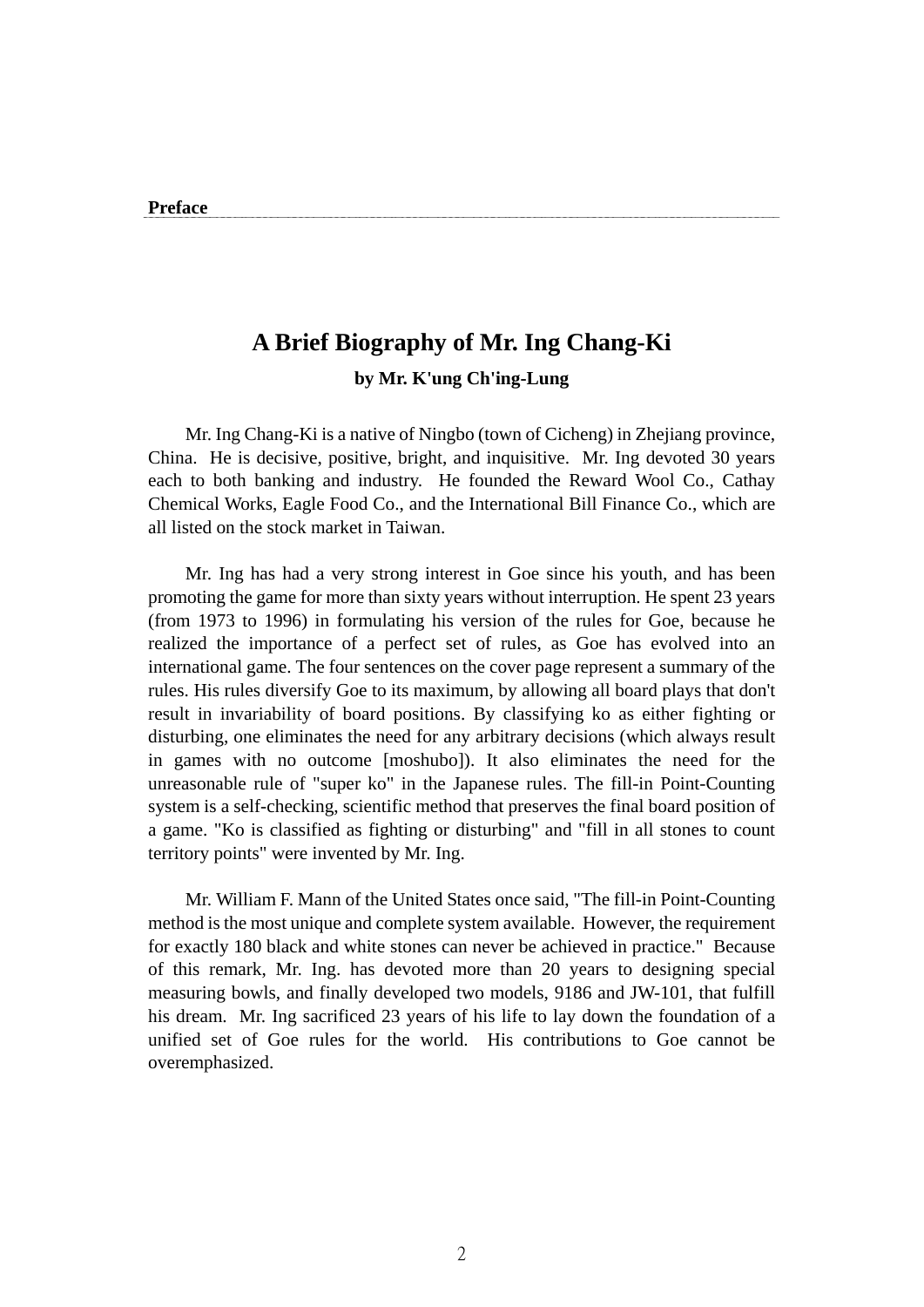## **A Word from the Translator**

Throughout this rules book, italic letters are used to denote Go terms that are listed in the Glossary. Japanese Go terms are presented in square brackets wherever appropriate. All Chinese names (except Taiwanese names) are given in *pingying*, the romanization system used in the People's Republic of China. Also, the word "God" which was coined by Mr. Ing. is used in place of "Go" or "Wei-chi". Wei-chi is the Chinese name for Goe based on two ideograms meaning "surrounding chess", while "Go" is a Japanese term based on a different ideogram. The corresponding Chinese pronounciation of this ideogram is "Ge." Mr. Ing often refers to China as the biological mother who gave birth to Goe (invented the game) and Japan as the foster -mother who nurtured Goe (improved upon and spread the game). From this we can see Mr. Ing's respect for the Japanese contribution to Goe. Because of this he tried to retain the Japanese term "Go". (As a matter of fact, the Ghinese word "Ge" has completely replaced "Wei-chi" in the Chinese Rules.) The situation is slightly more complicated in English as the Chinese and the Japanese pronounciations for the same ideogram are different. Mr. Ing thus combined "Go" and "Ge" together and created the word "Goe", signifying the unification of two countries in their combined effort in promoting Goe.

Last but not least, I like to thank Mr. Ing for inviting me to translate the 1996 edition of the Ing Goe Rules into English, which I regard as an honor. I would also like to thank Mr. Bill Franke for proofreading the manuscript.

> Sidney W.K. Yuan President Yutopian Enterpruses May 1996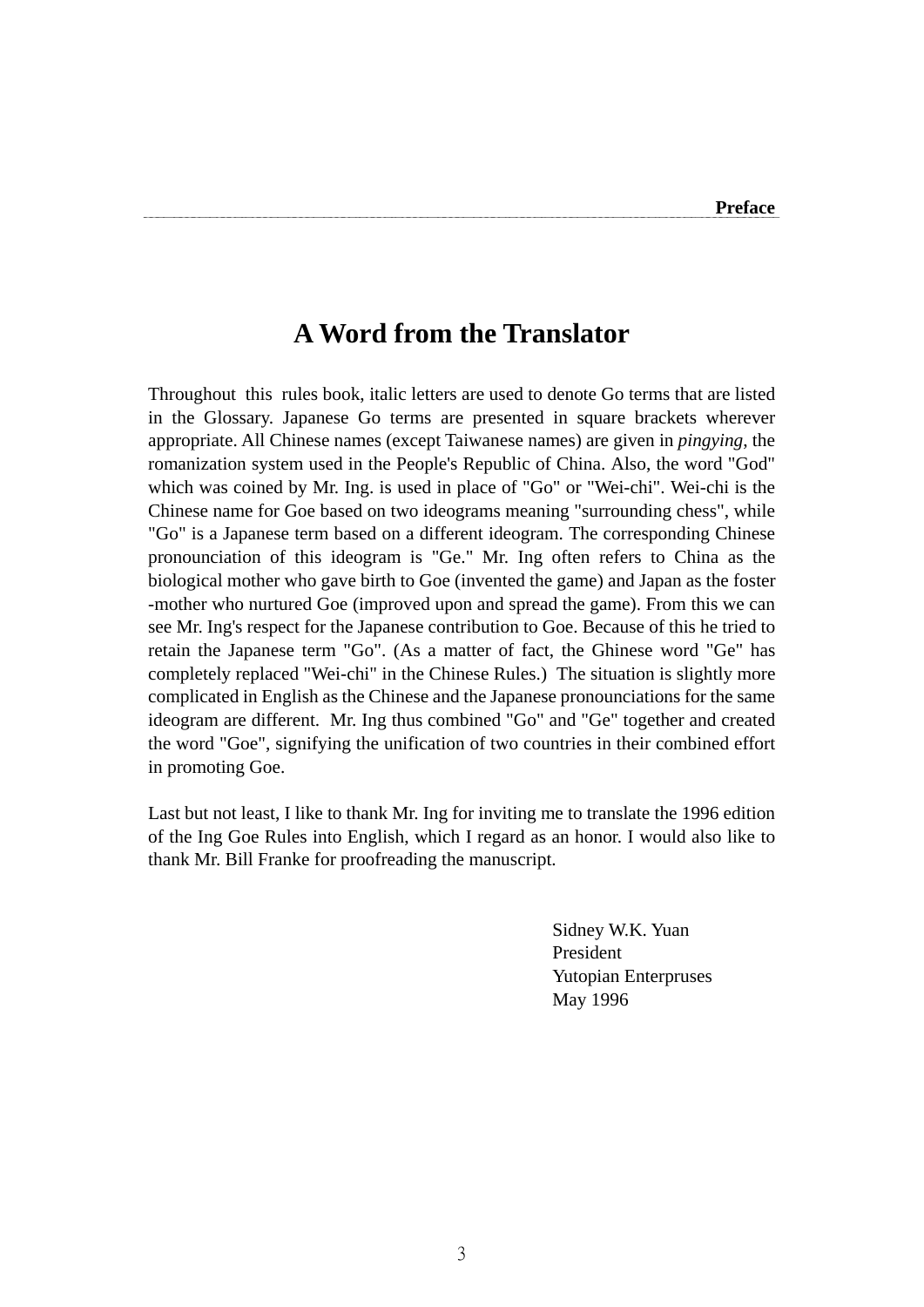

## **An Introduction to the**

 **1996** 

 **Ing Goe Rules** 

 **by Ing Chang-ki** 

The game of Goe was invented by the Chinese.

 It was mentioned in Jin Zhang Hua Bo Wu Ji (300 B.C.) that Emperor Yao invented Goe and taught the game to his son Danzhu. Whether or not Yao actually invented the game, it is clear that Goe, being an invaluable tool in enlightening children, was invented a long time ago. According to the legend, Emperor Yao's son Danzhu was courageous but not bright, thus Yao taught him Goe in order to enlighten him. As early as 400-500 B.C., Goe was already very popular among the upper class in China. The word "Yi" (which means Goe) can be found in the ancient books of "Lunyu," "Zuochuan," "Mengzhi," etc. Unless there are earlier written proofs to suggest otherwise, it is safe to say that goe was invented in China. If Yao indeed invented the game, then it has a history of approximately 4000 years. Nowadays, the game of Goe is very popular internationally; there are bout 100 nations in the world with Goe organizations. Being tested by all the players globally throughout the history, the game of Goe remains almost unchanged. Indeed, how can one improve on something that is perfect? Mathematicians have calculated that the number of possible variations in Chess is 1040 and in Goe is 10400. The difference in complexity between the two games is astounding. The Chinese invented the compass, paper and dynamite. Why are the Chinese not known for the invention of Goe?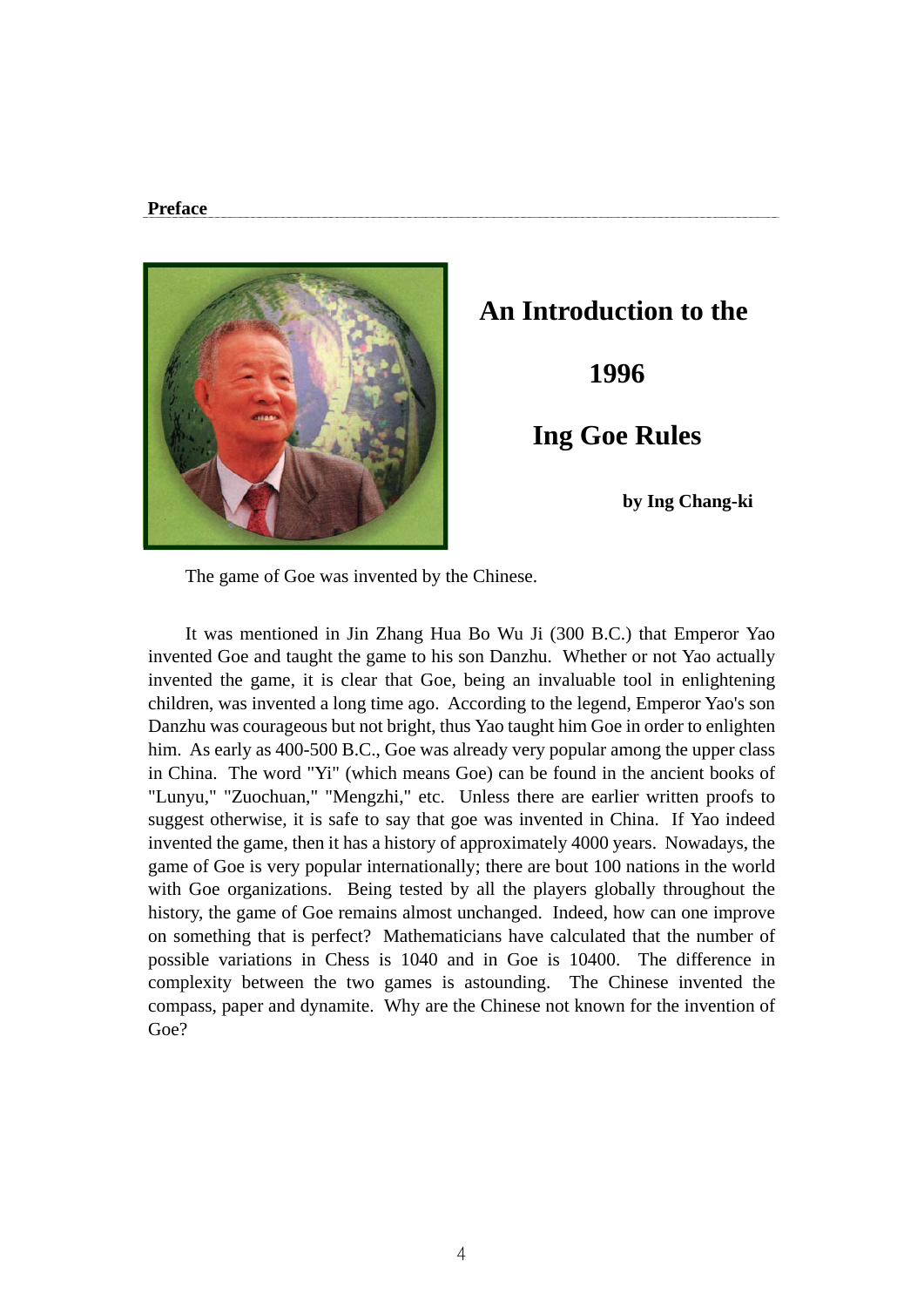The game of Goe was introduced to various countries via China. Dr. Yang Liansheng, a professor of Chinese History at the Harvard University wrote an essay in 1956 called "An Investigation of the Evolution of the Counting Method of Wei-Ch'i," which mentioned that the counting systems used by the Japanese and Koreans were that of the Chinese method introduced to these countries during the Nanbei Dynasty (420-589 A.D.). The history of the introduction of Goe into Japan and Korea is clearly stated in Baiji Zhuan of "Zhoushu, Suishi, Beishi" (Baiji" was an ancient Chinese name for Korea) and "Woguo Zhuan" ("Woguo" was an ancient Chinese name for Japan). One might assume that the Chinese have always counted stones only. This is not true

 The Chinese used to count spaces, but later switched to counting stones. According to my brief investigation, the switch began to take place at the beginning of the Ming Dynasty (1368-1644 A.D.). By the end of Emperor Wan-Li's kingdom, the stone-counting method had already become quite popular.

#### **Relationships Between Goe Principles, Goe Rules, and Goe Skill**

 Goe principles state that "live stones establish territory, and the side with more territory wins." The Goe rules on the other hand define "life and death by laying down the rules for capturing and fighting ko's." Finally, the Goe skill of the players determines "the winner."

 Unfortunately, most players are interested only in Goe skill and overlook the importance of Goe principles and Go rules, but Goe principles provide the bases for Goe rules, which in turn are the bases of Goe skill. There is probably no question that Goe skill is the most interesting of these three aspects of the game, but one should not overlook it's prerequisites. Otherwise, the resulting Goe rules would never conform to the principles. For example, the special rulings of the Japanese rules on bent-four -in-the-corner, three-points-without- capturing [torazu san moku], and the requirements of eliminating ko's at the end of the game are based on the judgments of authorities with superior Goe skill intending to amend the deficiencies of the Goe rules.

 It is no surprise that such amendments are becoming progressively more unreasonable. Let me give you another example. At the end of a game played in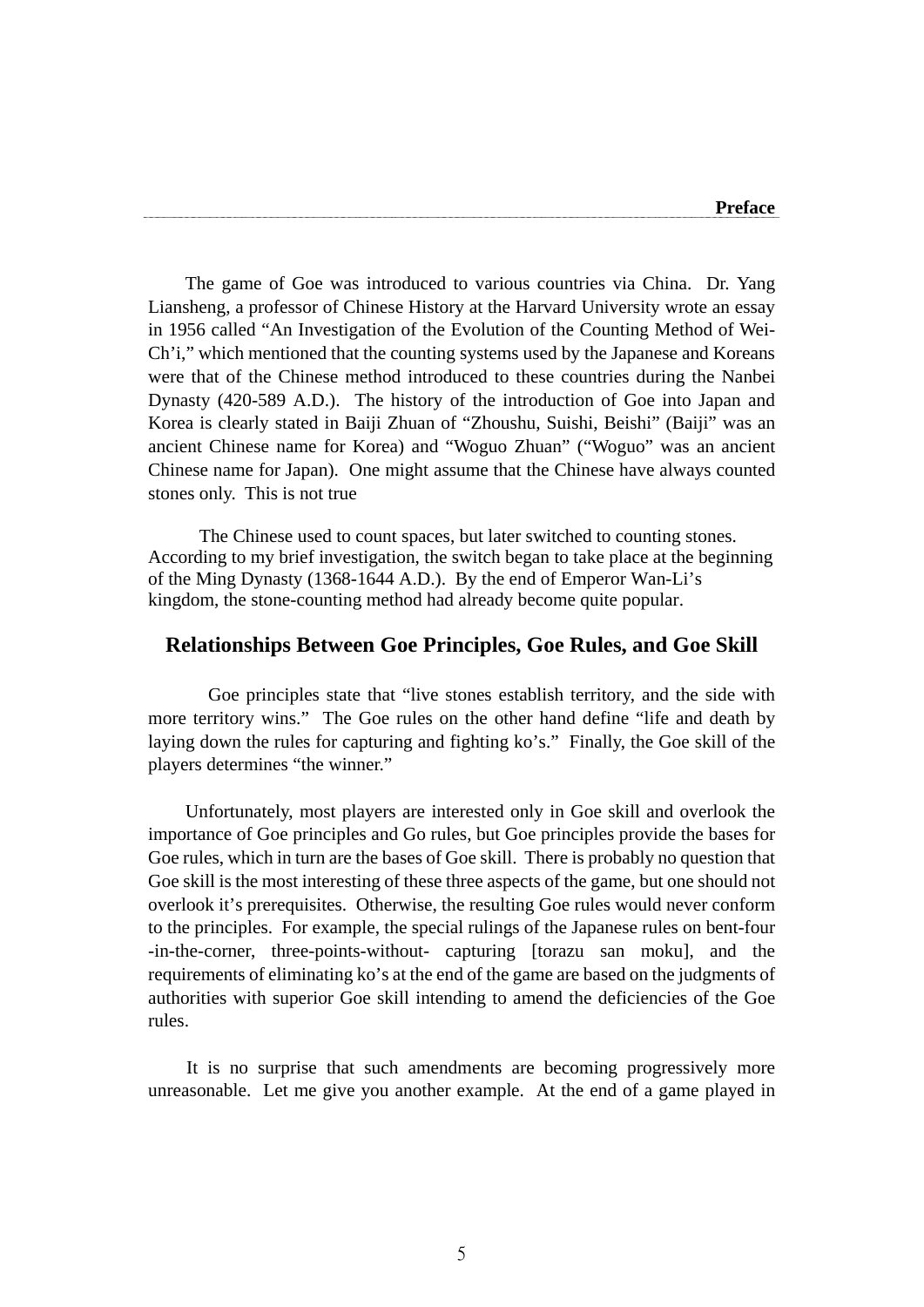1959, Takagawa Kaku asked Go Seigen to obey the fourth precedent in the "Laws of Go" and play an extra move to eliminate a possible ko (reinforce). Go thought that the question of whether to reinforce should be up to the players to decide, not the rules. Both sides held out in this arguments for several months. Receiving no support. Go finally agreed to reinforce and lost the game by half a point. If he had not reinforced, he would have won by half a point. Winning or losing was no big deal to Go Seigen, but he urged that such unreasonable rules be amended. The Nihon Ki-in also agreed to revise its "Laws of Go." However, 36 years have passed, and after numerous meetings, the rules committee still has failed to come up with an appropriate revision. From this, one can see that without the proper understanding of the Goe principles, even top-notch players with the best Goe skills cannot amend the rules.

 With this lesson in mind, we must emphasize the teaching of Goe Principles, Goe Rules, and Goe skills as equally important topics to be taught in schools. In the past, there was no distinction between Goe Skills and Goe Rules in learning Goe. Goe Skills are ever-changing and inspiring (e.g., the technique of a knight's move, a diagonal move, and an extension, etc.). On the other hand, Goe Rules are boring and mechanical (e.g., observing the rules of capturing stones and fighting ko's). Despite this, Goe lessons from now on should be divided into Goe Skills, Goe Conduct, Goe Principles, Goe Rules, and Goe Equipment, and each of these five aspects of Goe, known as the Art of Goe, should b e taught separately. As we move ever closer to the twenty-first century, the world is becoming progressively more computerized, and the resultant reduction of physical labor is creating a need for more intellectual capability. With fewer working hours and more free time, the Art of Goe helps to train our mental capability, unleashing more of its reputedly unlimited potential. Stressing Goe skills alone makes it very difficult for schools to accept Goe as an academic subject. This can be done only through the promotion of the Art of Goe.

Hz & AR<br>Changki Ing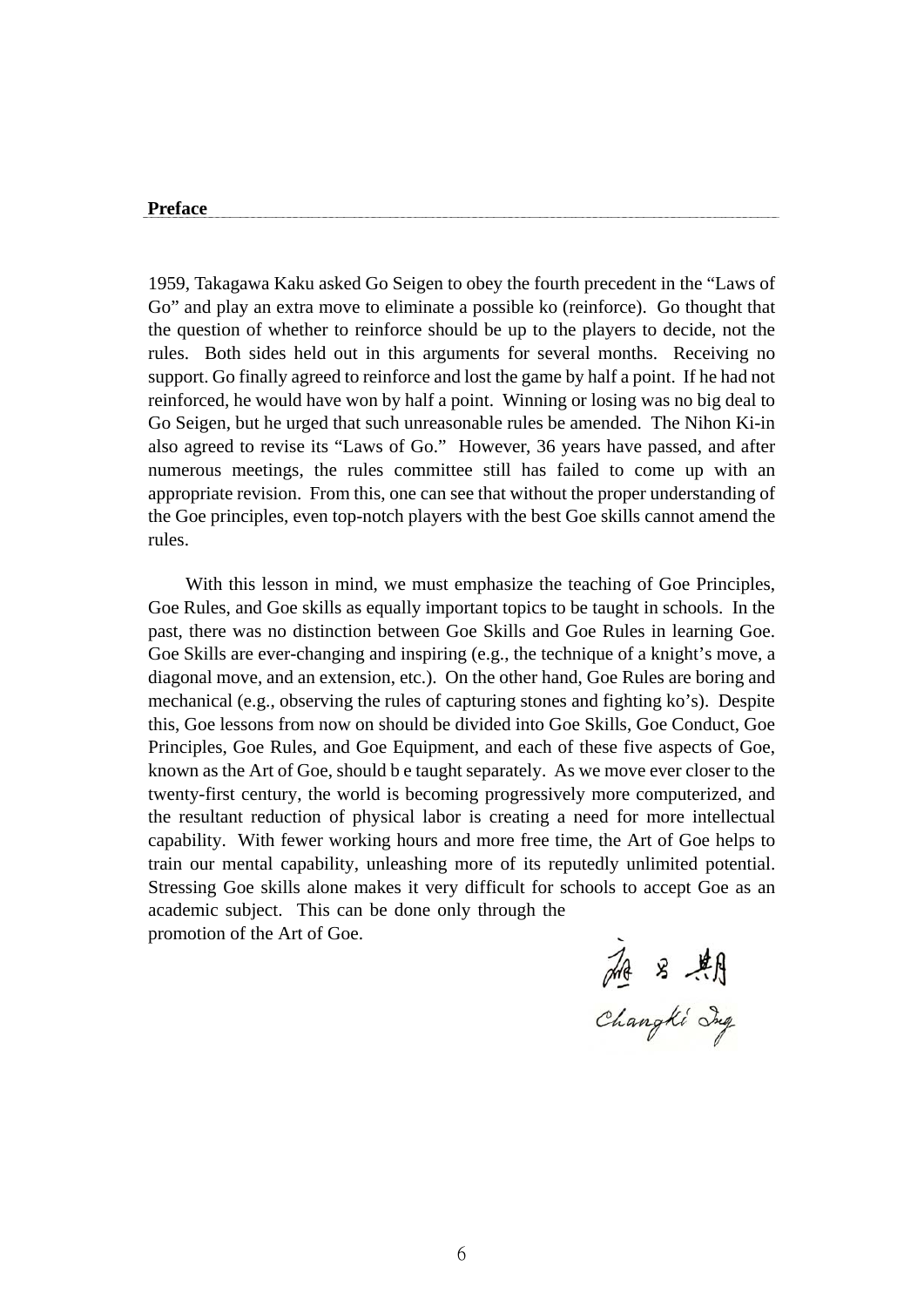### **The Foundation for the U**n**ification of Goe Rules by K'ung Ch'ing-Lung**

 Ever since Goe has gotten the world's attention and has through tournaments become an international activity, the multi-channeled and multi-layered development of Goe has been extremely healthy and exciting. On the other hand, it is regrettable that the unification of the rules has yet to take place. Because of this, most people doubt the accuracy of the results and the legitimacy of the rules used in these international tournaments. Consequently, the Goe community has begun to demand a more complete and reasonable set of rules to replace and eliminate the necessity for the adjudications with turn people off. Should we wait until the twenty-first century, then? No, the publication of the 1996 "Ing's Goe Rules" is the solution.

 The Ing rules are precise, yet profound. They are compiled nicely and written in simple language. These rules are the most reasonable and complete rule ever known, the they are tailored to the needs of our time. They are the end result of Mr. Ing's painstaking effort of studying and analyzing Goe rules for more than 20 years, making hundreds of modifications, and incorporating numerous suggestions from the rules experts from Japan, America and Europe. The contribution of the Ing Goe Rules to the Go community is as follows. They

1) lay down a solid foundation for a universal set of Goe rules;

2) give complete and accurate definitions to the four main elements of Goe, namely, capturing, ko, lie and death, and territory. They also help to make the Goe principles more colorful, and fulfill the perfect nature of Goe;

3) establish the theory of Goe rules by defining the relationship between Goe Rules and Goe Skills, with the former being the basis of the latter;

4) completely abandon the unreasonable adjudications which arise from stressing Goe Skills and not Goe Rules;

5) invented the new method of Fill-in-to-Count, which agrees with the basis idea of the Chinese Stone-counting Method but with an improved concept of counting both stones and spaces as territory. This method lends itself to easier computer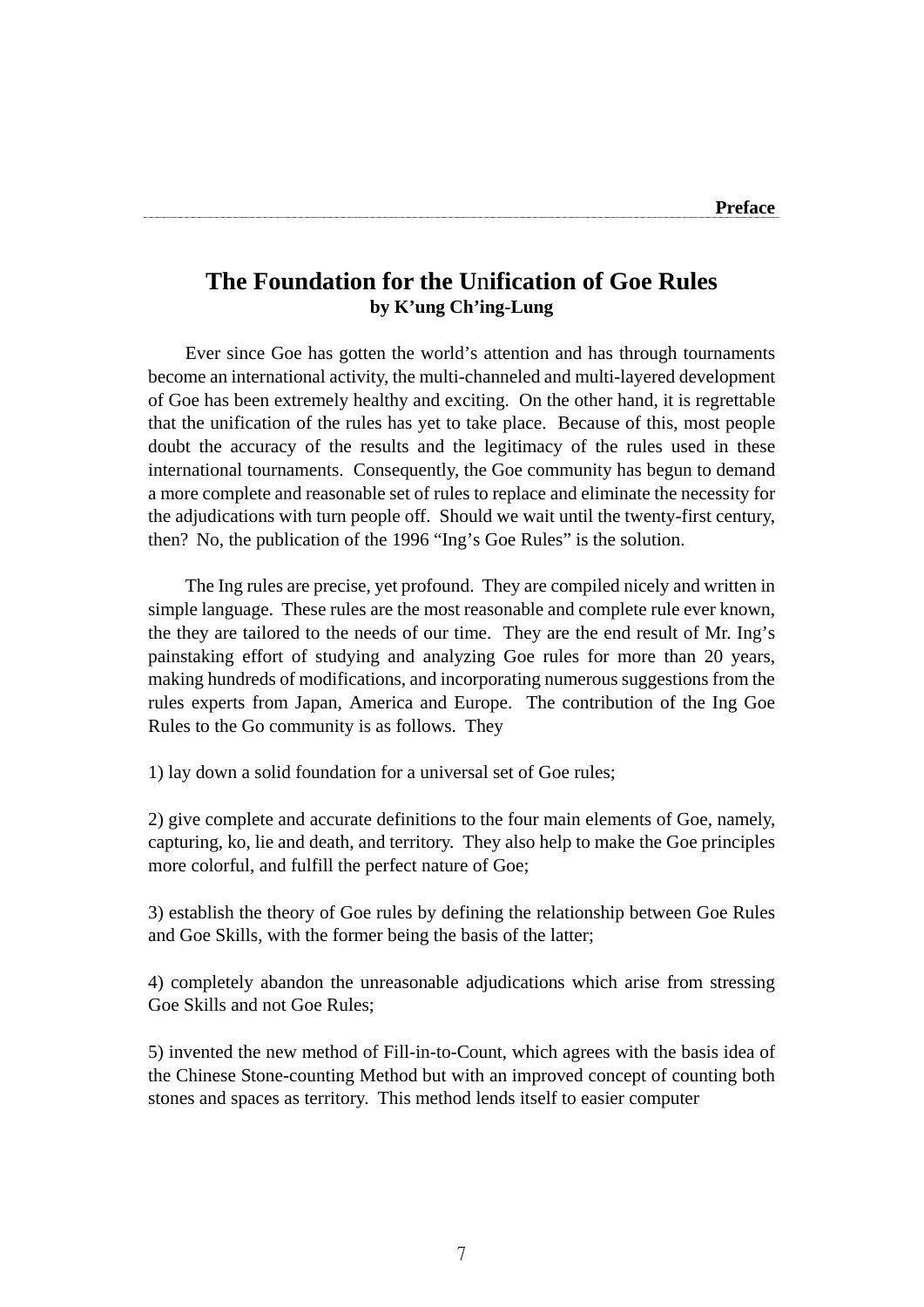programming on intercommunication systems, e.g., the Internet, compared to the popular Japanese Space Counting Method, and thus further facilitates the promotion of Goe.

Goe is an interesting game which directly inspires an individual intellectually and represents the culture of a nation. It has been passed on for generations as an intellectual competition and a contest for territory. Goe strongly reflects the thought of philosophy, arithmetic, and military strategy of an ancient oriental country (China). It helps to illustrate that "although it is impossible to predict the future (analogous to the vast variability of Goe), the development of the universe (game of Goe) follows certain principles (Goe principles)." Through the learning of God skills, Goe helps individuals to develop their intelligence, and, in return, Goe has been promoted to every corner o the world and is still going strong. This is one of the attractive points of Goe.

 Mr. Ing thinks that Goe and Yijing ("I-Ching"), should receive equivalent merit (Reference 1). Anything that can withstand the test of time and the world or 5000 years and remain essentially unchanged, must have undoubted value. Mr. Ing said, "The main purpose of promoting Goe is to make it a school subject, through which the students can learn to improve their conduct (Reference 2). Mr. Ing's profound knowledge of Goe and his highest respect for the game motivated him to devote his life to promoting Goe. He studied Goe rules painstakingly not because of interest, nor for fame or profit, but he was motivated by his sincere belief that Goe should be accepted as a school subject. This gave him great encouragement which helped him to achieve his goal.

 Goe Rules and Goe Skills are as one body, with rules being inward and passive and skills being outward and active. Through Goe Rules, the development of Goe Skills is boundless; without these, it is simply not Goe. The main reason why Goe is so popular is because Goe Skills, expressed by the capability of survival and development, are so interesting. Goe Rules, on the other hand, are boring and mechanical, based on principles and laws that are inexpressible. Most people only realize the importance of Goe Rules when the development of their Goe skills is hampered, thus affecting the development of Goe itself. Two great examples in the history of Goe are, 1) the replacement of the Space Counting Method by the Stone Counting Method, and 2) the abolishment of "setup stones" (an old Chinese rule) in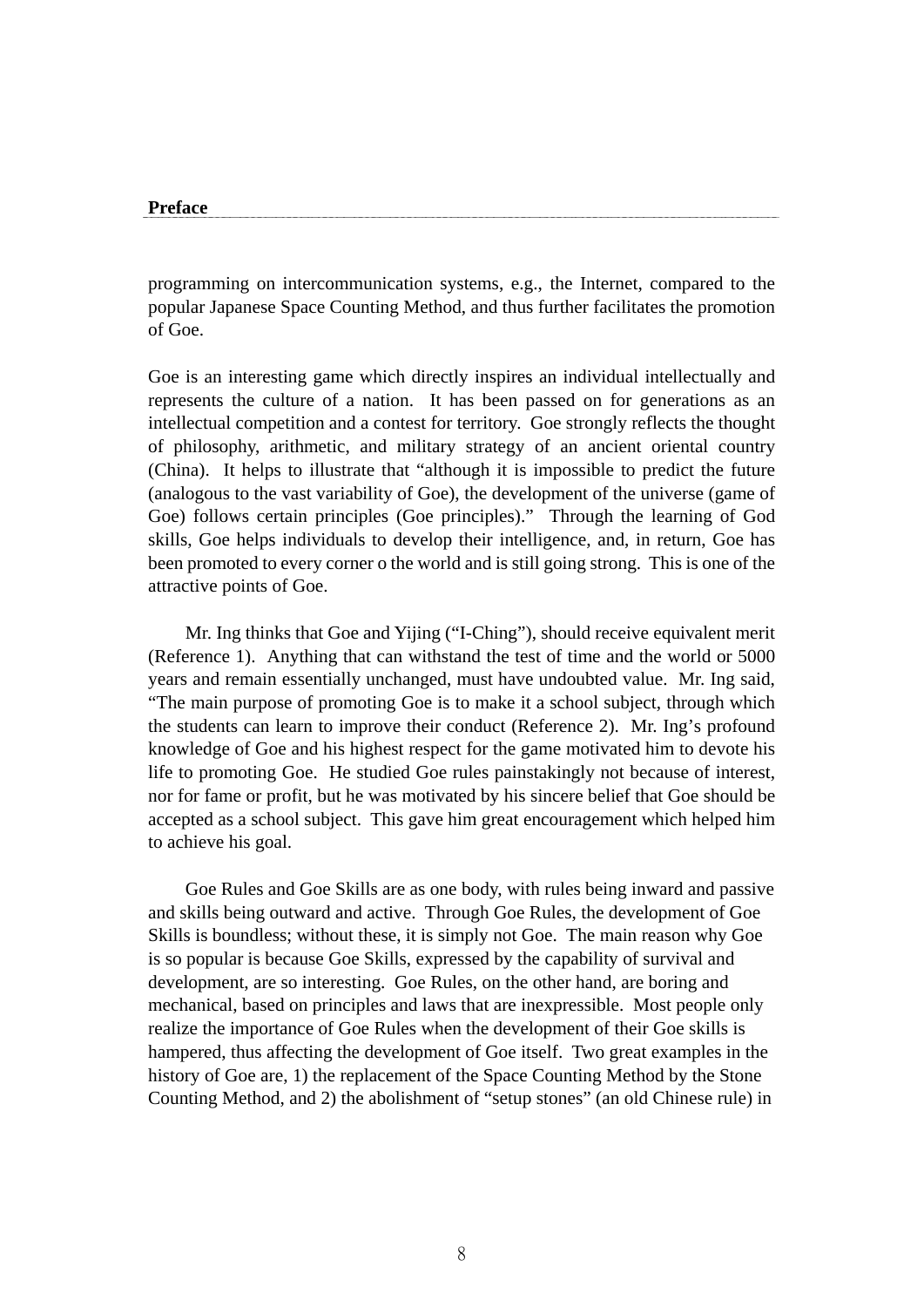the beginning of an even game. The relationships between Goe Rules and Goe Skills as pointed out by Mr. Ing are absolutely correct and objective. Therefore, the composition of Goe Rules can only be achieved via the understanding of Goe Principles and not merely Goe Skills. Otherwise, the resulting rules will not be reasonable. Mr. Ing's success stems from 20 years of studying and practicing Goe rules earnestly with an unbiased heart.

 Another feature of the Ing rules is the adoption of a special summary of the rules. As a youth, Mr. Ing spent ten years studying the phonics of the Chinese language (Ref. 3). It not only makes him a very educated person in the Chinese language, but it also equips him with ample experience in the choice of Chinese words in composing the rules. He likes to use short and abstract sentences to summarize his findings of definitions or conclusions. Although they are concise, they have profound meanings. This is a brilliant idea, as they are easy to learn and memorize, facilitating the promotion of the rules.

 I began to study Goe rules in the fall of 1990. My first impression was that the concept of the Ing Rules are established, and that one should try to simplify the language to make them more popular. After spending much time studying the rules in my sick bed recoverying from by-pass surgery, I concluded that there is no better way to reword Ing's rule summary, and have since abandoned the though. Afterwards, I found out that Mr. Ing tries to limit the basic rules to 1000 words as a selection process for keeping only the best. He created a number of new terms, especially the word "invariability." Other terms like " double hot stones," "twin hot stones," "ko stones," and "recycling is forbidden" are concise and to the point, which ties in closely with the rules. Mr. Ing's non-tiring spirit of making subtle changes to his rules reflects his earnest attitude and his scientific approach in improving the rules. Aside from the subjective goal of promoting Goe, the Ing Rules also adopt an objective and scientific approach to improving the rules, by exchanging information via tournaments, journals, meetings, and mutual visits. Only by so doing can the rules be perfected through the supplementation of their deficiencies by the vital information learnt.

 Mr. Ing often tells people, "to succeed, one must have a plan and be resourceful." Most people think that the amendment of Goe rules is not worth their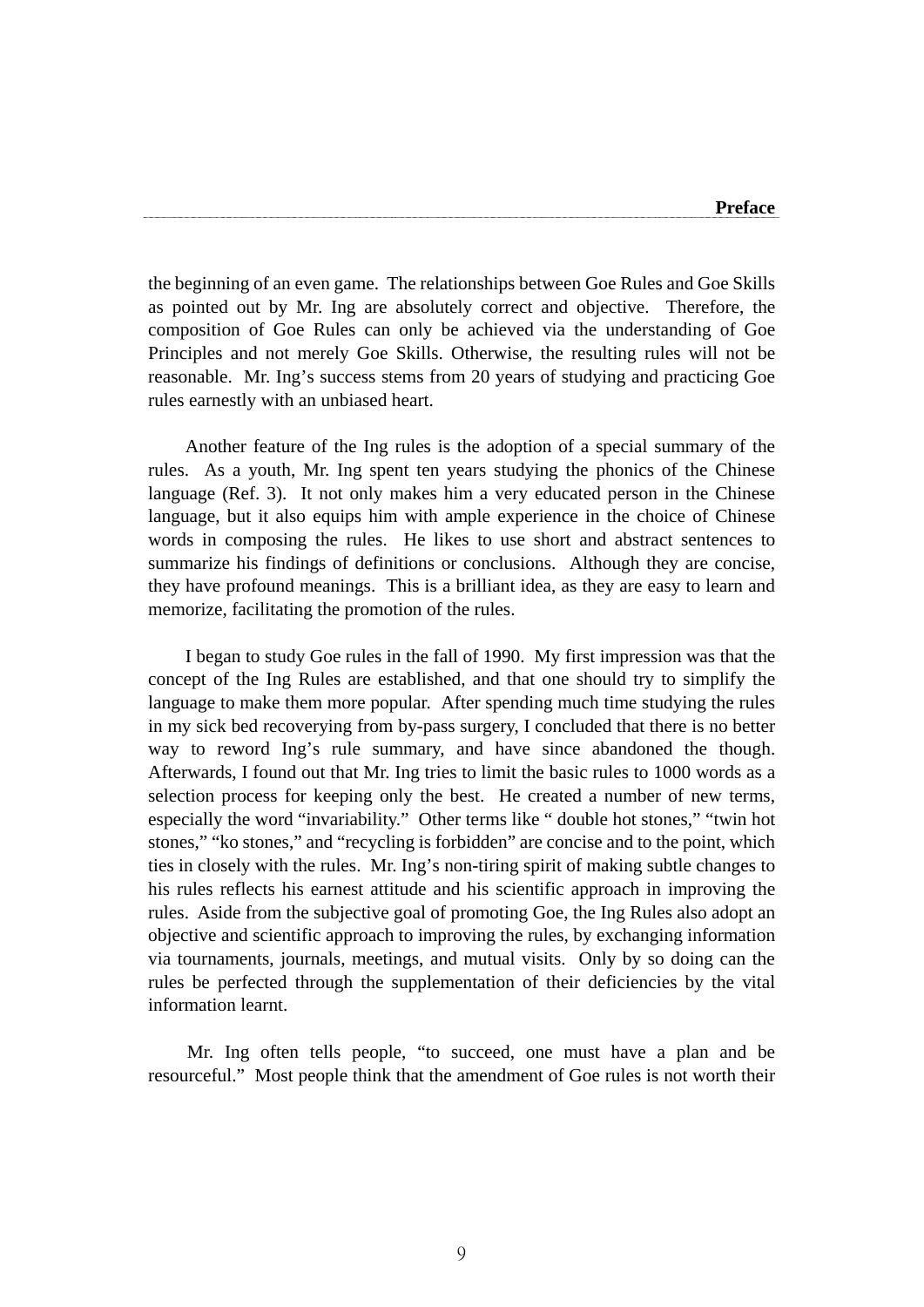attention. However, for those who care about the future of Goe, this is an important task that nobody has tackled in thousands of years. Mr. Ing achieved his goal and perfected his rules by taking a down-to-earth, patient, and consistent approach, without taking any short-cuts. The official acceptance of the Ing Rules by the European Go Federation (EGF) was an important event, as most of the members of the EGF are knowledgeable and educated people. It marks the end of the authority of the "Laws of Go", the first written rules of Goe composed by a handful of top-notch Japanese players almost half a century ago; it closes the chapter on the period of unreasonable ajudication in Goe.

References:

1) Collected Articles of Ing Rules, Vol. 2, P. 322.

2) Collected Articles of Ing Rules, Vol. 1, P. 252.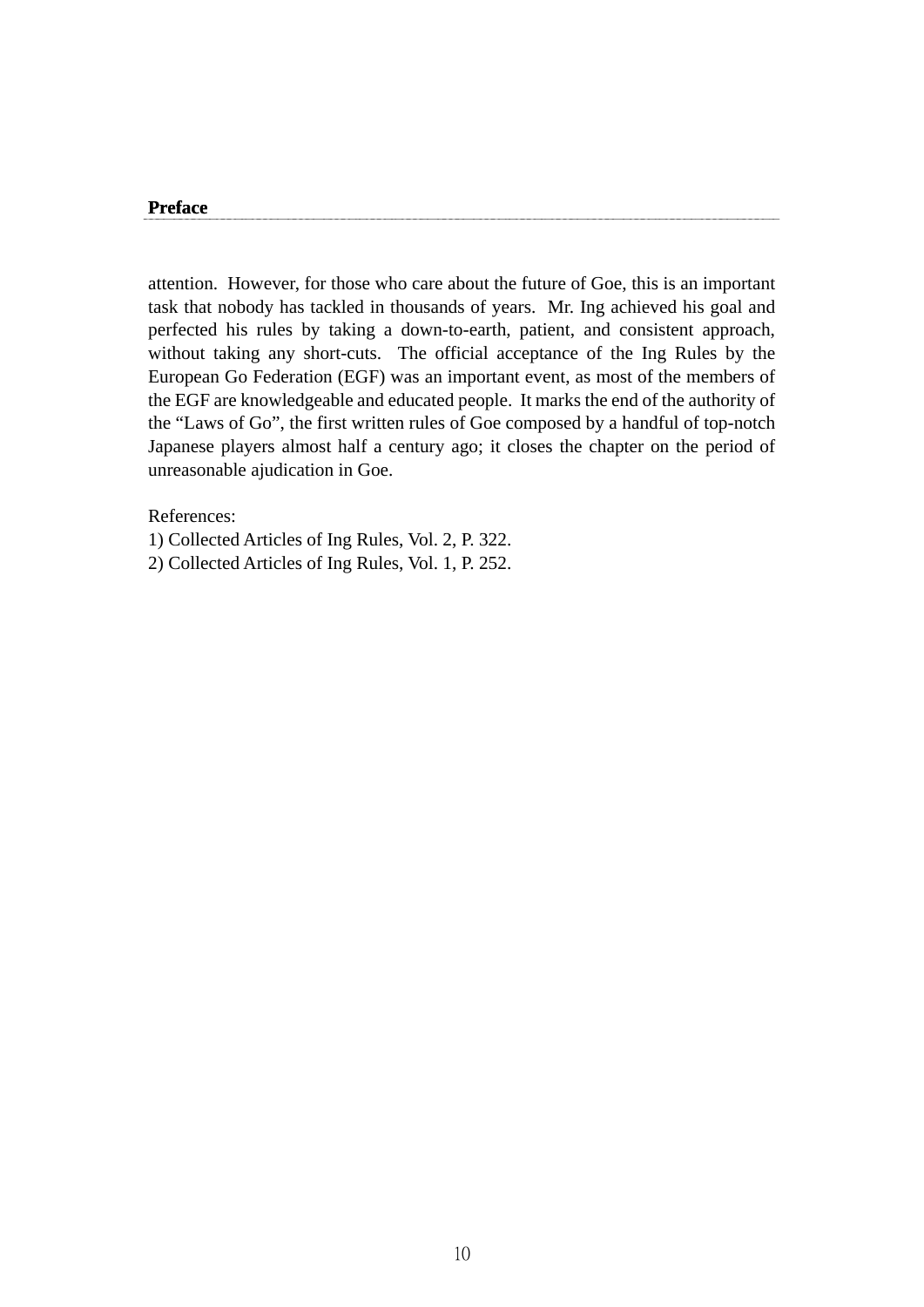## **An Introduction To The 1996 Ing Goe Rules by Yang Yu-Chia**

 Goe is a national treasure of China and will be a worldwide popular intellectual competition in the 21st century. With the increase of the size of the prizes in international Goe tournaments, and the growth of the population, the Goe mania has quickly swept through the entire world! Unfortunately, there are no unified written international Goe rules. As a result, tournament rules change from location to location depending upon the rules of the sponsoring country. This is very peculiar, not to mention that the rules adopted by some of these countries contain unreasonable adjudications. This is the biggest challenge faced by Goe in the 21st century.

 Fortunately, there is hope. The Ing rules composed between 1975 and 1955 reach the goal of requiring no adjudications and result in almost no drawn games. They meet the needs of being complete, concise, reasonable, and well suited for international tournaments. Mr. Ing devoted 20 years to studying Goe rules and came up with the following rules summary: "Moves are board or pass plays; unrestricted except for invariation. Life and death are determined by breath type; verify by removal. Ko prevents invariations; classified as fighting or disturbing. Stones and spaces are both territory; fill in all stones to count points." These rules were established, based on the foundation of Goe principles, with the "Eight Point Komi," which was arrived at scientifically, using statistics. Together with the "Time" Purchasing Penalty Point System," which is most suitable for a one day tournament, and the uniform and exquisite Goe equipment, the stage has been prepared for a set of unified international rules.

 During the 39thEuropean Go Congress (July 1995), which took place in Poland, the 24 members of the European Go Federation (EGF) voted the Ing Rules to be the official rules of the EGF. Aside from being overjoyed that the Ing Rules have finally been approved by the European Go Community after 20 years of hard work, we also applaud the EGF for their leadership in working towards a set of Unified International Rules.

 I began to work for the Ing Goe Foundation in 1983 and was fortunate enough to learn the Ing Rules directly from Mr. Ing Chang-Ki, who enlightened me tremendously as far as the evolution and the differences among various Goe rules. Goe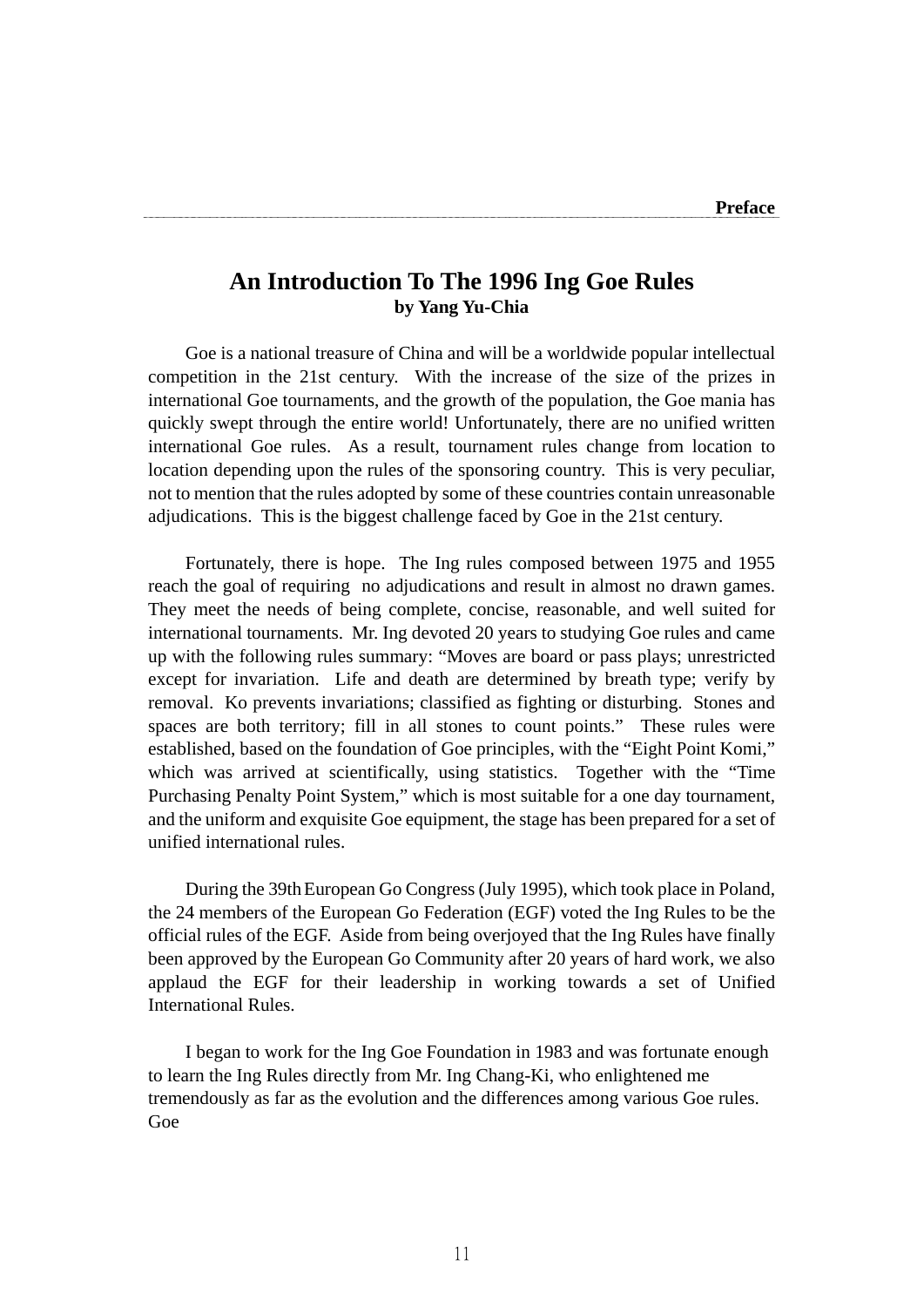was invented by the Chinese, and was introduced into Korea and Japan during the Nanbei Dynasty. At that time, the Chinese practiced the method of Space Counting (known as counting "lu"). This is essentially the same method used nowadays by the Japanese (counting "mu" or [muko]) and the Koreans (counting "hu"). "Lu", "mu" and "hu" are three different characters the need for adjudications, which arose from the First and Second Generation Rules. For this, we must thank Mr. Ing for his efforts. At the same time, we also hope that in adopting the Ing Rules as their official rules, the EGF has set an example of taking the first step towards a set of which have the same meaning, as far as the definition of territory is concerned. We call this the first generation of Goe Rules. At the end of the Ming Dynasty, the Chinese switched to counting the stones of one side only, and required the side with more groups to pay a "group tax." This counting method was passed on to the present, except that the rule on the "group tax" was abolished. We call this the second generation of Goe Rules. Since these rules were passed on verbally through generations, they are also known as Verbal Rules. Verbal Rules are adequate for beginners, but they are impractical for official tournaments.

 On October 2, 1949, the Nihon Ki-in led the crowd in publishing the "Laws of Go," intending to convert the Verbal Rules to a written form. Unfortunately, due to the deficiency of the 1st and 2nd generation rules, the "Written Rules" were problematic and led to more disputes than ever. As a summary, the problems created by the adjudications of the "Laws of Go" include: 1) the need to reinforce one stone, in case of a "ten-thousand-year ko" ["man-nen-ko"], 2) the cycling of ko threats between two dead groups prevents either group from being killed, 3) the special case of three-points-without-capturing [torazu san moku], 4) a bent-four-in-the-corner is not an integrated part of the whole board and is unconditionally dead, 5) mandatory reinforcements at the end of the game, and 6) games with no outcome [mushobu] for certain ko shapes, e.g. triple ko's, quadruple ko's, eternal ko's, cycle ko's, etc. The first five problems arose from adopting spaces as territory which disallow one to determine life and death by removal. The last problem stems from the deficiency of the First and Second Generation Ko Rules, which only resolve ko fights involving a "single hot stone."

 As the importance of the role of Goe rules increases, it is regrettable that there are not too many countries which have a profound understanding of the subject.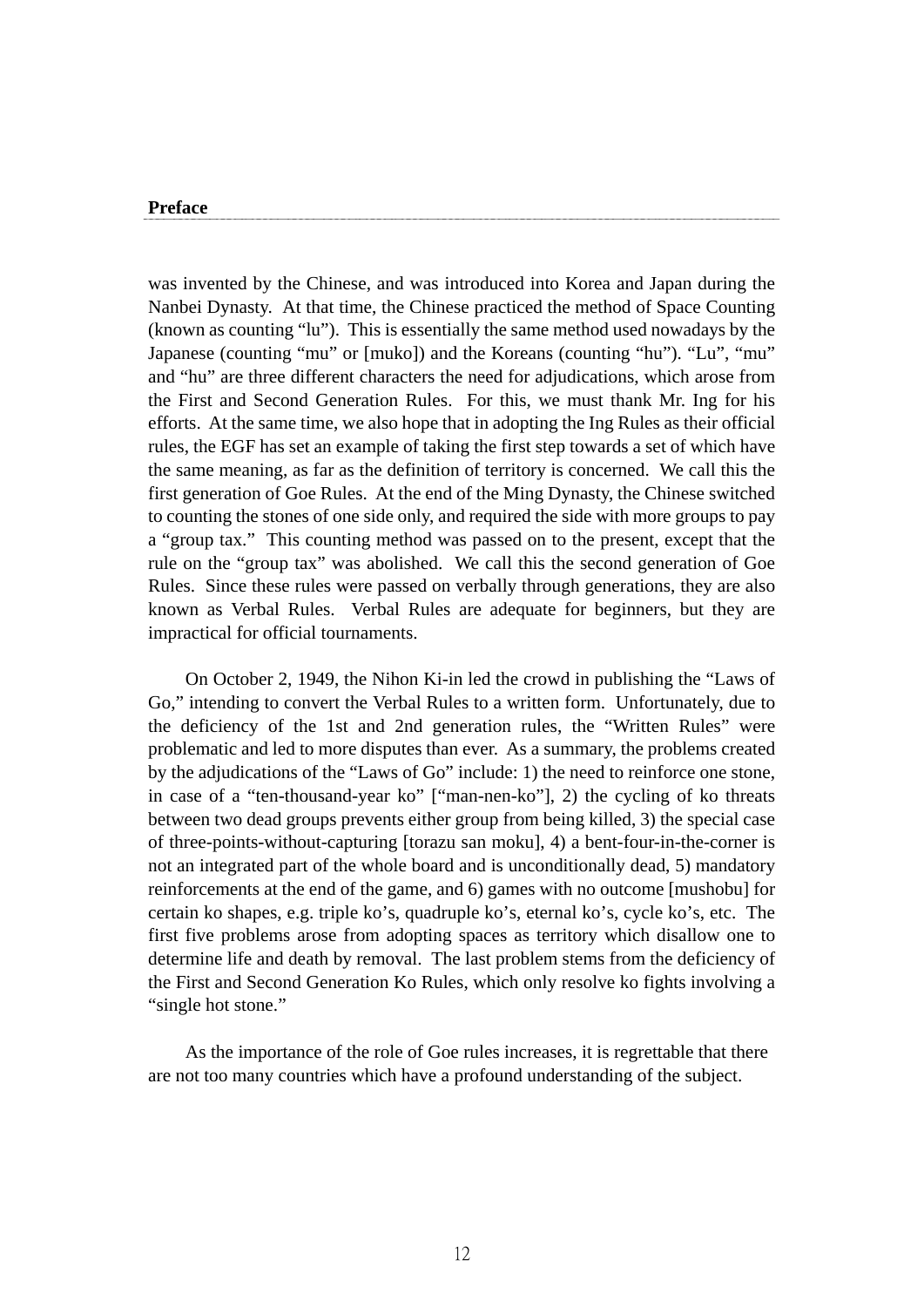China, Japan, Korea, America, and New Zealand are among the countries that have written Goe rules. Unfortunately, these rules were evolved from those of the First and Second Generations and still contain unreasonable special rulings. Moreover, it is a shame that these rules were named after the countries, which provides the main resistance to the unification of the Goe rules. In my humble opinion, to facilitate the constitution of a set of unified international rules, we should adopt the Ing Goe Rules as the blueprint.

 The 1996 edition of the Ing rules provides a good example of a Third Generation Goe Rules set, through which the Goe community can study the rules in leisure, without having to spend time exploring the background. Because of Mr. Ing's 20 years of painstaking effort in improving the rules, his rules have completely abandoned unified international rules.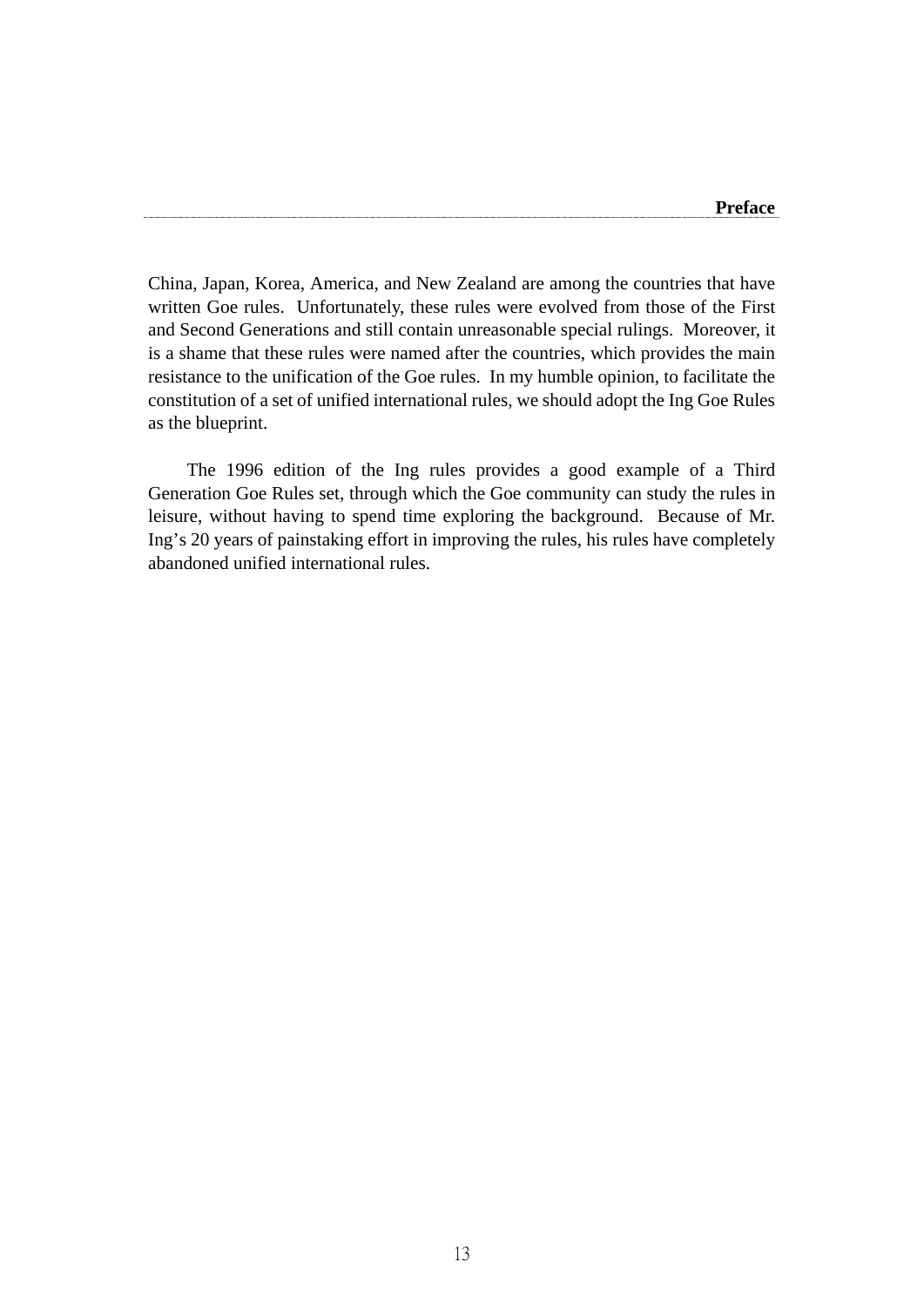## **TABLE OF CONTENTS**

| <b>Preface</b>                                                            |        |
|---------------------------------------------------------------------------|--------|
| An Introduction to The 1996 Ing Goe Rules (by Ing Chang-Ki)               | 4      |
| The Foundation for The Unification Of Goe Rules (by K'ung                 |        |
| Ch'ing-Lung)                                                              | $\tau$ |
| An Introduction To The 1996 Ing Goe Rules (by Yang Yu-Chia)               | 11     |
| History of Condification of the Goe Rules                                 | 16     |
| <b>ING'S GOE RULES</b>                                                    |        |
| Chapter One $-$ Overall Rules                                             | 19     |
| Goe                                                                       |        |
| Game                                                                      |        |
| Chapter Two $-$ Rules of Competition                                      | 21     |
| Moves are board or pass plays; unrestricted except for invariation.       |        |
| Life and death are determined by breath type; verify by removal.          |        |
| Ko prevents invariations; classified as fighting or disturbing.           |        |
| Stones and spaces are both territory; fill in all stones to count points. |        |
| Chapter Three - Tournament Rules                                          | 25     |
| Tournament agreement                                                      |        |
| Handicaps                                                                 |        |
| Time limits                                                               |        |
| Penalties                                                                 |        |
| Chapter Four $-$ Equipment Specifications                                 | 29     |
| The Goe board                                                             |        |
| The Goe stones                                                            |        |
| The Goe bowls                                                             |        |
| The measuring device                                                      |        |
| The Goe table                                                             |        |
| The Goe desk                                                              |        |
| Chapter Five $-$ Supplemental Rules                                       | 32     |
| The organizer                                                             |        |
| The co-organizers                                                         |        |
| The referees                                                              |        |
| The players                                                               |        |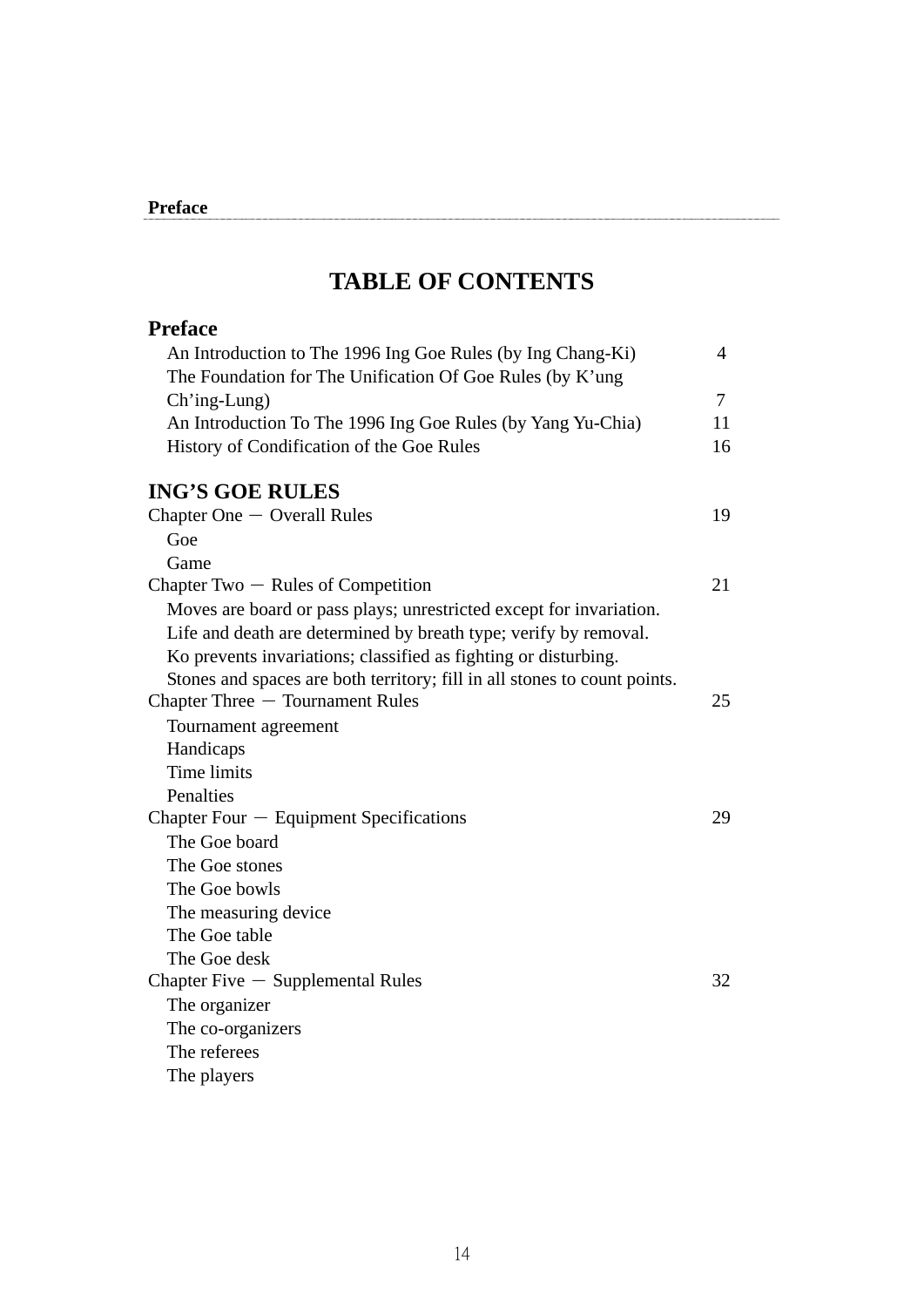## **ILLUSTRATIONS**

| Glossary of Goe Terminology              | 34 |
|------------------------------------------|----|
| Illustrations for Ing's Goe Rules        | 44 |
| Diagram of the Ping-Duan-Ji Rating Scale | 51 |
| Ing's Symbols for Tournament Results     | 51 |
| Ing's Tournament System                  | 52 |
| <b>APPENDIX</b>                          |    |
| Afterward on the 1996 Ing Goe Rules      | 53 |
| Pictures of Ing Goe equipment            | 56 |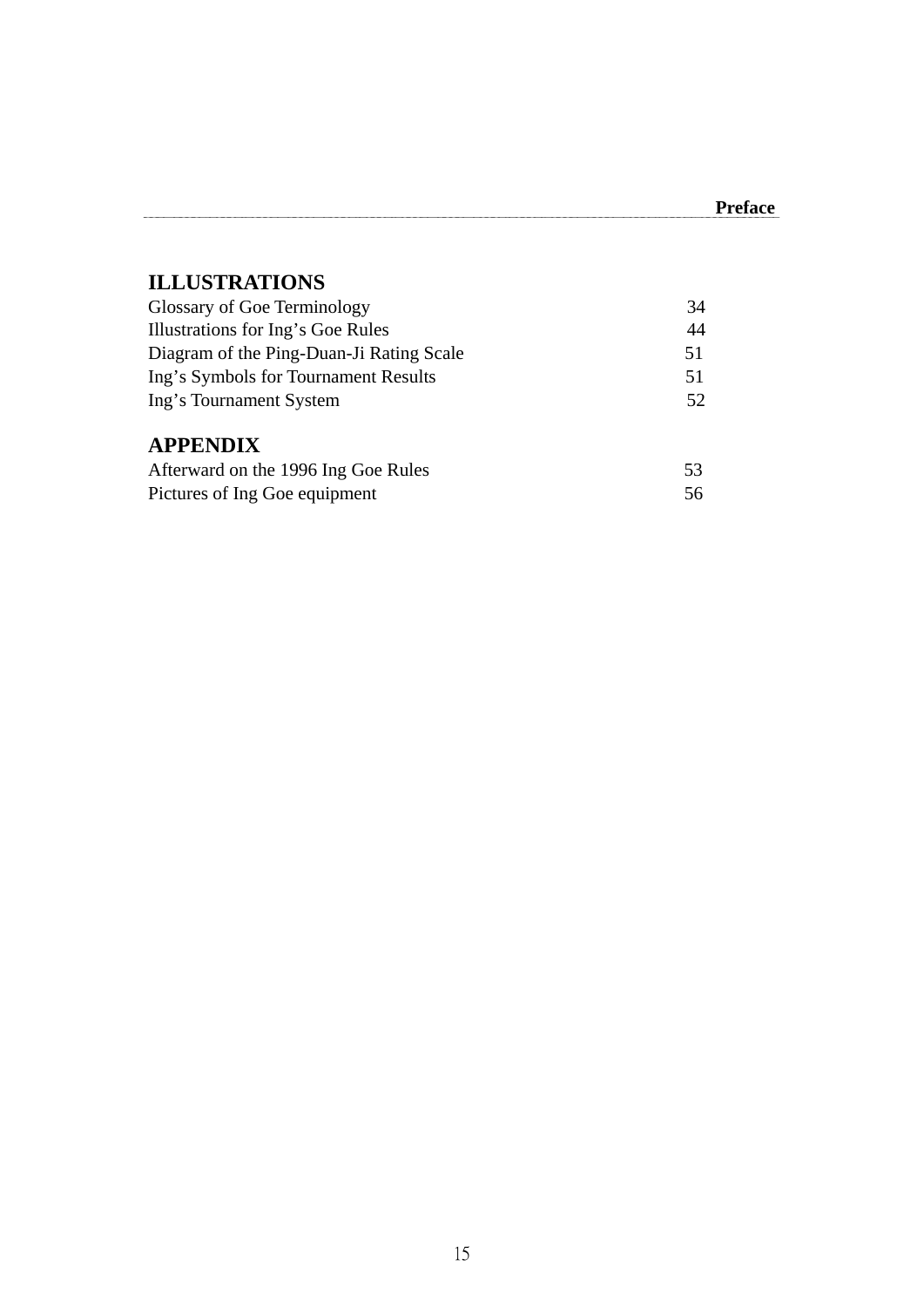## **History of Codification of the Goe Rules**

#### **1) The Era of Verbal Rules has Ended**

For over four thousand years, Goe players have been relying on rules that were passed on verbally from one generation to the other, with mutual understanding. There wee no written rules. In the case of some basic regulations, like the capturing of stones and for simple ko situations, one can easily memorize these verbal rules. However, not everyone can remember rules for less common situations, e.g., eternal life ko [chosei ko], triple ko [san ko], and quadruple ko, and round-robin ko. Verbal rules might be adequate for small-scale, local tournaments or casual games. In the twentieth century, due to the rise of the Japanese professional players, major newspaper organizations began to sponsor lengthy Goe tournaments with rich prizes. Therefore Goe players as well as the general public began to pay more attention to the fairness of the rules adopted and the outcome of the tournaments. This has led to the discussion and criticism of the Goe rules. Especially, in the past decade, the number of international tournaments has increased by leaps and bounds. The era of verbal rules has indeed ended.

### **2) Go Seigen's Contributions to Codification of the Goe Rules**



 The first written Goe rules known as the "Laws of Go," were published by the Nihon Ki-in on October 2, 1949. The incident which led to the constitution of the written rules was as follows.

 During the ten-game to tour nament between Go Seigen (Wu Ching

 -Yuan) and Iwamoto Kaoru in 1948, the following position occurred in the first game (as shown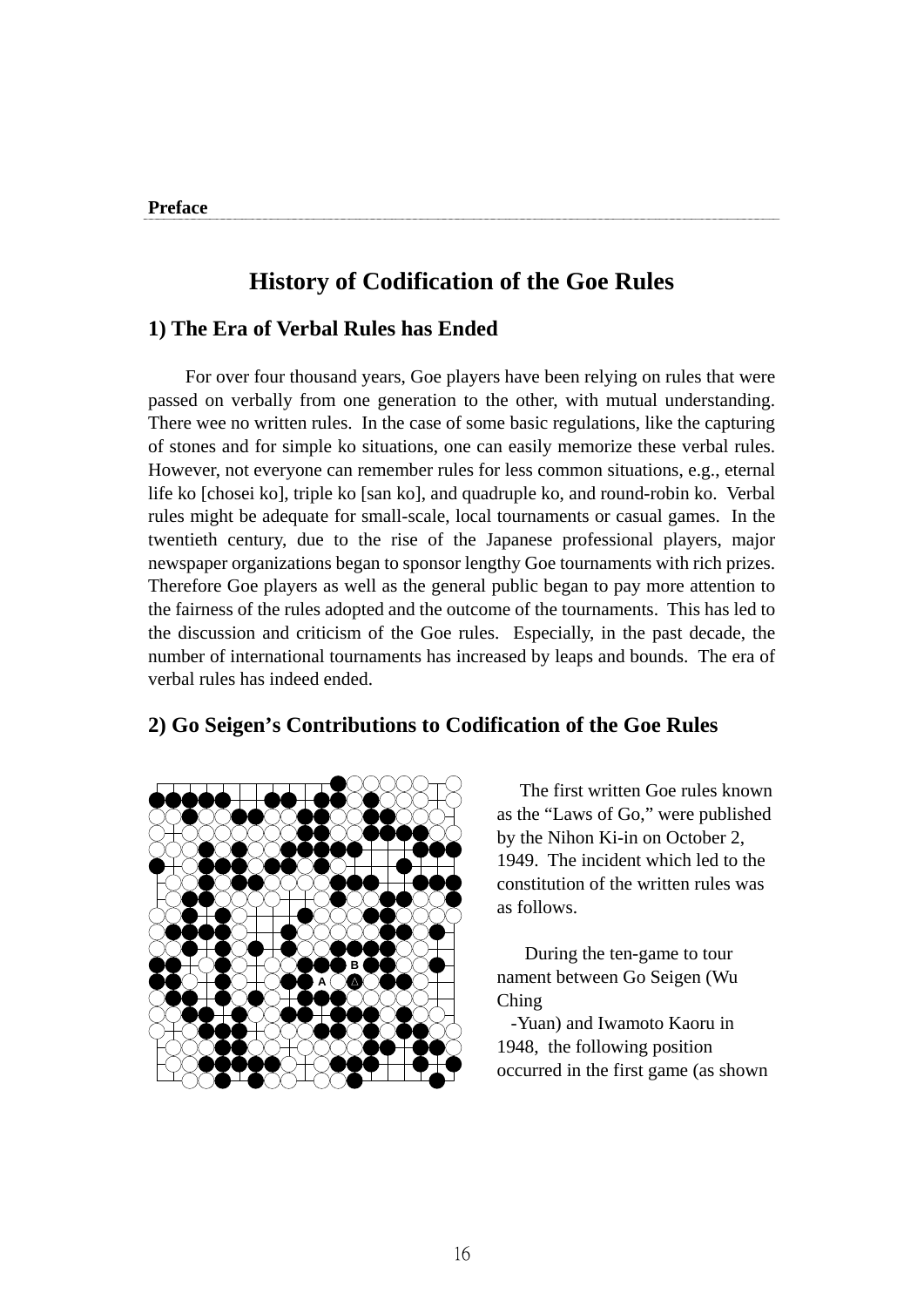

 A dispute arose at the end game over whether Iwamoto (Black) should eliminate the ko by connecting at 'a' or 'b.' Eliminating the ko will lead to one less point for Black. Iwamoto argued that due to the abundance of ko threats he had, he did not have to connect.

 Eventually, this dispute was settled by appealing to the highest authority in Goe at that time, the  $21<sup>st</sup>$ Honinbo Shusai, Meijin. Shusai adjudicated that the side with more ko threats did not need to reinforce, Diagram 2 thus White wins by one or two

 Professional Goe players were stunned by this decision. They were afraid that one day they might face the same situation. If the differences in the game were only one point or less, the outcome of the game might easily be reversed. Therefore, they all recognized the need of written rules. However, according to the written rules of 1949: "and direct ko at the end of the game has to be eliminated." This obviously contradicts Shusai's adjudication. Unexpectedly, in 1959 another dispute was created during the second game of a three-game tournament between Go Seigen and Takagawa Shukaku (see Dia. 2).

 At the end of the game Takagawa insisted that Go Seigen (White) must reinforce at 'a' subject to the "Laws of Go." Go Seigen refused, because it would result in one less point for him. Go Seigen's philosophy was that the question of whether one needs to reinforce should be decided by the player and not by blindly following the rules. Both parties held out or a few months. Eventually Go Seigen, being outnumbered, agreed to connect at 'a' and thus lost the game by half a point. As a condition for agreeing, Go demanded that Nihon Ki-in revise its rule as soon as possible. However, more than 30 years have passed, and the rule remains the same.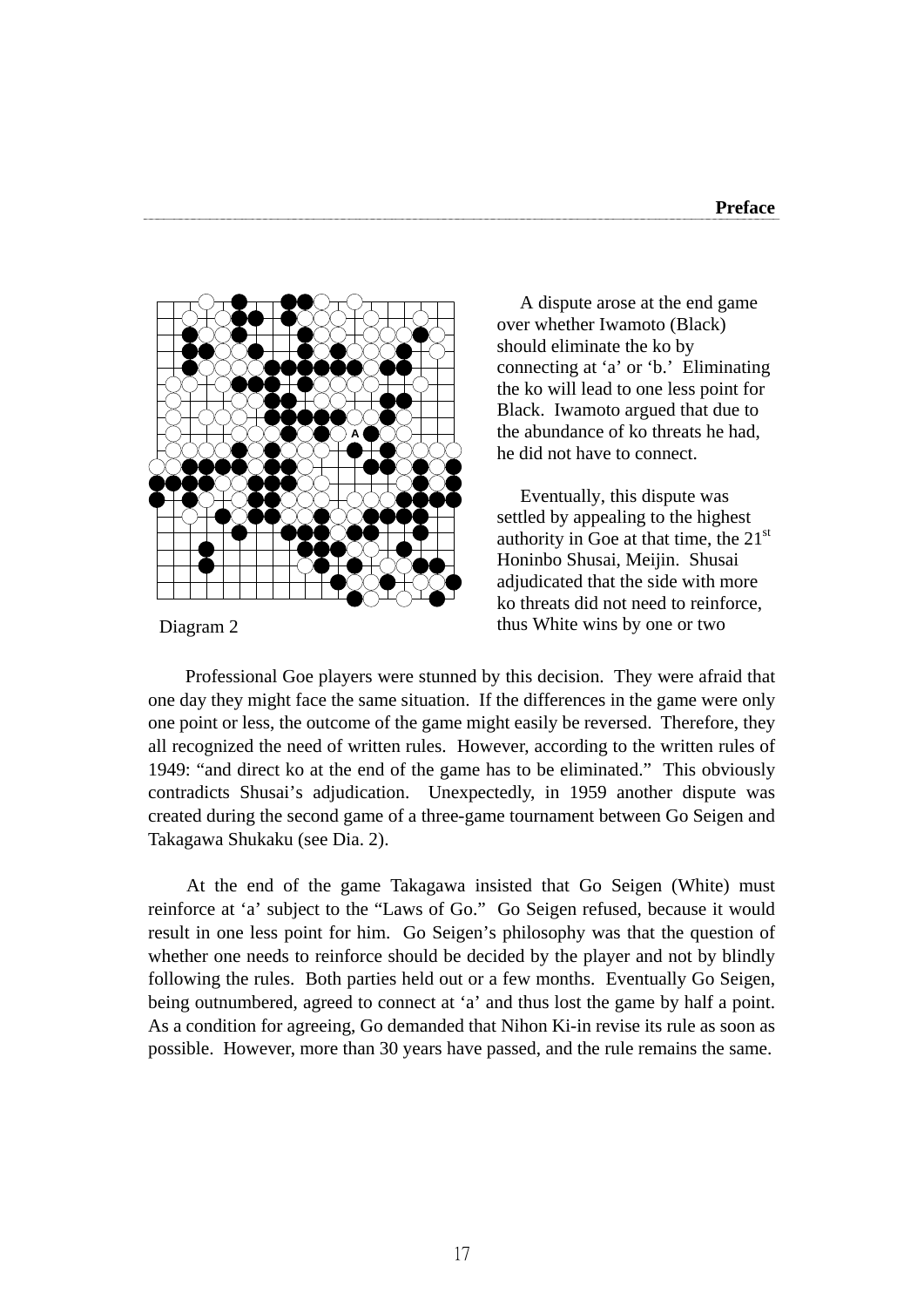#### **3) Judging the Above Two Games by Ing's Rules**

 In the first game, Iwamoto concluded that he had more ko threats, so there was no need to connect at 'a' or 'b' (Dia. 1). This was a one-sided argument, as there is no example in the history of Goe that a final ko was left unattended. According to the Ing Rules, an intervening pass play has the same effect as an intervening board play. Go Seigen could have retaken the marked stone ("Hot Stone") after a pass play. No matter how many ko threats Iwamoto had, Go could still win the ko for he had an infinite number of pass plays. The Ing rules say that after two consecutive pass plays, the game pauses but does not end. The game only ends with four consecutive pass plays.

 As for the second game between Go Seigen and Takagawa, Go was right in saying that, it is up to the players to decide whether to reinforce. It's a question of skills and not the rules. The intricate provisions in the Japanese rules are ridiculous and unfair. As expected by Go Seigen, the Nihon Ki-in failed to come up with the appropriate revision of their rules after more than thirty years.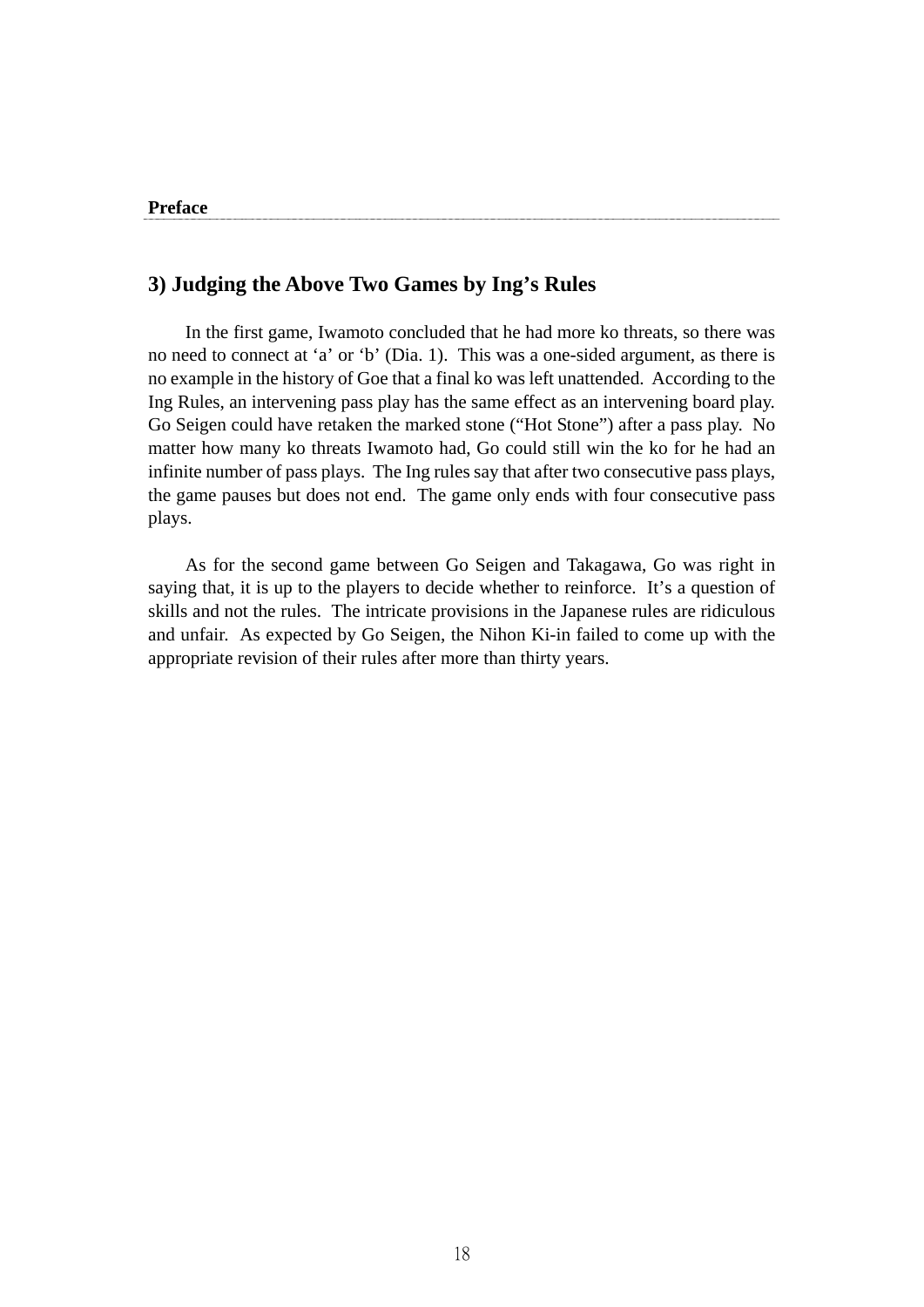## **ING'S GOE RULES**

#### **Chapter One: Overall Rules**

#### $Rule No. 1 - Goe$

**Goe:** Goe is a contest for points (territory). Both the intersections surrounded or occupied by the same color stones are counted as territory. The sum of the territory from both sides is equal to the total number of intersections on the board. The difference in territory is the margin of victory.

**Skill and integrity:** Both skill and integrity are factors that determine tactics and strategy, which directly determine the outcome of a game. Skill requires practice while integrity depends on the philosophical state of mind of the player. Aside from having superior skill, legends in Goe also have high standards of integrity, without which one falls short of becoming a great player.

**Principles and rules:** Principles are the bases of Rules, and Rules are the bases of Skill. Although Goe skill is ever-changing, it cannot deviate from the rules. The profound idea behind the rules is that one should prohibit situations that result in invariant configurations on the board and allow those which result in changes and progress and lead, eventually, to the end of the game. On the other hand, there is an analog in a Yijing ("I-Ching") saying that one should try to change when faced with invariation, changes bring about progress, and progress leads to perseverance. The Space Counting System of a thousand years ago and the Stone Counting system of fie hundred years ago result in the adjudications of games with no outcome because they could not resolve all invariations. How to resolve all invariations was the enigma which puzzled rule makers for almost five thousand years.

*Goe art:* 1) sharpen Goe skill, 2) cultivate integrity, 3) study Goe principles, 4) remember Goe rules, 5) observe appropriate conduct, 6) pay attention to Goe equipment. The Goe art of skill, integrity, principles, rules, conduct and equipment constitute an important school subject for learning Goe.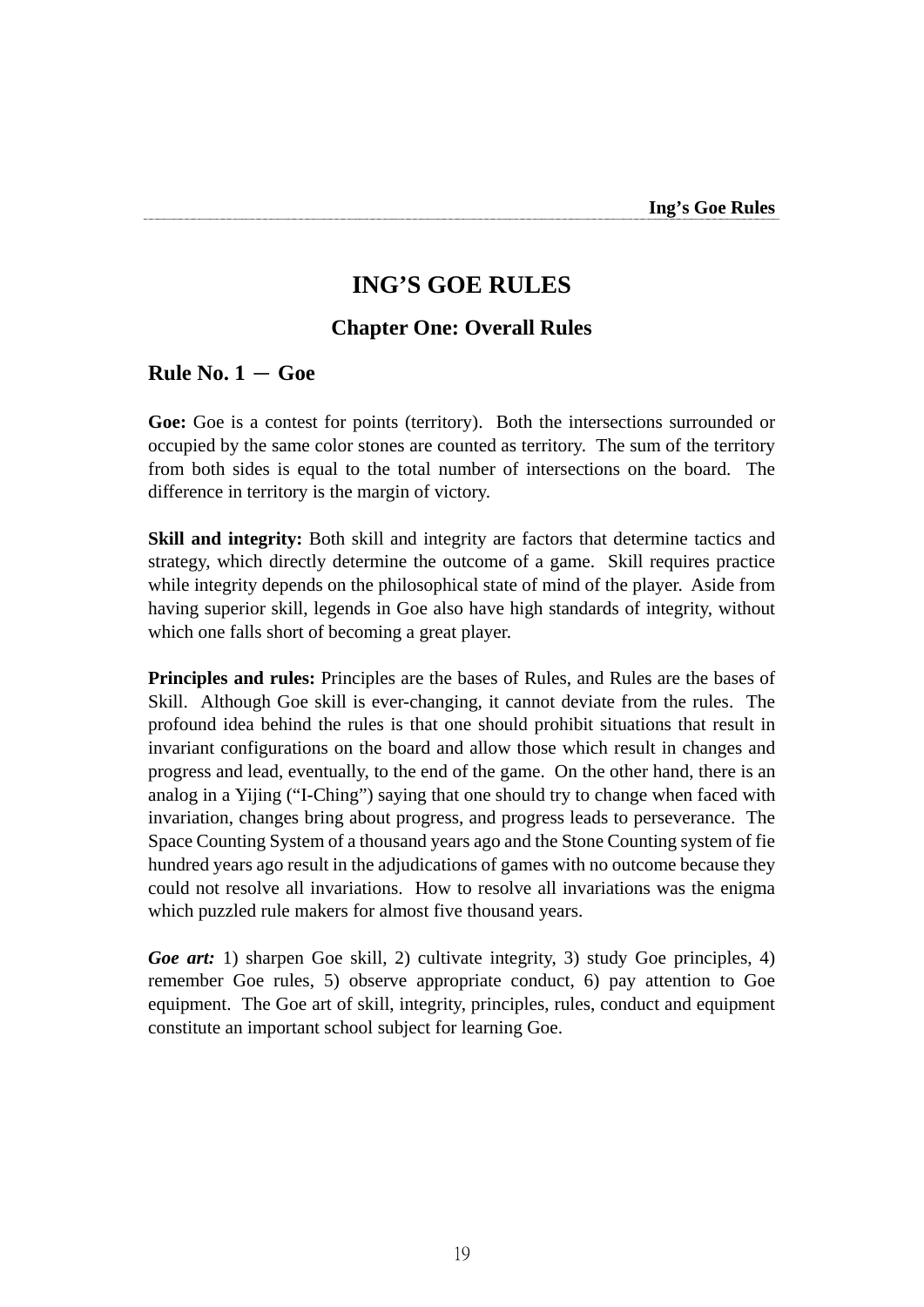#### **Rule No. 2** - *Game*

*Game:* In Goe, a single contest is called a game. The number of wins or losses is determined by the number of games played. A win is a win, regardless of whether it is a one-point victory or a win without counting. The only differences is the margin of victory.

*Goe conduct:* Correct conduct from both sides ensure harmony and a relaxed atmosphere, which uphold the dignity and character of Goe. 1) dress normally; bizarre outfits are to be avoided. 2) sit upright without leaning to one side or the other 3) decide on the move before taking a stone from the bowl. 4) don't hold a supply of stones in the hand and rattle them by passing them from one hand to the other, or rattle the stones in the bowl. 5) don't obstruct the opponent's view by moving the stone around over the board when making a move.

*Goe equipment:* Filling-in all stones and counting both stones and spaces as territory is the most precise counting method, which requires special measuring devices. The players must observe the following rules:

1) Verification of the stones: Before the start of a game, the players must use the measuring device to verify the number of stones, and correct any deficiencies.

2) Location of stones: During the game, there should be no stones except the live and dead stones on the board, unplayed stones in the bowls and captured stones in their designated containers (or return them to the opponent).

3) Putting stones away: After counting by the fill-in method, each player should put away his own stones in the bowl and verify that there are 180 stones to confirm that the game was counted correctly.

**Shoutan:** With the increasing number of international tournaments, verbal communication problems are frequently encountered. Shoutan is an ancient term the Chinese used for Goe, which literally means let the hands do the talking, i.e., there is no need for verbal communication. For the signal of a pass play or resignation, a player should place one or two stones at the side of the board respectively.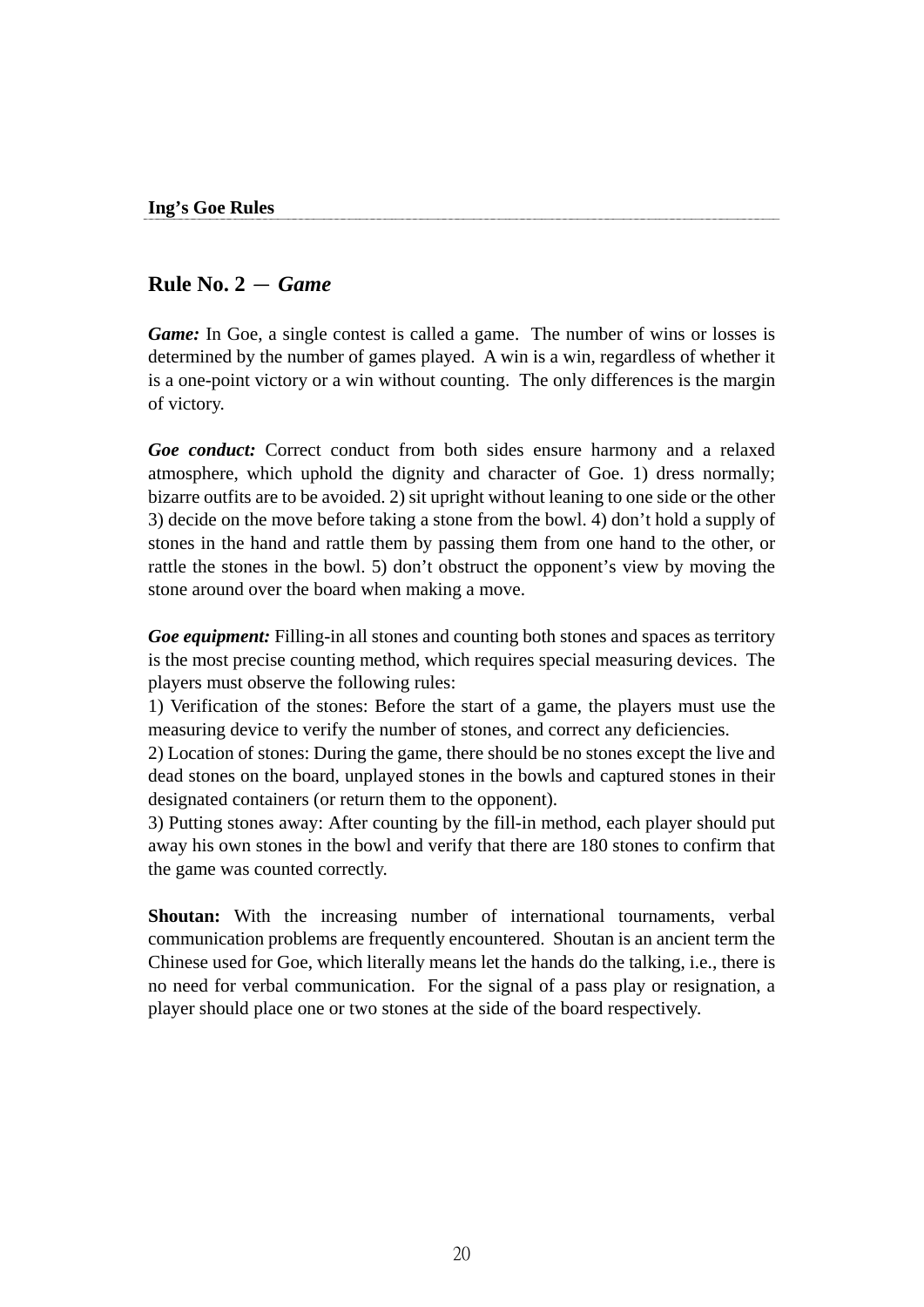## **Chapter Two** - **Rules of Competition**

### $Rule No. 3 - The *move*$

#### *Moves are board or pass plays; unrestricted except for invariation.*

*Move:* The game starts from an empty board. Black plays first followed by White, one move at a time. A move is either a board play or a pass play, known as the rule of moves. A board play increases the number of moves in a game and creates a new board position. Moves not resulting in variation are prohibited. A pass play merely increases the number of moves. Other than resignation, a game ends with four consecutive pass plays.

*Board play:* In these laws, the move is unrestricted except for invariation. The immediate recapturing of a hot stone and recycling (repetition of the same sequence of board positions) result in invariation and are prohibited. Self-removal of stones (or suicide) is allowed if it results in variation.

*Pass play:* A player passes when resigning, in which case the game is over. If one side passes but does not resign, play continues. After all the neutral points [dames] are filled, two consecutive pass plays pause the game. After all the dead stones are removed from the board, two more pass plays end the game.

*Handicap game:* At the start of a handicap game, white makes mandatory passes, known as handicap plays.

### **Rule No. 4** - **Life and Death**

### **Life and death are determined by breath type; verify by removal.**

Life and death: Spaces next to stones in a life-or-death situation are called "liberties" or "breaths." Breaths can be classified as passive or active breaths. Passive breaths can be subdivided into real or false breaths, and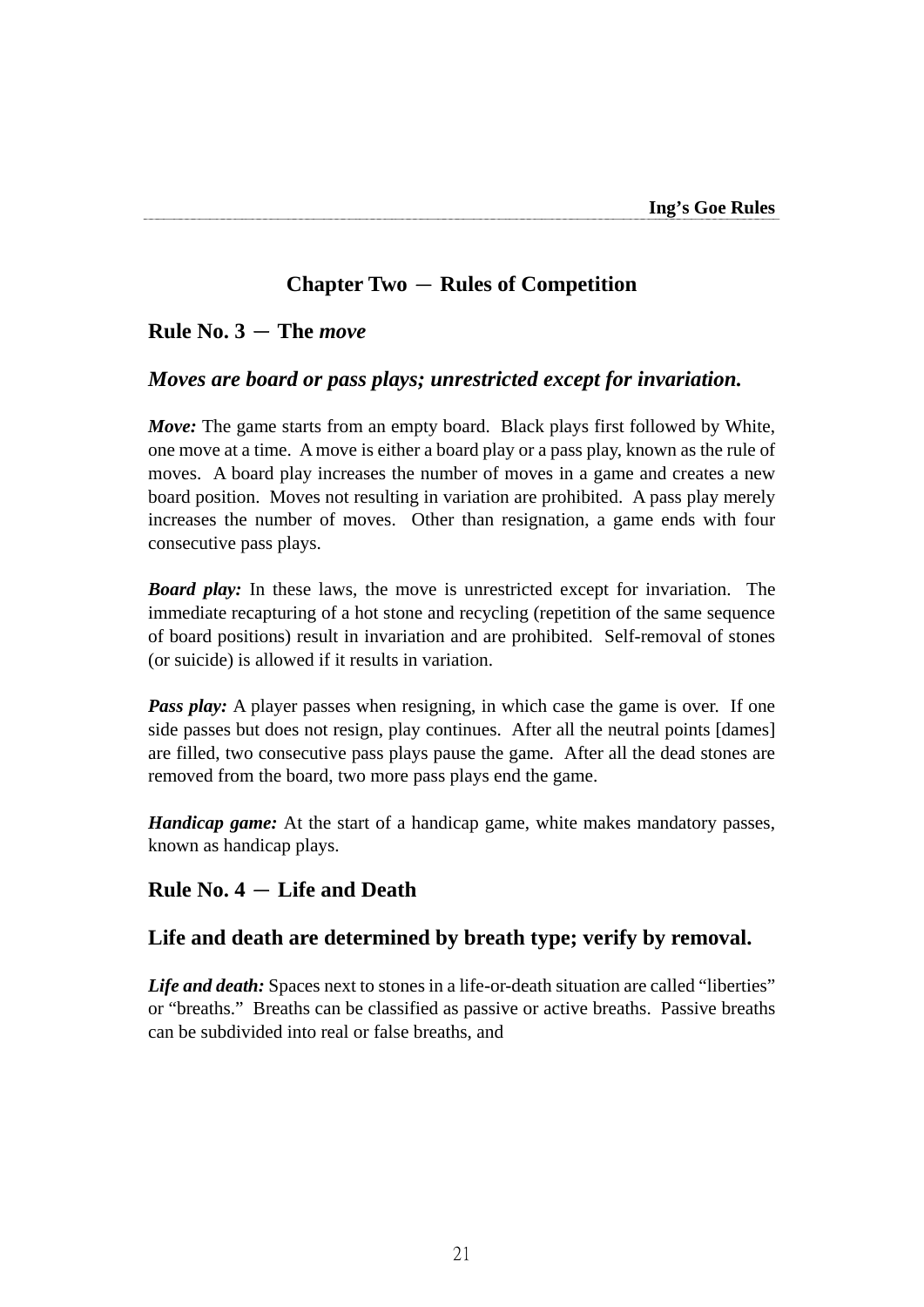#### **Ing's Goe Rules**

active breaths can be subdivided into fighting breaths or disturbing breaths. Stones associated with breaths can be divided into a single stone, a group of stones, or ko stones; the breath type varies accordingly. These rules invented the rule that determines life and death by breath type (real or false).

*Breath Type:* All external breaths are false breaths unless there is a pairing up of the internal breaths and a pairing up of the external breaths on both sides. All internal breaths are real breaths with a minimum of two real breaths for a live group: permanent breaths for independent life, balancing breaths for coexistence [seki]. Breaths (real or false breaths) involving groups where life and death have not been settled are fighting breaths. When one side recycles ko threats, a ko fight becomes a disturbing ko. In a disturbing ko, the breath types have been decided (real or false), but one side insists on disturbing the game.

*Breath shape:* There are three shapes of basic breaths: eye breaths, shared breaths and ko breaths; three shapes of combined breaths: eye and shared breaths, eye and ko breaths, and shared and ko breaths; three shapes of fighting breaths: single, double and twin; and three shapes of disturbing breaths: immediate recapturing of hot stones, recycling ko threats, and recycling due to self-removal.

*Removal:* Removal (or capturing) should result in variation of board position. Breathless stones are taken off the board by the player who eliminated their last breath. When stones of both sides become breathless simultaneously, the player removes his opponent's stones. Self-removal of a group of stones results in variation after removing, and is allowed. Invariations after removing ko stones are prevented by ko fights.

### **Verification:**

The game resumes if there is any dispute about life and death after the game is paused as a result of two consecutive passes. Lie and death is verified. Stones that can be removed are dead; stones that cannot be removed are alive. Any disputed shape should be verified or life and death by removal, no adjudication.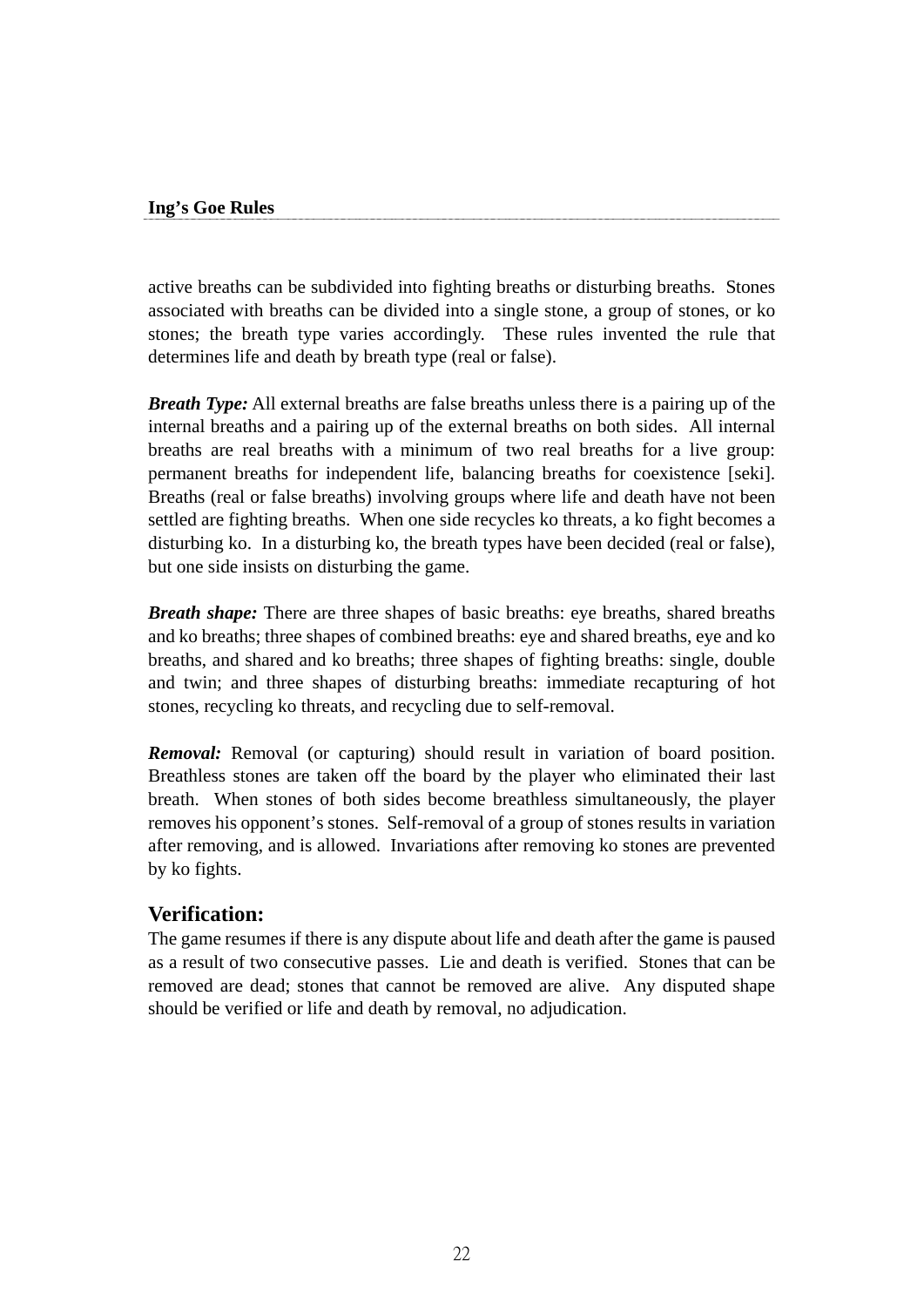## $Rule No.5 - Ko$

### *Ko prevents invariations; classified as fighting or disturbing.*

**Invariations:** Invariation is the cyclic repetition of bard positions, when both sides refuse to yield. Invariations result in games with no outcome. How to prevent all invariations was the enigma which puzzled rule makers for almost five thousand years.

*Ko:* Ko prevents invatriations. These rules classify ko as fighting or disturbing. Repeated removal of ko stones after intervening board or pass plays is a ko fight, cyclic removal of ko stones is disturbing. The hot stone rule prevents invariations by disallowing the removal of hot stones (i.e., immediate recapturing of ko stones without an intervening board or pass play) in a ko fight. The disturbing ko rule prevents invariations by forbidding the disturber from disturbing after one complete cycle (of repeated board positions). Since all the invariations are accounted for, every life and death shape can be resolved.

*Ko shapes:* When two opposing groups are locked together in the tiger's-mouth shape, the stones in the opposing side's mouth can be removed repeatedly and are known as ko stones. There are large, medium and small tiger's mouth and single, double and triple ko stones.

*Fighting ko:* A fighting ko determines the life and death of the opposing groups involved. The ko stones in the repeated fight are called hot stones. Hot stones cannot be removed until after an intervening board or pass play.

*Hot stone:* Tradition rules only have single hot stone rule. The Ing rules created double and twin hot stone rules. In an eternal life position, double hot stones are formed when a stone is added to another to make double ko stones, these become double hot stones. In a triple ko fight, besides the single hot stone there is another single or double ko stone; these are also regarded as hot stones, known as twin hot stones.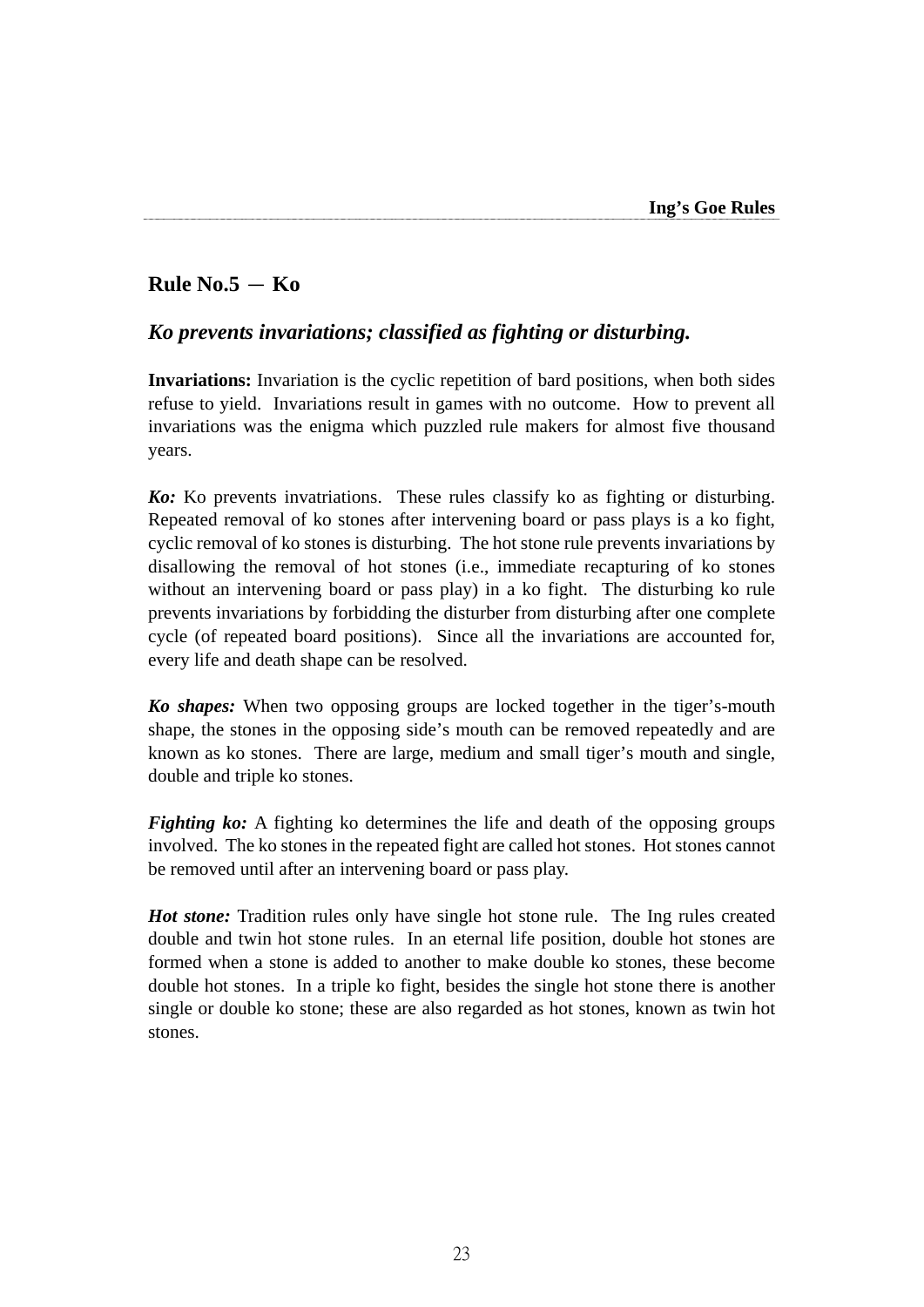#### **Ing's Goe Rules**

**Disturbing ko:** A disturbing ko is the cyclic removal of ko stones initiated by the disturber by either fighting an unnecessary hot stone fight or recycling ko threats. If either side refuses to give in, cyclic removal of ko stones is resulted. Not only does this prevent the game from ending, it serves no purpose. After one complete cycle, the disturber is never allowed to continue disturbing. For any disturbing ko, every move in the second cycle or subsequent cycles causes invariation, and the disturber can be forbidden from disturbing at any time, enabling the game to end.

### $Rule No. 6 - Counting:$

#### *Stones and spaces are both territory; fill in all stones to count points.*

**Criteria:** The counting criteria in these laws are that stones and spaces are both territory. All living stones and their surrounded spaces are counted as territory points.

**Procedure:** The counting procedure requires the filling-in of all stones to measure territory, without moving any stones in the original configuration. The score is clear at a glance even to children.

*Filling-in all stones:* After both players have filled in their stones, any remaining spaces are called winning spaces and any remaining stones are called losing stones.

Space adjacent to both black and white stones in coexistence are called shared spaces; each player fills half of them. If there is only one shared space, neither player can fill it.

**Positioning:** The winning space should be placed in a corner. If no corner is available, it should be placed on the side. Losing Stones should be filled into the opponent's winning spaces. for compensation points and penalty points, one stone for every two points is filled into a quadri-space near the winning or shared space.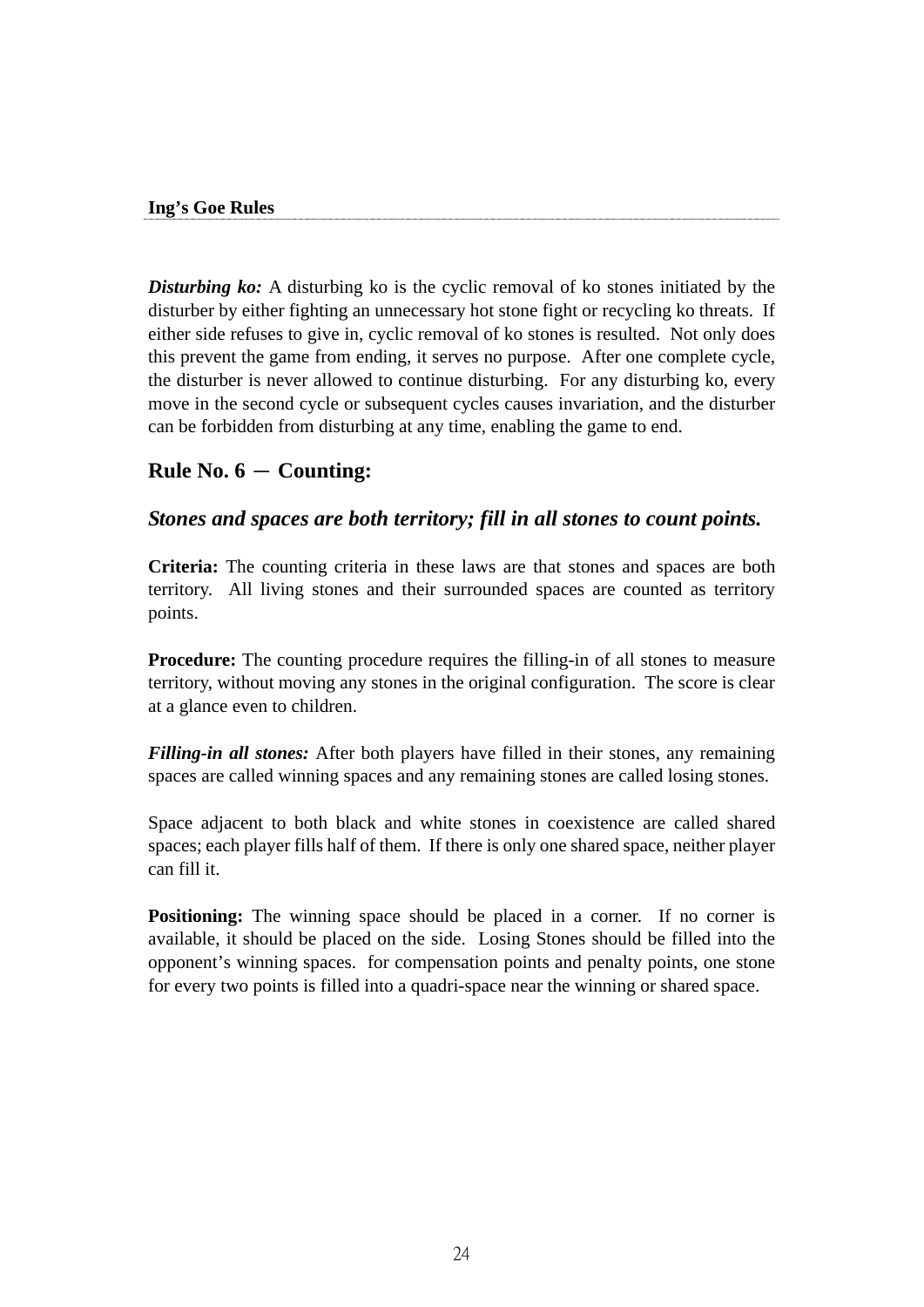**Counting:** the score of the game is the difference value between White's and Black's stones and spaces. Shared spaces are worthless; the winning space is one point and each losing stone, compensation stone, and penalty stone is two points.

### **Chapter Three** - **Tournament Rules**

#### **Rule No.7** - **Tournament Agreement**

**Tournament agreement:** For all official tournaments, the sponsor should provide the tournament agreement in a written form for the players, referees and helpers so that they can observe the rules. The contents of the agreement include 1) the name for the tournament, 2) the object of the tournament, 3) qualifications for entry, 4) the adopted rules, 5) time, date, and location, 6) the compensation (handicap) system, and time limits, 7) game rules, 8) prizes, etc.

**Game arrangement:** Tournament games should normally be played under standard conditions, with two players and one board. However, the sponsor can also adopt other arrangements, e.g., consultation games (two or more players on each side consulting each other team games (two or more players on each side taking turns), or remote games (played via computers or other telecommunications equipment.)

**Tournament system:** The selection of tournament system should be based upon the nature of the tournament, the number of contestants, and the duration of the tournament. Possibilities include, single or multiple elimination, round-robin, super go, Ing's system, the Swiss system, and ten-game match, etc. The sponsors can also come up with novel systems.

**Primary scores:** In an elimination or round-robin tournament, standings are determined by primary and secondary scores. Primary scores are equal to the number of wins: a player gets one primary point for each won game. When players are tied on primary scores, the tie breaker is determined by the secondary scores.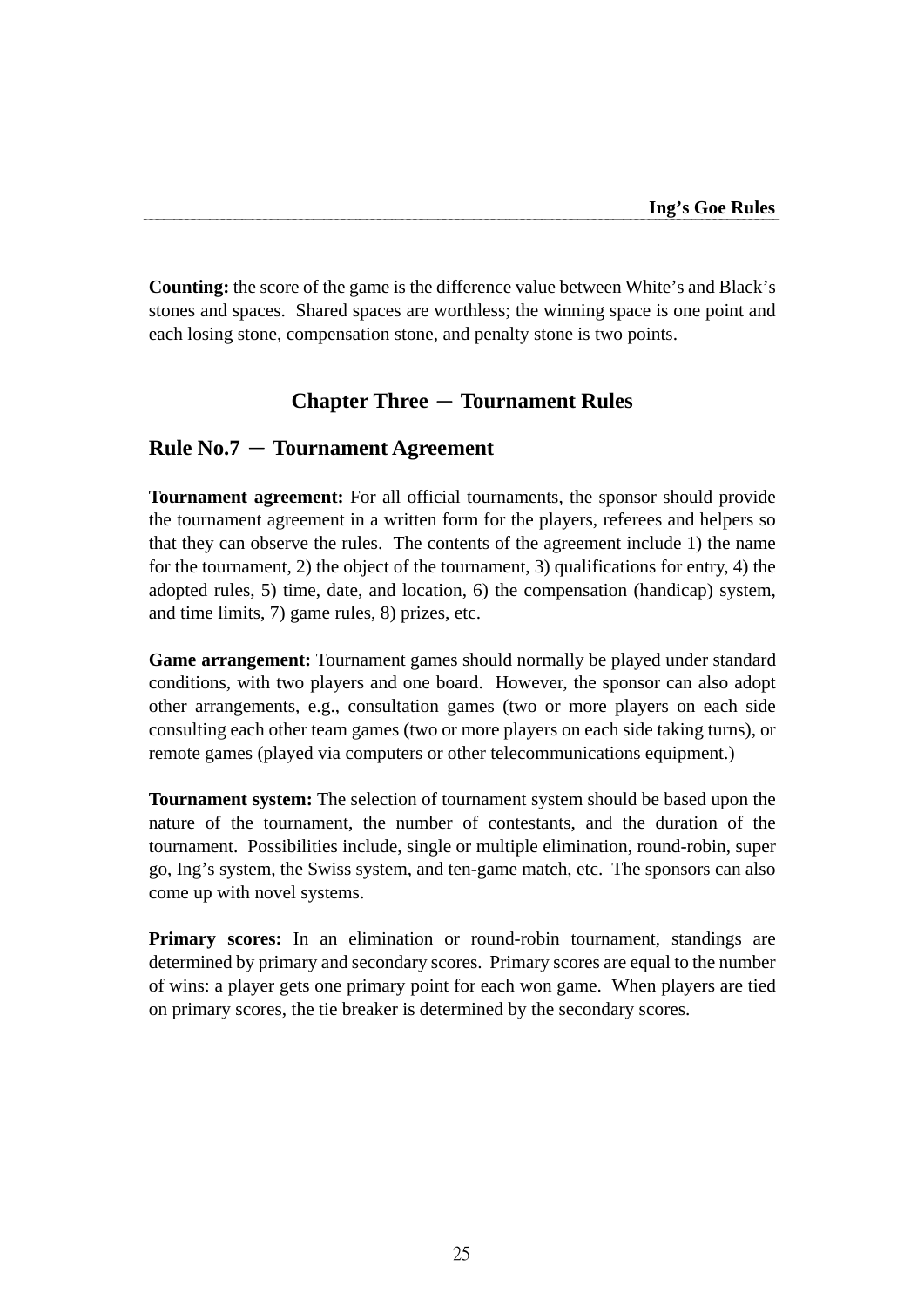#### **Ing's Goe Rules**

**Secondary scores:** Nowadays, the tie-breaker system using secondary scores is very popular internationally. There are four major components of the secondary scores: 1) S is the total number o won games, 2) B is the total number of lost games, 3) JH is the sum of the primary scores of all the opponents, and 4) FH is the sum of the secondary scores of all the opponents. there are the following combinations of secondary scores a) SJH, b) BJH, c) SFH, and d) BFH, which can be used to determine the final standings.

### $Rule No. 8 - Handicaps$

**Haandicap:** Differences between players' strengths are adjusted by three methods of handicapping: compensation points [komi], taking black, and handicap plays. The ranking scale which reflects one's strength is classified into ping, duan [dan] and ji [kyu]. Each organization may, according to methods they stipulate, determine their own players' ranks and certify such rank for use in tournaments.

*Compensation points:* Compensation points are used to equalize games played between players of different strengths. The sponsor must determine whether to adopt the "fixed compensation" or "non-fixed compensation" and specify that in the tournament agreement.

1) Choosing colors: in all games with compensation points, the colors must be determined first. This is done by asking player A to hold a handful of stones and asking player B to guess even or odd.

2) Fixed compensation: Mandatory eight points handicap, black wins in case of drawn games. the player who guesses "odd" or "even" correctly picks the color.

3) Non-fixed compensation: The player who guesses "odd" of "even" incorrectly decides the number of compensation points (must be an even number). The player who guesses correctly picks the color.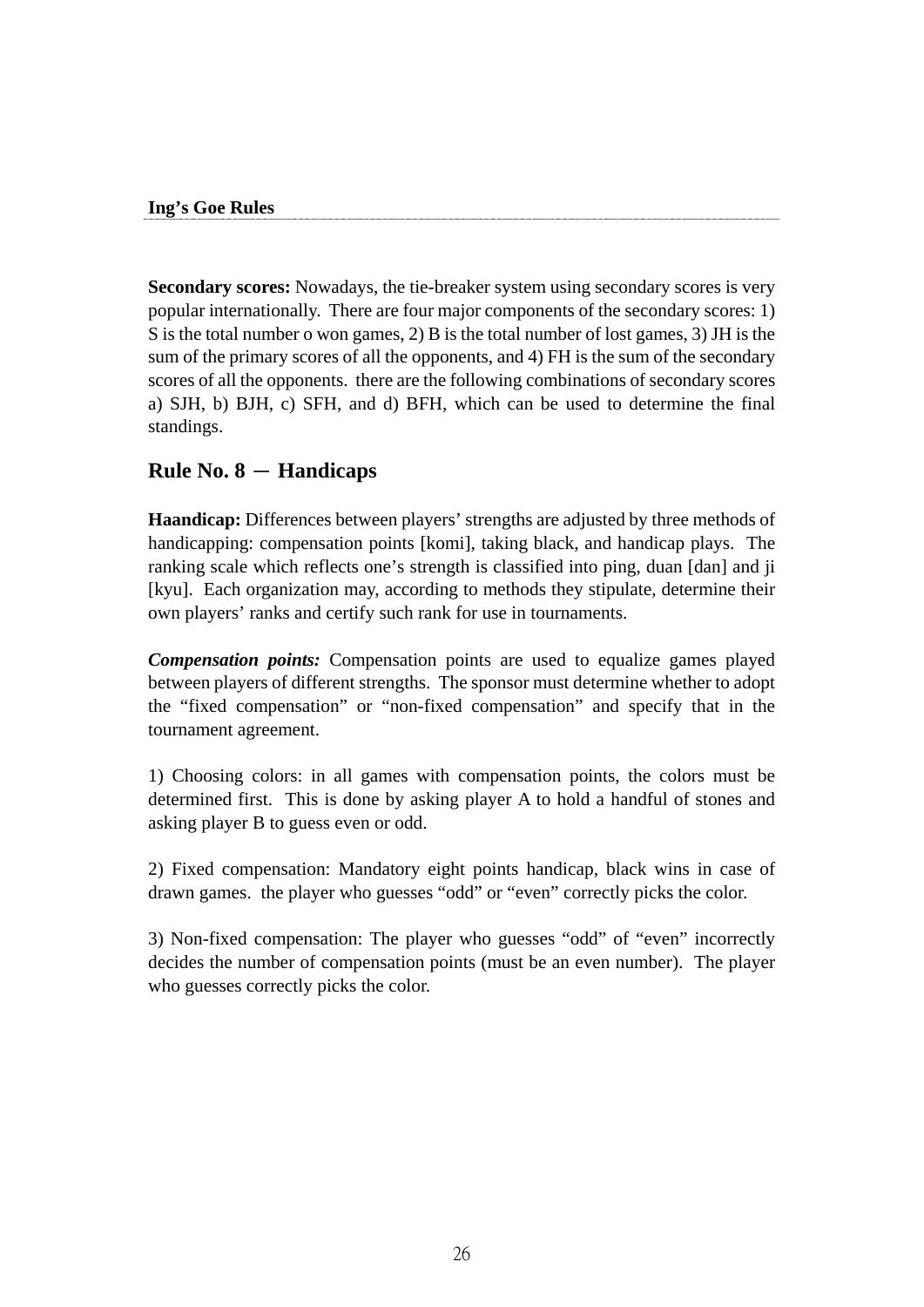**Ping ranks:** Ping ranks are awarded to professional players, running from 1 (high) to 9 (low). The difference per ping is 1/4 play or two points. A 1 ping lets a 5 ping take black and gives a 9 ping one-play handicap. Eight points is equivalent to one play, etc.

**Duan ranks:** Duan ranks are given to strong amateurs, running from 9 (high) to 1 (low). The difference per duan is 1/2 play or four points. A 9 duan lets a 7 duan take black, gives a 5 duan one handicap play, gives a 3 duan two handicap plays, and gives a 1 duan three handicap plays. The scales overlap with a 7 duan amateur equivalent to a 9 ping, and a 9 duan equivalent to a 5 ping.

**Ji rank:** Ji ranks are for players weaker than 1 dual, running from 1 ji (high) to 18 ji (low). The differences per ji is one play (without komi). A 1 duan lets a 1 ji take black, gives a 2 ji one handicap play, and gives a 18 ji seventeen handicap plays, etc. Players weaker than 18 ji are not ranked.

## $Rule No. 9 - Time Limits$

**Time limits:** The time limit of a game includes the basic time, the additional time, and break time. All major tournaments should be completed in one day, otherwise it is against the principle of announcing the tournament results on the same day. The basic time is not to exceed three hours. A typical schedule includes 1) morning game time, 2) noon break time, and 3) afternoon game time. If the basic time exceeds three hours. the following should be scheduled, 4) evening dinner time, and 5) evening game time. The sponsor should specify the above schedule in the tournament agreement, together with information on the penalty f exceeding time limits and the second reading [byo-yomi] system used..

**Basic time:** Basic time is the time allotted to each player at the beginning of the game that the player is free to spend at will. The maximum basic time should not exceed four hours, so that the game can be completed in one day for fairness sake. Unused basic time is nulled.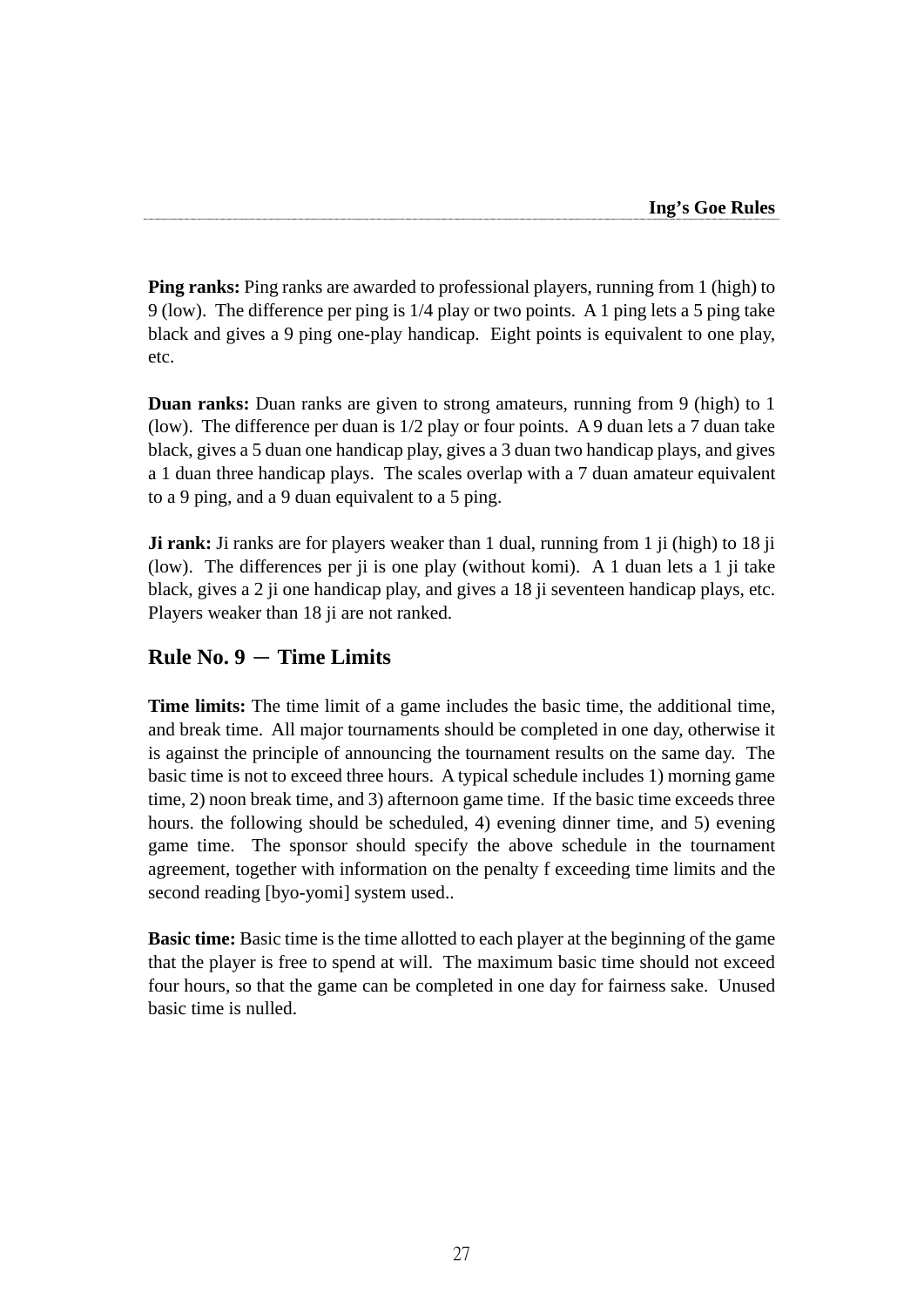#### **Ing's Goe Rules**

**Additional time:** When the basic time f a player expires, he may receive additional time either in the form f penalty points or second reading. The sponsor should adopt one of the above.

**Penalty points:** These rules first penalize the player two points for exceeding the basic time, before allotting an additional time equal to 1/6 of the basic time to the player. Each player is limited to three periods of additional time. If the penalty points exceeds 6 points or the total additional time exceeds half of the basic time, the player loses by forfeit.

**Second reading:** The second reading or count-down system [byo-yomi] was invented by the Nihon Ki-in a few decades ago. It uses seconds as the units of the additional time period. Each period has a maximum of 60 seconds. A maximum of the periods are given to each player. If a move is made before the period expires the period is not used. The player who uses up all his additional time periods loses by forfeit.

### $Rule No. 10 - Penalties$

**Tardiness:** If a player fails to show up before 1/6 of the basic time has lapsed, twice the amount of time by which he is late is deducted from his basic time. If a player is late by more than 1/6 of the basic time, he forfeits the game.

**Forfeitures:** If a player fails to appear within the time limit or is unable to continue a game midway through, the game is forfeited.

**Exceeding time limits:** For fairness sake, all contestants are given the same time limit in a game. After the basic time expires, the additional time kicks in. If the additional time expires, the game is forfeited.

**Retracting moves:** There is an old Chinese saying "gentlemen don't retract moves." Therefore, a player should not change a play after making it. Otherwise, he loses by forfeit.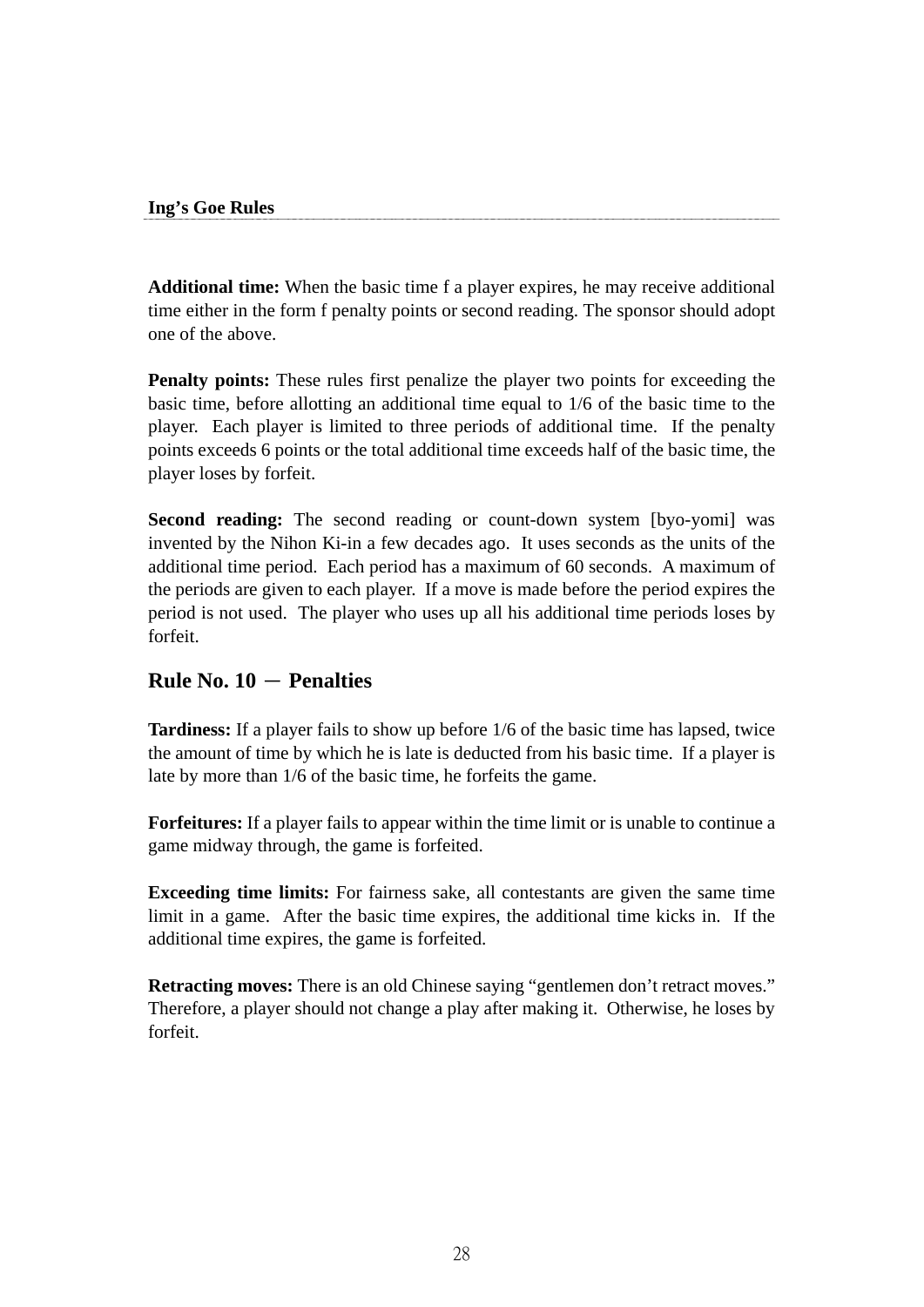**Penalized mistakes:** Making two consecutive moves is against the rule of black and white making alternate moves; recapturing a ko stone without an intervening play violates the ko rule. In either case, the game is forfeited.

**Un-penalized mistakes:** If a player makes a pass play at the end game when a point could still be gained by making a board play at the final neutral point, he loses his turn and thus give up two points, but he is not penalized. If both players overlook the final neutral point, the point is let as a shared space.

**Suspension:** If a player fails to appear or requests absence more than a stipulated number of times, he is barred from further participation in the tournament and forfeits his remaining games.

**Disqualification:** Any player who intentionally violates that rules, and obstructs the progress of the tournament, must be disqualified from entering future tournaments for a period of several years. In extreme cases, the player's certificate of pin, duan or ji level can be abrogated. The player thus loses the basic qualification to participate in any future tournaments.

## **Chapter Four** - **Equipment Specifications**

## $Rule No. 11 - The Goe board$

**Lines:** The board is marked with nineteen vertical lines spaced 22 mm apart, and nineteen horizontal lines 23 mm apart. The vertical lines are identified from left to right by Roman letters from A to T, skipping I. The horizontal lines are numbered 1 to 19 from bottom to top. The board should measure 450 mm vertically, 420 mm horizontally, and at least 25 mm in thickness.

**Points:** The intersections of the vertical and horizontal lines are called "points." The number of points is the square of the number of lines:  $19x19=361$ . Points are identified by the lines with Roman letters (vertical lines) first followed by numbers (horizontal lines). The nine intersections formed by the intersections of the fourth liens from the edges and the center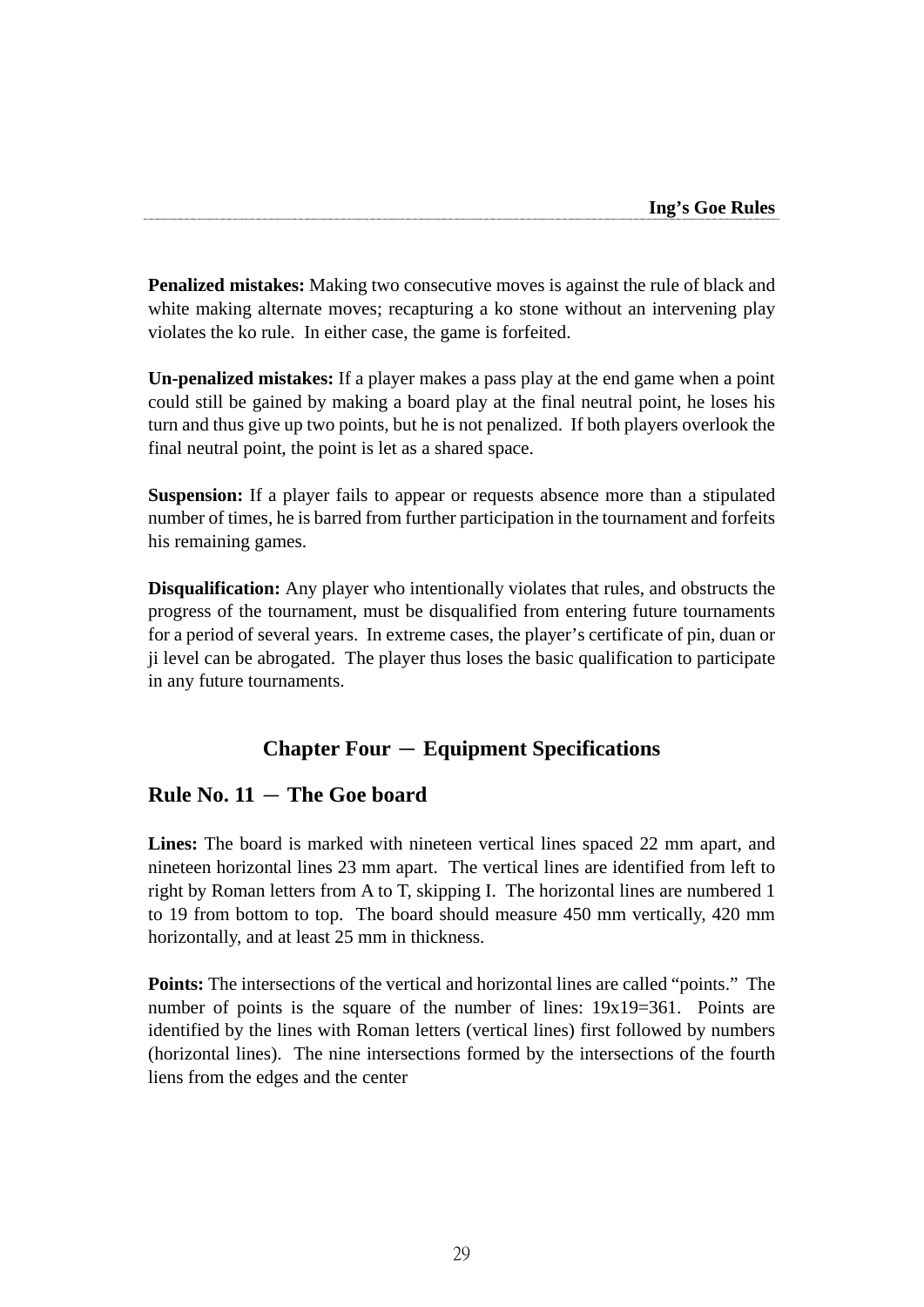#### **Ing's Goe Rules**

crossed lines are called "star points." All star points are marked by tiny dots with the center start point called "tengen."

#### $Rule No. 12 - The Goe stones$

**Color:** Stones are black and white.

**Shape:** Stones are lens-shaped, i.e., thick on the center and thin on the edge.

**Dimensions:** Stones are 21.8 mm in diameter and 10.5 mm thick.

**Weight:** Each stone weights 6.5 to 7 grams.

**Count:** The number of stones of each color equals to the total number of points minus one divided by two. For a standard board with 361 points, there should be 180 black and 180 white stones.

### **Rule No. 13** - **The Goe bowls**

**Containers:** Bowls are the containers of stones. Black and white stones should be kept in separate bowls.

**Shape:** Bowls are usually circular in shape. They can also be square or rectangular. The Ing bowls with special measuring devices for fill-in-to-count method are hexagonal in shape.

### $Rule No. 14 - The measuring device$

**Counter:** The measuring device is a stone counter invented by Ing, without which would be difficult to implement the fill-in-to-count method.

**Shaps:** The shape of the measuring device is either circular, square, rectangular or hexagonal. It is either detachable from the bowls or a retractable, integrated part of the bowls. There are two types of retractable devices: 1) the retractable top and body style, and 2) the retractable top and bottom style.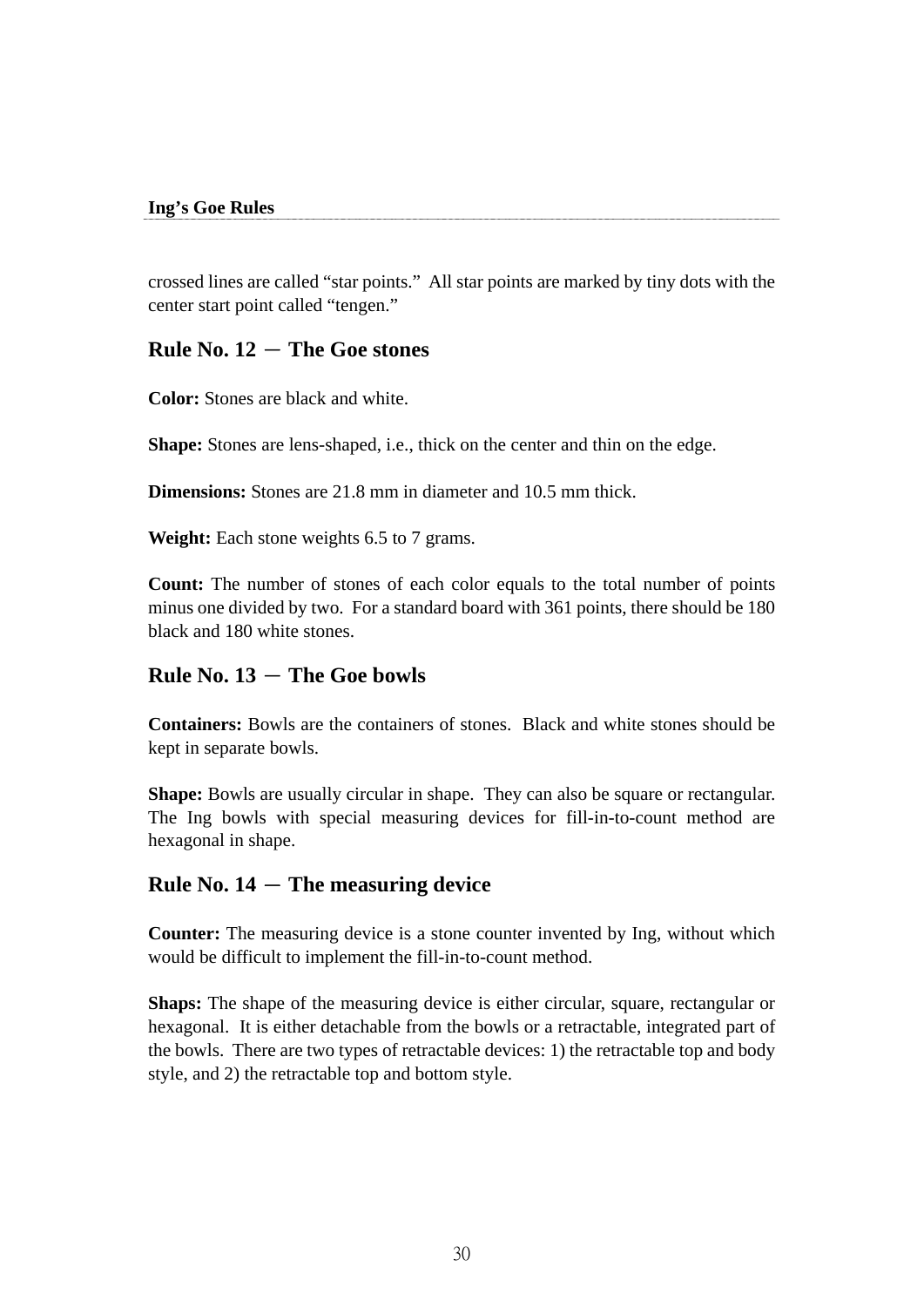The design of these devices have been evolving and improving during the past 17 years.

**Slots:** For stand-alone measuring devices, i.e., not installed in the Goe desks or tables, all circular style devices manufactured after 1977 have 19 slots with 9 spare stones in the center and 10 stones in each of the remaining 18 slots; all hexagonal style devices manufactured after 1986 have 37 slots, with four spare stones in the center and 5 stones each in the rest of the 36 slots.

#### $Rule No. 15 - The Goe Desk:$

(see picture in the Appendix)

**Applications:** The desk is suitable for tournaments or daily use in the den.

**Dimensions:** It is 80 cm wide, 60 cm long, and 65 to 70 cm high.

**Measuring Device:** The measuring device of the desk is rectangular in shape with 30 slots containing 6 stones each. The bottom of the device is retractable.

**Operation:** Press a spring and rotate the desk top to present a board. Panels beside the board can be lifted up and slide into racks to reveal stones.

#### $Rule No. 16 - The Goe Table:$

(see picture in the Appendix)

**Applications:** The table can be used to play Goe or used as an elegant tea table.

**Dimensions:** It is 60 cm long, 55 cm wide, and 65 cm high.

**Operation:** Rotate the semicircular drawers beside the table to reveal stones. Press a spring and rotate the table top to present a board.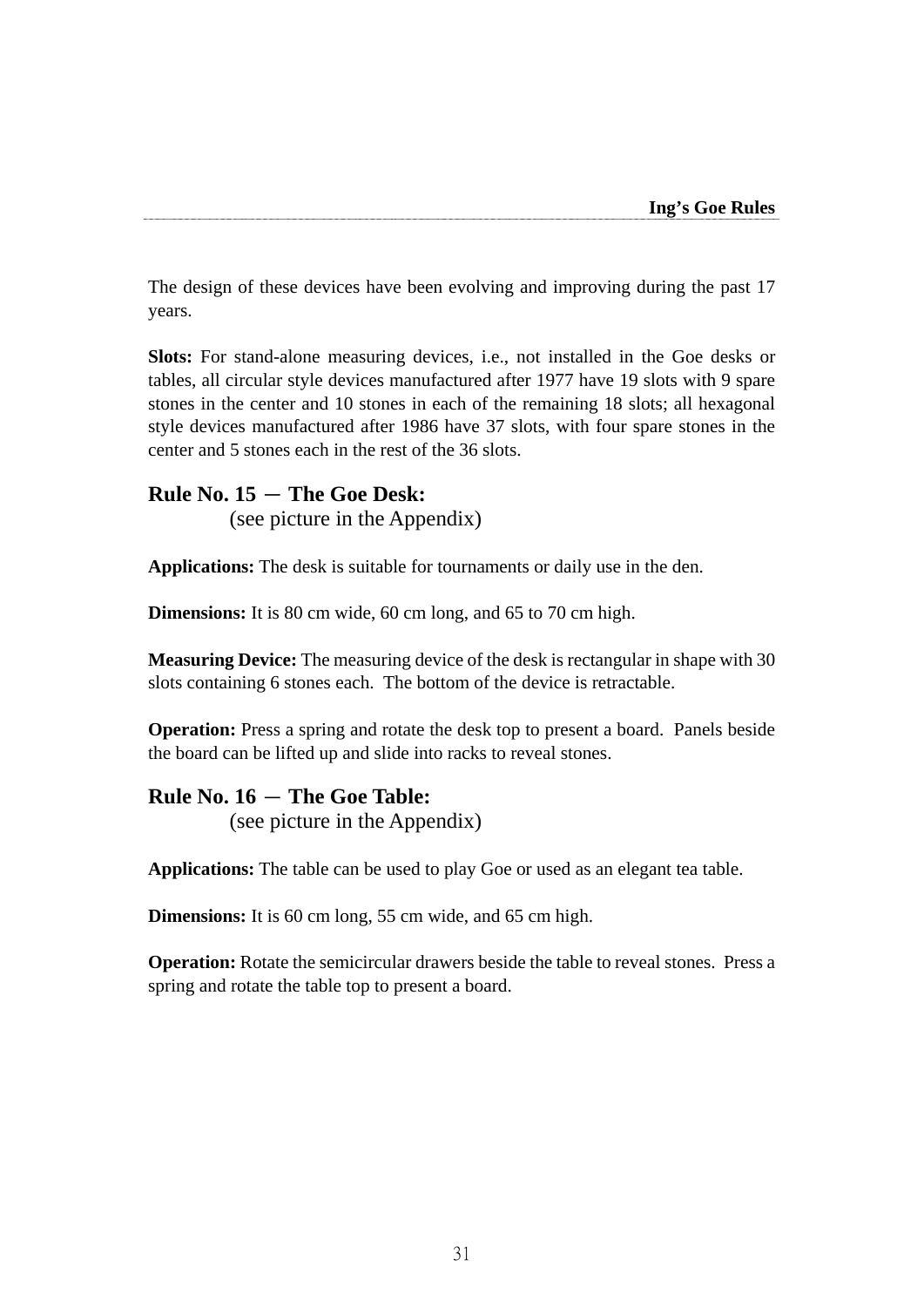## **Chapter Five** - **Supplemental Rules**

### $Rule No. 17 - The organizer$

Any person or organization who organizes a large scale tournament which involves prizes and expenses is called the `organizer' regardless of whether the tournament s partly or entirely sponsored by a third party, or whether the tournament is named after the organizer. The organizer decides on the tournament agreement; for example, the tournament name, entry qualifications, rules adopted and tournament system, etc.

### $Rule No. 18 - The co-organizers$

Any parties given the duty to assist the organization of the tournament are called the "co-organizers." The co-organizers should follow the instruction of the organizer in conducting the opening and closing ceremonies, preparing the tournament site, public relations, communications, refereeing, time keeping, and recording games.

### $Rule No. 19 - The references$

Traditional referees are not qualified for refereeing the Goe tournaments. The referees should study the rules and thoroughly understand the following ten subjects before taking up the duties of a referee: 1) moves are board or pass plays, 2) moves are unrestricted except for invariation, 3) breathless stones are removed (if removal provides variation), 4) life and death are determined by breath type, 5) ko prevents invariations, 6) ko is classified as fighting or disturbing (single hot stone, double hot stones, twin hot stones, recycling is prohibited), 7) stones and spaces are both territory, 8) fill in all stones to count territory, 9) four types of secondary scores, and 10) penalty for exceeding basic time. All referees must pass a test.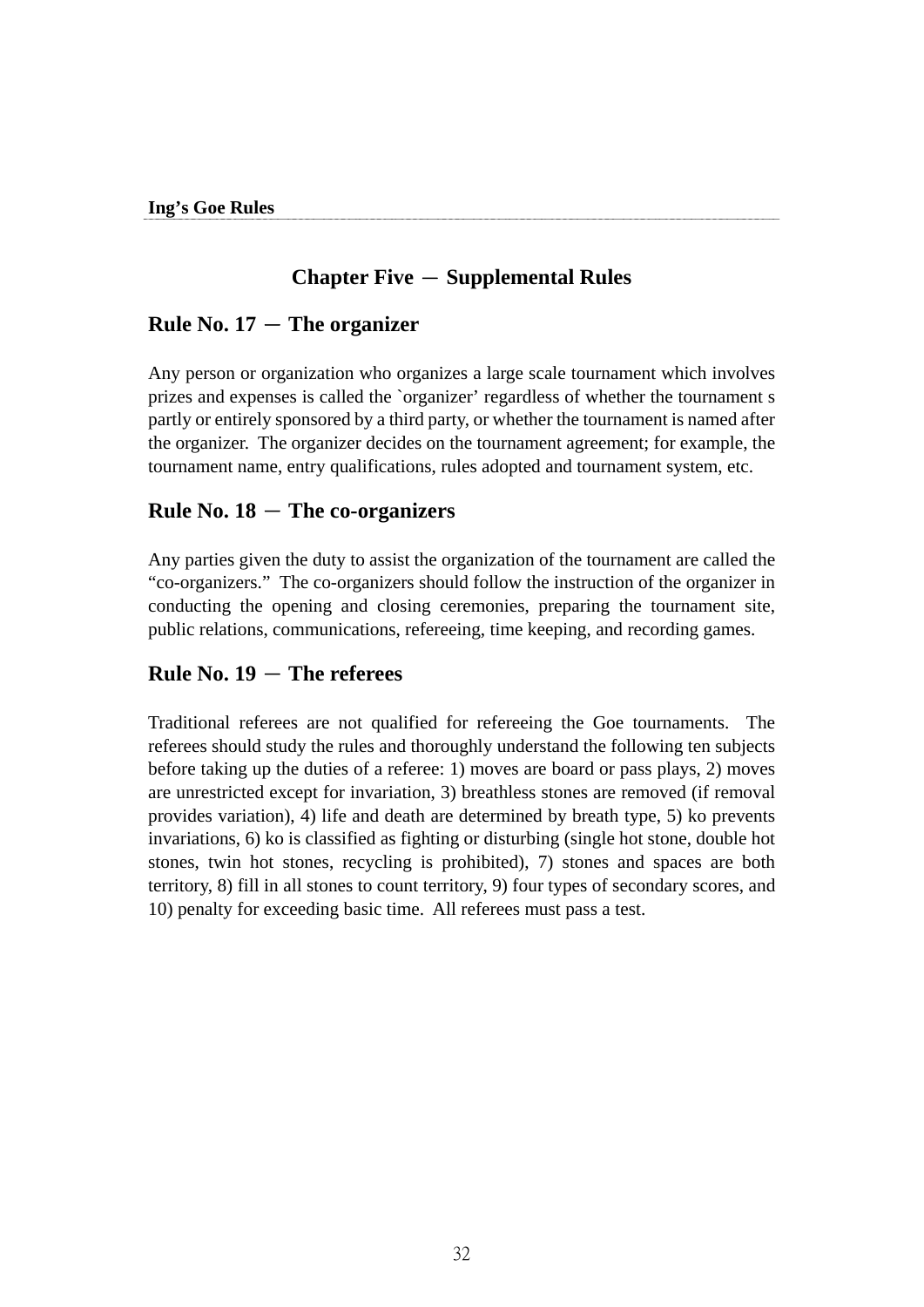## **Rule No. 20** - **The players**

Players have the right to decide whether to enter the Goe tournament. However, after entering the tournament, players should comply with the rules set out in the tournament agreement, obey the referees' decisions, maintain good sportsmanship and conduct throughout the game, and have no right to protest against the tournament agreement.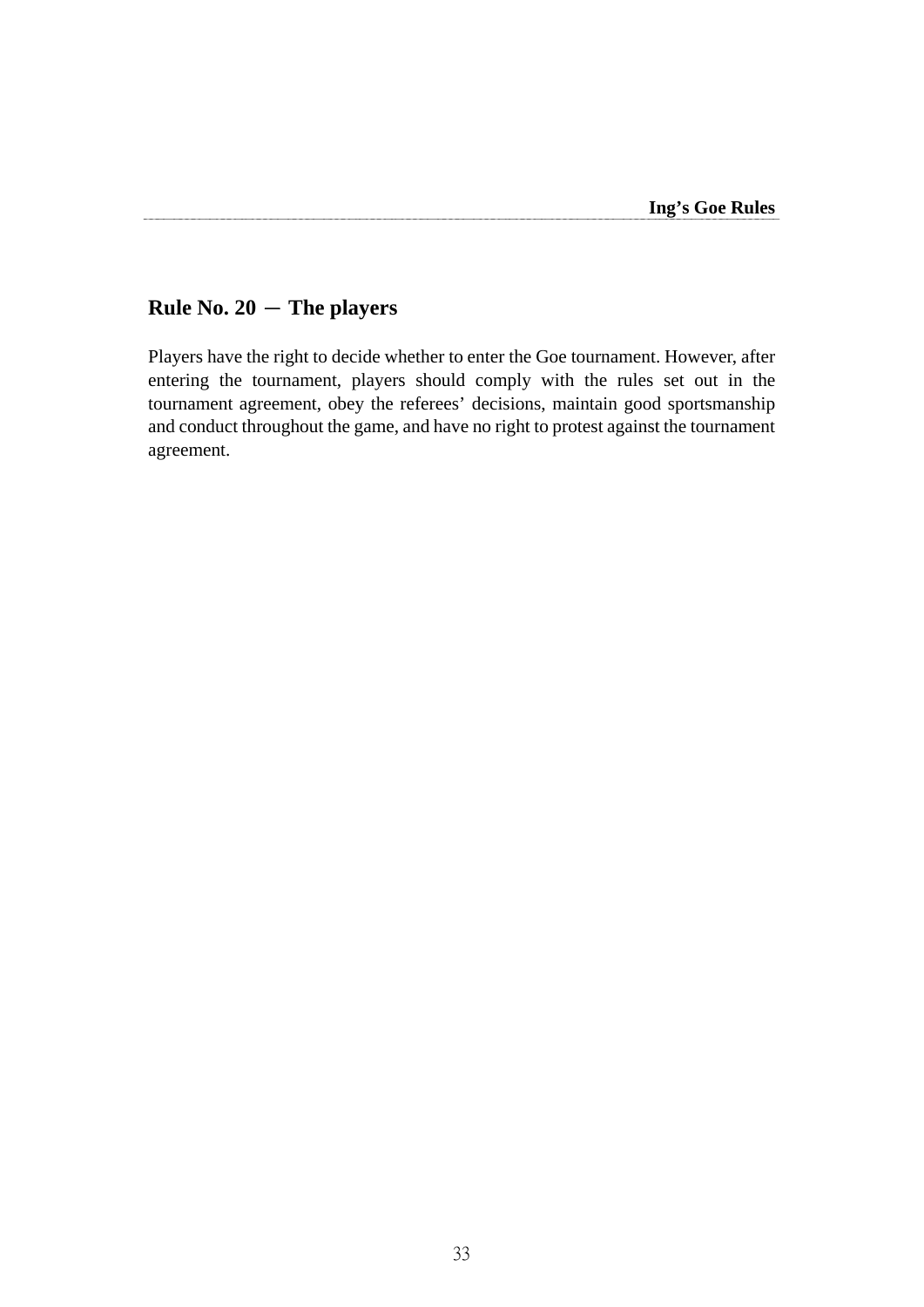#### **Illustrations**

## **Glossary of Goe Terminology**

#### **Glossary for Rule No. 1**

**101 Ing's Goe Rule:** Mr. Ing Chang-Ki devoted more than 20 years between 1974 and 1995 in establishing a third generation point-counting system that results in almost no drawn games and requires no adjudication. The Japanese space counting system was the first generation rules that was introduced into Japan from China before the Song Dynasty. This initial set of rules evolved into the popular Chinese stone-counting system, practiced at the beginning of the Republic of China, know as the second generation rules. According to Professor Yang Lien-Shen of Harvard University, the transformation took about 2000 years. From this, one can see the degree of difficulty involving the transformation, which is tougher than overthrowing a dynasty. The inability of the first and second generation rules in resolving life and death prompted the need for the third generation rules, the Ing Rules. To understand the differences between the three generations of rules takes time and painstaking effort; they cannot be explained in a couple f sentences.

**102 Goe:** Goe was invented by the Chinese, although the exact date is not known. As early as 2500 years ago, Goe was already mentioned in "Lunyu" and Mengzhi." Unless there is an earlier record showing that Goe was mentioned in another language, it is indisputable that Goe was invented by the Chinese. Not only did Goe withstand the test of time for four to five thousand years, it was introduced to Korea, Ryukyu, and Japan before spreading to the rest of the world two hundred years ago via Japan. Through the test of time and space, nobody has been able to modify the simple rules of playing black and white stones on the intersections of a square board, nor the rule of capturing or fighting a ko. The same cannot be said to any other form of arts. This is the best proof that Goe is perfect and cannot be improved upon, unlike dynamite, the compass, and printing, all of which have evolved a great deal and now significantly differ from their original Chinese invention.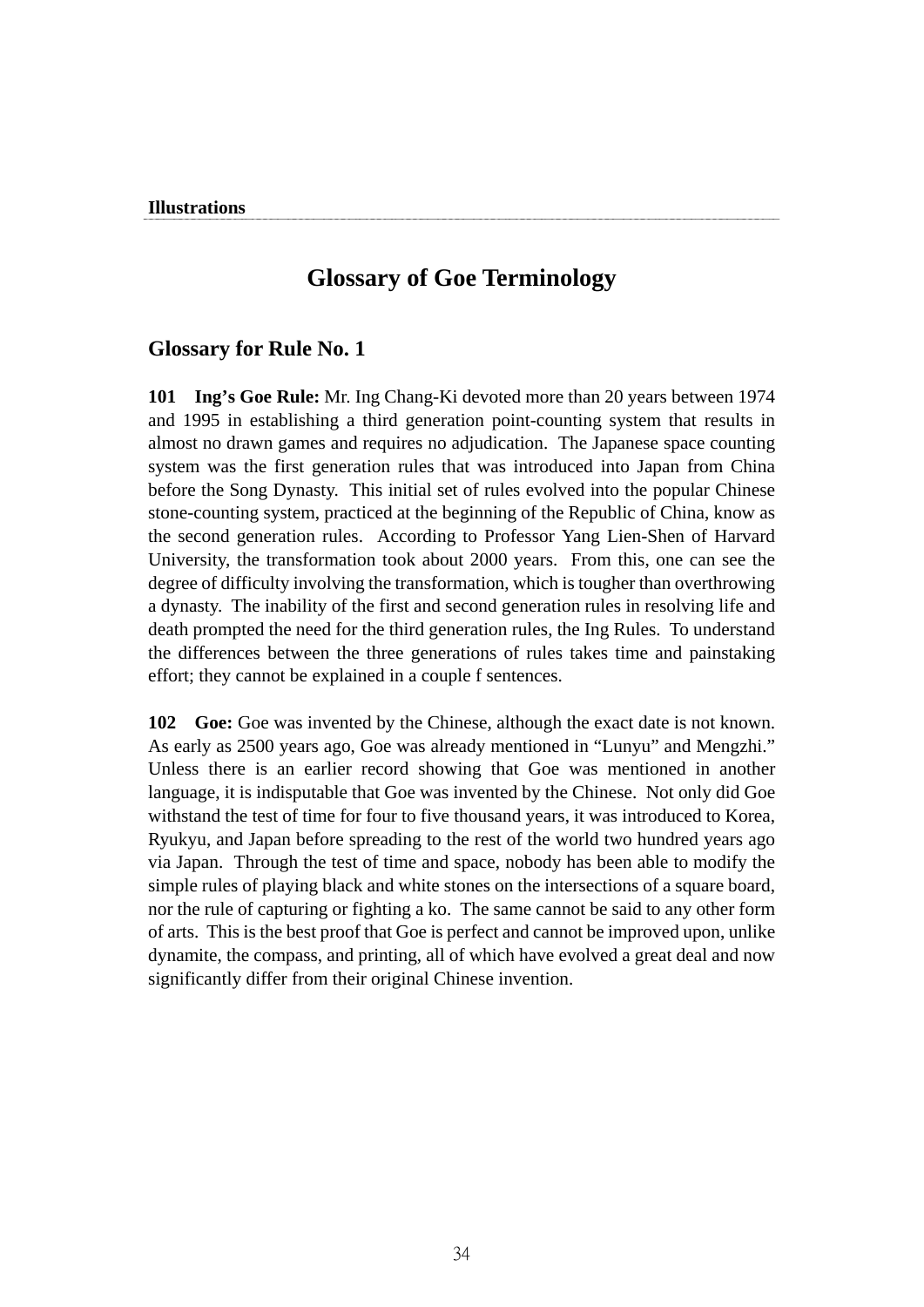**103 Contest for points:** Goe is a contest for points (i.e., intersection points or points on the board). there are 361 points on a standard board. They are known as "playing points" when making moves, "forbidden points" where moves are prohibited, "liberty points" for lie and death considerations, "territory points" for determining outcomes, "occupied points" where stones are present on them, and "spaces" where stones are absent.

**104 Goe Art:** Skill, integrity, principles, rules, conduct and equipment comprise the art of Goe. Goe art is an essential academic subject for teaching Goe.

### **Glossary for Rule No. 2**

**201 Game:** A match of Goe is known as a "game." Conventionally, both sides (Black and White) sit face to face in front of the same board. Other arrangement include team games, consultation games, and simultaneous teaching games. Goe games can also be played via mail or as international games on the Internet (dedicated Goe serves appeared on the Net about four years ago). In the future, it appears that the number of games played on the Internet will far exceed those played by the convention method, as the Net offers the most convenient way of playing Goe with friendly people all over the world: using the computer screen instead of commuting.

**202 Conduct:** Maintain good sportsmanship and respect the game of Goe. The entire symphony including the conductor dress formally and neatly in an orchestra. I have yet to see such musicians perform in their undershirts and shorts. Similarly, Goe players must dress neatly and maintain good posture. This creates an atmosphere of harmony, upholds the dignity and character of Goe, and pays respect to the art of Goe.

**203 Equipment:** There is a unified standard to the equipment of any competition. For example, in a Ping-Pong match, there are strict regulations on the size of the court, dimensions of the table, height of the net, and the specifics of the ball and paddles. The standard for Goe equipment in Japan seems to be quite unified; unfortunately this cannot be said about the Chinese. Chinese emphasize on the raw material of equipment, e.g., jade, coral, and agate, etc., and pay very little attention to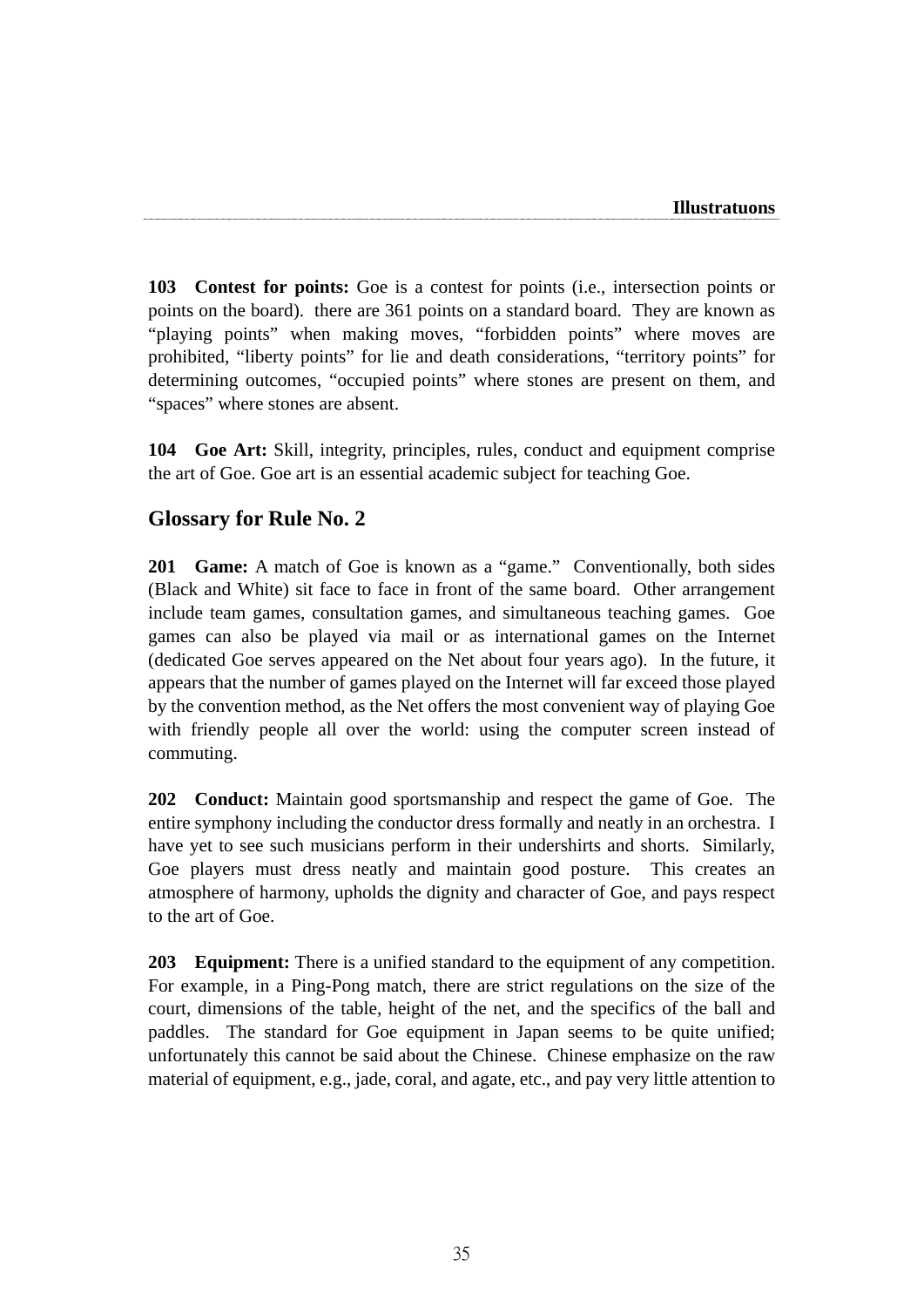#### **Illustrations**

the diameter, thickness and shape of the stones, nor the dimensions and the wood grains of the board. With the increase in the number of international Goe tournaments, it is essential to have a unified standard for Goe equipment.

### **Glossary for Rule No. 3**

**301 Move:** also called "play." For example, "one play at a time" and "there are board and pass plays."

**302 Moves are board or pass plays:** a move is either board play or a pass play. Each has its own function.

**303 Unrestricted except for invariation:** this is the standard for selecting board plays. All moves are allowed except those that lead to the invariation of board positions. Without this regulation, the traditional rules result in games with no outcome, since they are unable to account for all the invariations and thus forbid the offending moves. Some of these moves include the immediate recapturing of double or twin hot stones, and the moves that result in recycling.

**304 Board play:** physically playing a stone on the board which changes the number of moves played. All board plays must result in the variation of board positions or they are prohibited.

**305 Pass play:** a play that changes the number of moves without playing a stone on the board. All games end with four consecutive pass plays, except resignations. A pass play is considered a move, thus one can retake a ko stone after an intervening pass play.

**306 Game starts from an empty board:** These rule require the board to be empty at the on set of any game, including the handicap games.

**307 Four consecutive pass plays end the game:** Other than resignations, all games must end after four consecutive pass plays. Two consecutive pass plays after all neutral points are occupied pause the game for removing dead stones. Two more consecutive pass plays end the game.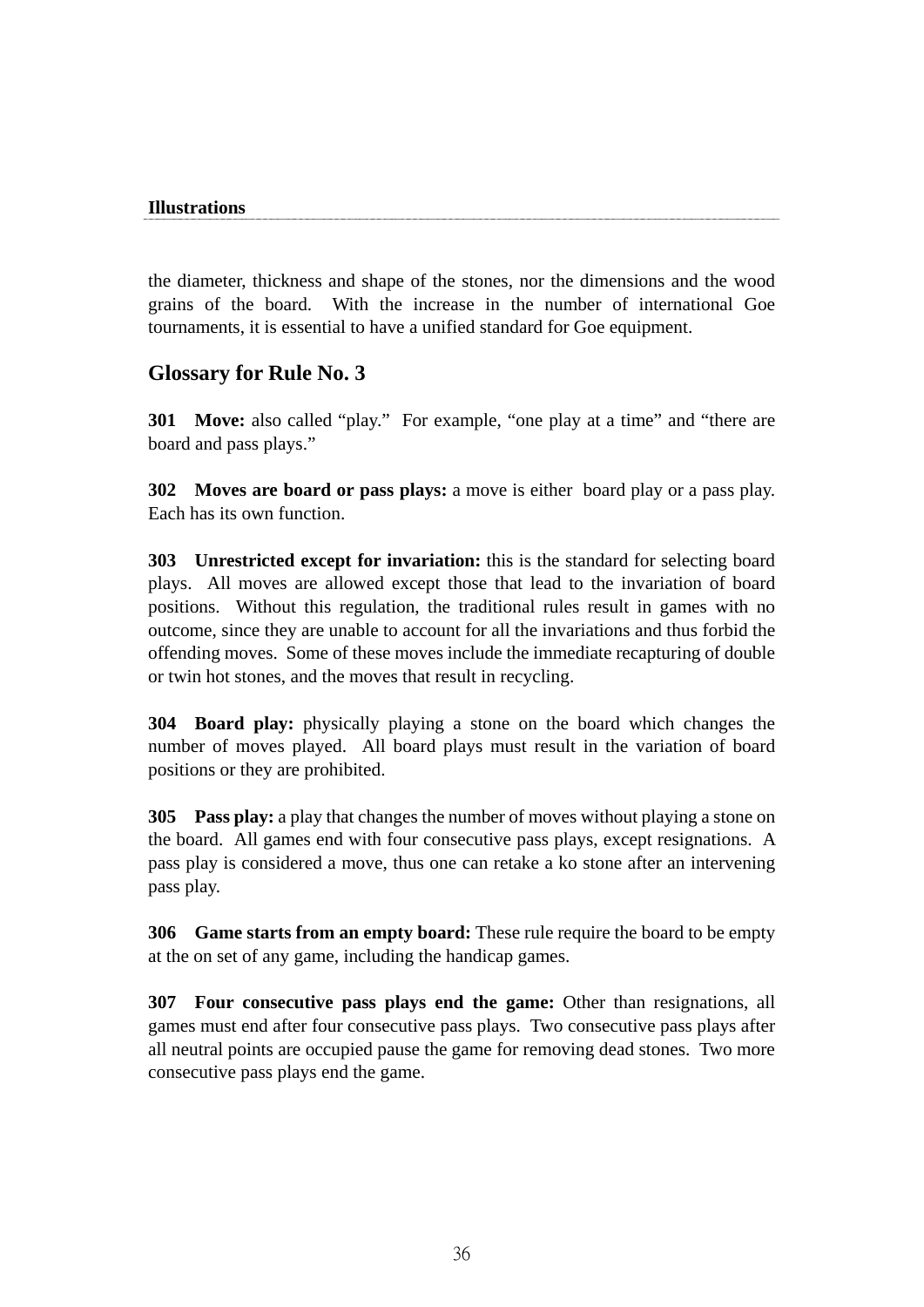**308 Forbidden points for capturing hot stones:** Immediate recapturing of hot stones leads to invariation of board positions, thus it's a forbidden point to play.

**309 Hot Stones:** Ko stones that cannot be recaptured immediately are known as "hot stones." The name hot stone is vivid and to the point. This wonderful term was probably invented during the Ming Dynasty and not the Nanbei Dynasty, therefore it's not known to the Japanese Go community.

**310 Forbidden points for recycling:** Recycling leads to invariation of board positions and is prohibited.

**311 Points for self-removal:** Self-removal of a single stone leads to invariation, but the board position changes after a board play by the opponent. Self-removal of a group of stones leads to variation. Prohibiting moves that result in variation (as in the traditional rules) is against the principle of Goe, thus the Ing rules allow any move that results in variation.

**312 Play pauses** after two consecutive passes, but if there is disagreement about life and death as in bent-four-in-the-corner or three-points-without-capturing [torazu san moku] situations, the game resumes. Verify life and death by removal so that there is no regret on either side.

**313 Handicap Games:** White passes mandatorily at the beginning of a handicap game and allows black to play the number of moves equal to the (number of) handicap (stones). This conforms to the principles of making moves: 1) game starts from an empty board, 2) black plays first followed by white, 3) one move at a time, 4) moves are board of pass plays, 5)moves are unrestricted except for invariation. Traditional rules for handicap games violate these principles.

**314 One-sided neutral points:** Neutral points occupied by a player when his opponent has no points to contest and passes are known as "one-sided neutral points."

### **Glossary for Rule No. 4**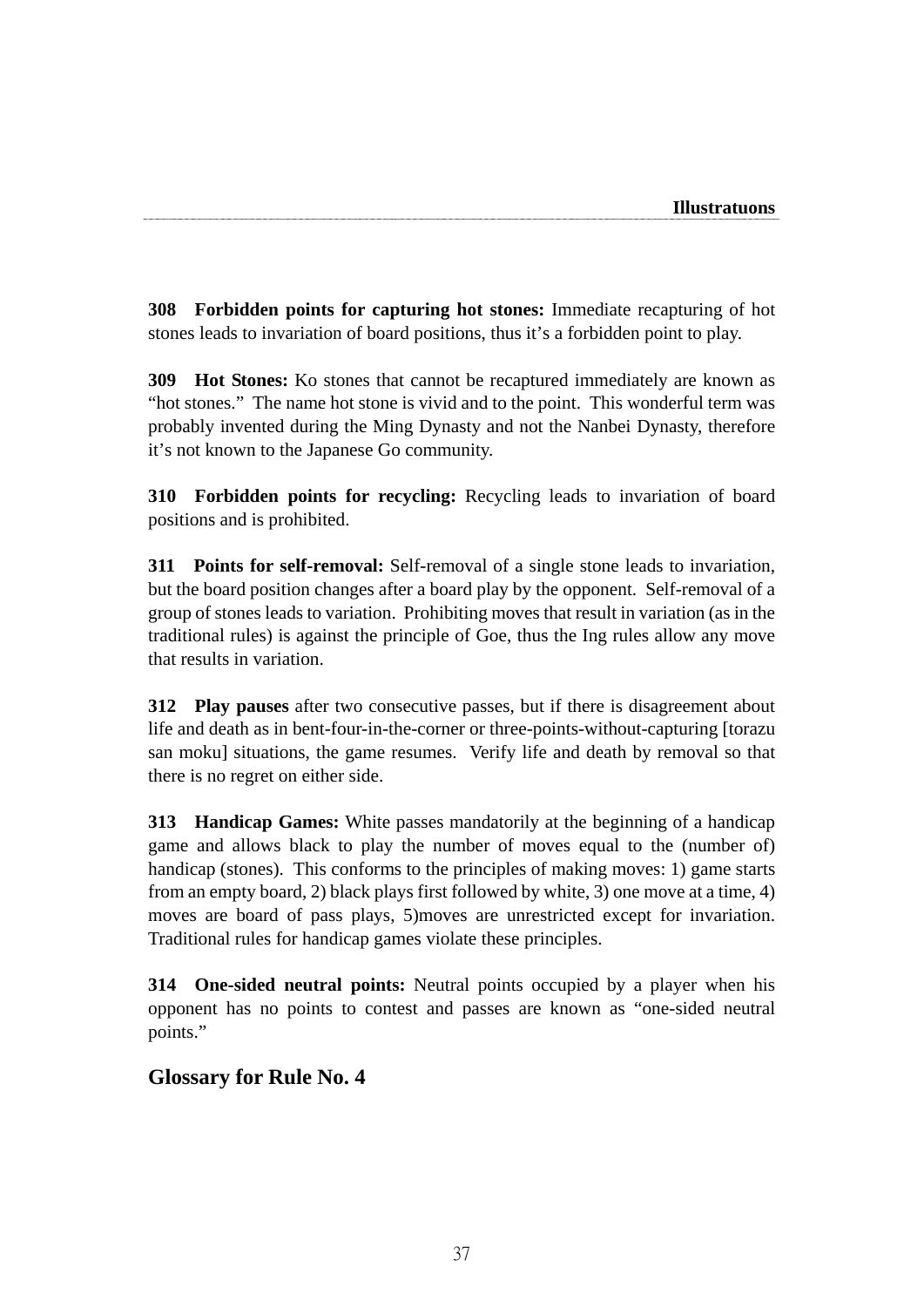#### **Illustrations**

**401 Life and death:** Stones that cannot be removed are alive; otherwise they are dead. Stones that can be removed but are not removed are also alive. It's up to the players. A seki is formed if both sides refuse to capture, as in "three-points-withoutcapturing" and the position invented by Kaise Takaaki.

**402 Determine life and death by breath type, verify by removal:** The presence of real or false breaths determine the life or death of stones, conforming to the principle of life and death. This is verified by removal; e.g., bent-four-in-the-corner must be verified by removal.

**403 Breaths** or breathing points are the life blood of stones. Stones with breaths are alive; stones without breaths are dead.

**404 Passive and active breaths:** While passive breaths are possessed by one side only, the possession of active breaths changes back and forth between the players. Breaths associated with a group are passive breaths; a breath associated with a ko stone can either be passive or active.

**405 Real and false breaths:** False breaths are breaths associated with a dead group, while real breaths are breaths associated with a live group.

**406 Fight for breath:** Both sides alternately occupy an active breath in fighting for life and death. The end purpose is to remove the opponent's hot stone.

**407 Disturbing breath:** Both sides cyclically occupy active breaths that have nothing to do with life and death. The end result is an interchanging of breath points. compound pattern of balancing breaths. They can be passive balancing breaths or active breaths of a ko fight or disturbing ko, and are the most complicated breath type.

**417 Removal** or capture is to take the breathless stones off the board. This is the last resort of verifying life and death.

**418 Breathless:** the state in which the breathing points surrounding a stone or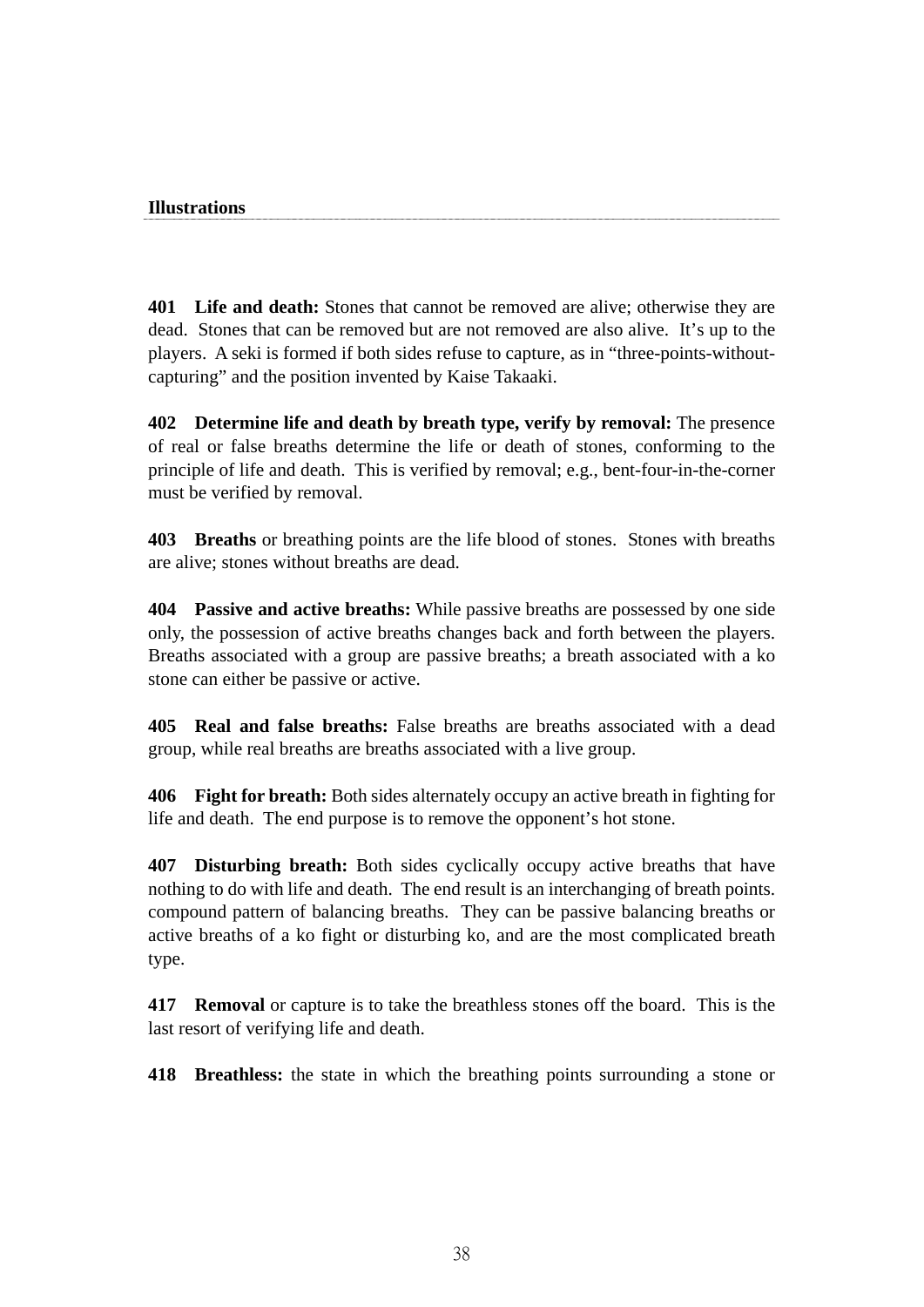**408 Stones associated with breaths can be divided into a single stone, a group of stones, or ko stones. The breath type varies accordingly:** A single stone has only false breaths; the real breaths of a group of stones consist of territory breaths, eye breaths and/or shared breaths; ko stones only have ko breaths.

**409 Pairing up of external breaths:** Unless both sides have the same number of external breaths and both sides have the same number of internal breaths, all external breaths are false breaths.

**410 Pairing up of internal breaths:** All the internal breaths of a group with two or more individual breath points are real breaths.

**411 Permanent breaths** are real breaths belonging to stones that are independently alive. They are the passive breaths of a group of stones.

**412 Balancing breaths** are real breaths belonging to a seki (co-existing groups). They can be passive breaths of a group of stones, or active breath of a ko stone. There are two basic patterns of balancing breaths, shared breaths and ko breaths, and three compound patterns, shared and eye breaths, and eye and ko breaths, for a total of five patterns.

**413 Territory breaths** are surrounded spaces sufficient to form two or more eye breaths, i.e., a pattern of oversize eye breaths.

**414 Eye breaths:** Among passive breaths of a group of stones, eye breaths are the only breath type that include both permanent and balancing breaths. Eye breaths are also the most important basic breath type among eye, shared and ko breaths.

**415 Shared breaths:** They are the active breaths of a group of stones among the basic and compound patterns of balancing breaths. Each shared breath is counted as one point for black and one point for white.

**416 Ko breaths** are the breaths associated with ko stone(s) in basic or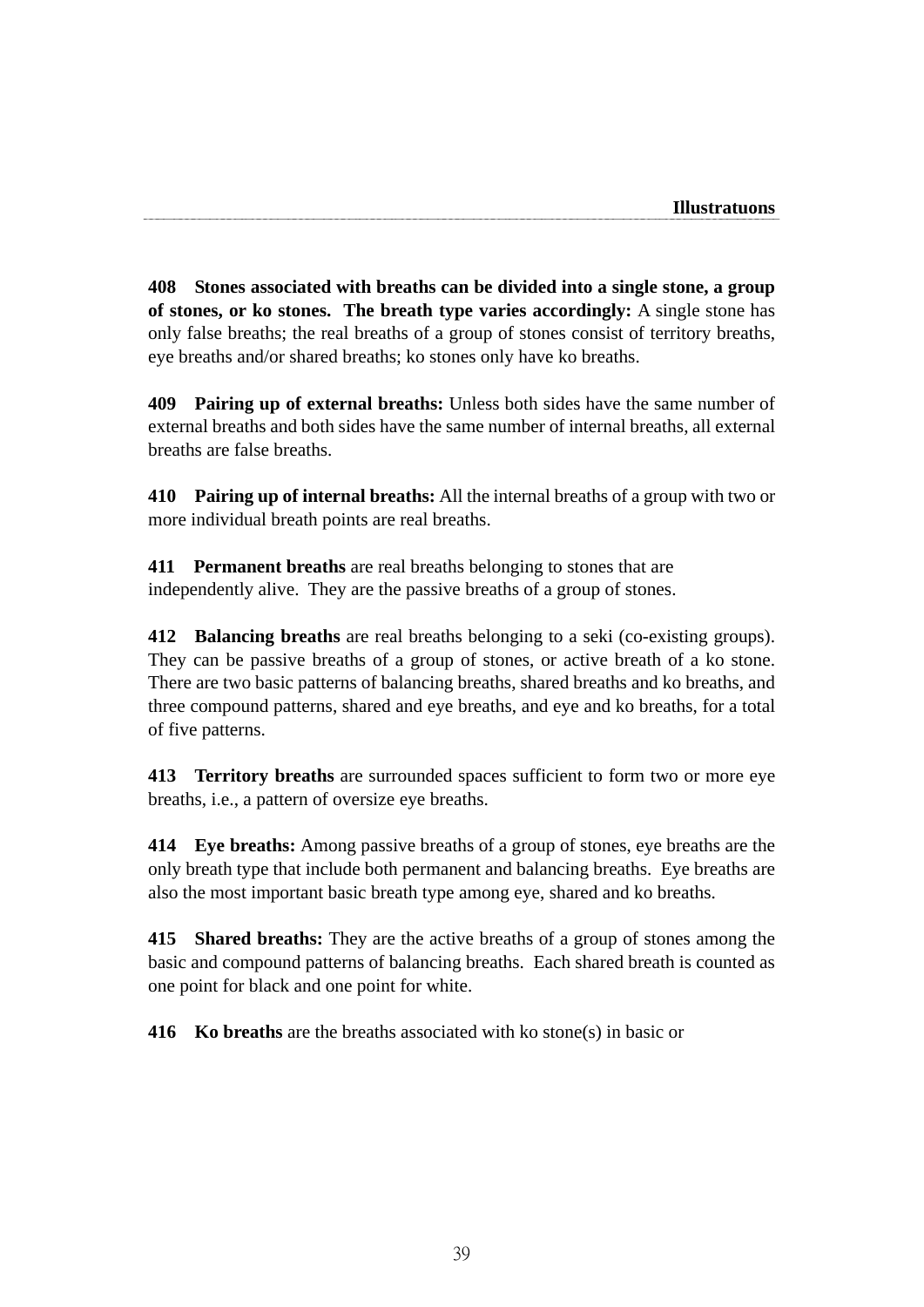#### **Illustrations**

stones have all been occupied, including internal breaths. The only requirement on breathless ness is that there must be variation to the board position after removal.

**419 Two consecutive pass plays:** After two pass plays, one from each side, the game pauses and can be resumed later.

#### **Glossary for Rule No. 5**

**501 Ko:** Ko rule is the mother of all Goe rules, without which there is no Goe. The traditional ko rule is too simple and is useless since it has no concept of preventing invariation. Classifying ko as fighting or disturbing prevents all invariations and is the most perfect ko rule.

**502 Ko prevents invariation:** In case of invariation, one must fight a ko to prevent further invariation.

**503 Ko is fighting or disturbing:** Repeated removal of hot stones after an intervening board or pass play is a ko fight; cycle removal of ko stones is disturbing. Only the most perfect ko rule can distinguish a fighting ko from a disturbing ko. In doing so, every ko position has an outcome.

**504 Ko shapes:** Position with two opposing groups locked together in the tiger'smouth shape. A ko fight is necessary with the presence of a ko shape.

**505 Tiger's-mouth:** Half of a ko shape. there are large, medium and small tiger's mouth.

**506 Ko stone:** Stone(s) that can be removed repeatedly in a ko shape. There are single, double, and triple ko stones.

**507 Fighting ko:** The breath points on both sides are not balanced. Both players repeatedly remove the hot stones after one intervening board or pass play.

**508 Single hot stone:** A single ko stone that has removed a stone in a single ko becomes a single hot stone.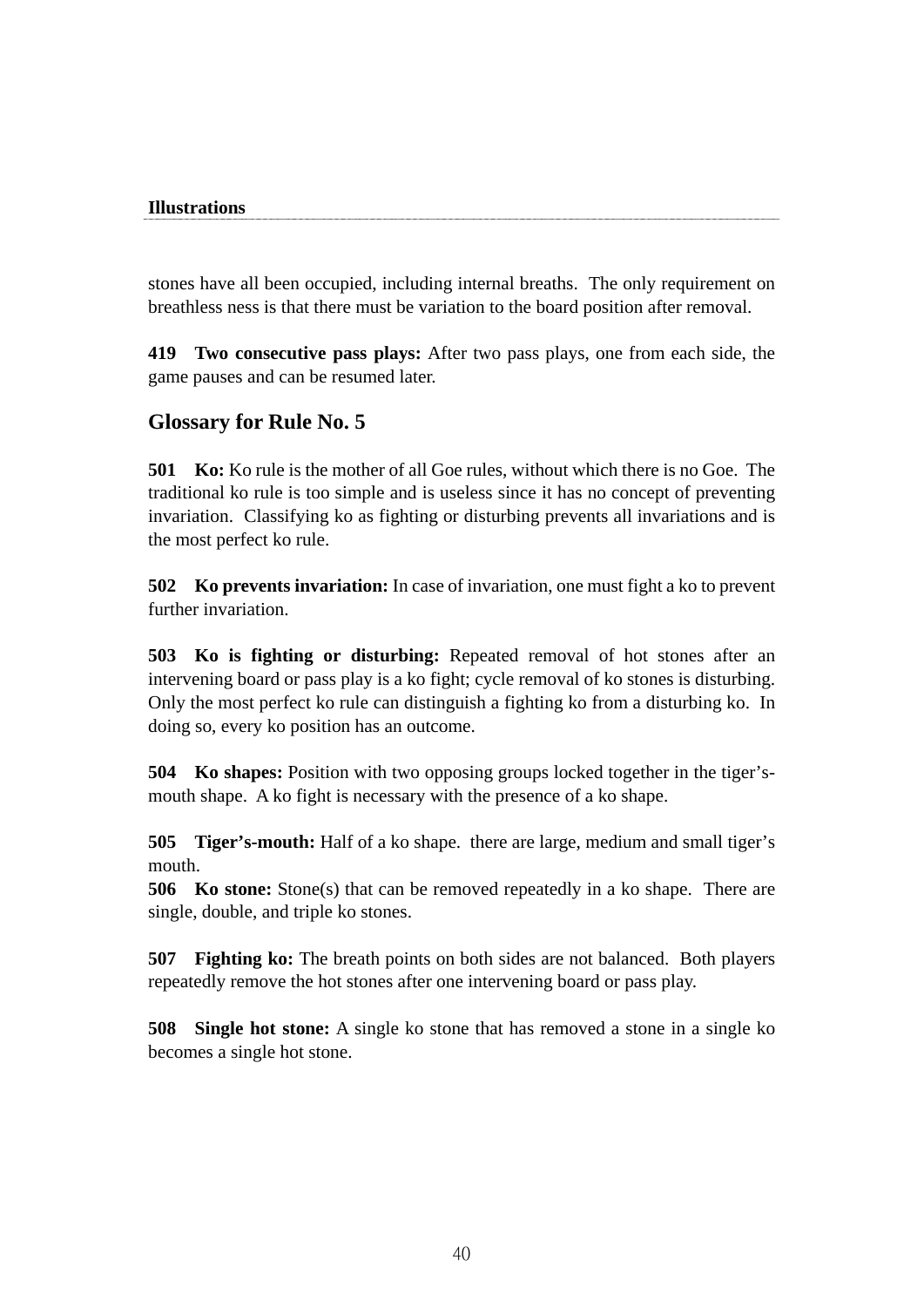**509 Double hot stones:** When one stone is added to another to make double ko stones in an eternal life position, these become double hot stones. Without the invention of double hot stones, it's impossible to distinguish a fighting ko from a disturbing ko.

**510 Twin hot stones:** Besides the single hot stone there is another single or double hot stone; these are also regarded as hot stones, called "twin hot stones." The term, "twin hot stones" was invented about the same time as the term "double hot stones."

**511 Disturbing ko:** A disturbing ko is initiated by the disturber, in one of the following two ways: 1) by fighting an unnecessary hot stone fight, or 2) by recycling ko threats. The character of a disturbing ko is endless removal of ko stones by both sides who refuse to yield. The purpose of initiating a disturbing ko is to result in a game with no outcome when the game is obviously lost.

**512 Disturbed death:** A disturbing ko initiated by the side with dead stones. He is the disturber.

**513 Disturbed life:** A disturbing ko initiated by the side with life stones. He is the disturber.

**514 Self-disturbance:** This is theoretically possible but yet to appear in practice. It serves the same purpose as a disturbing ko and prevents the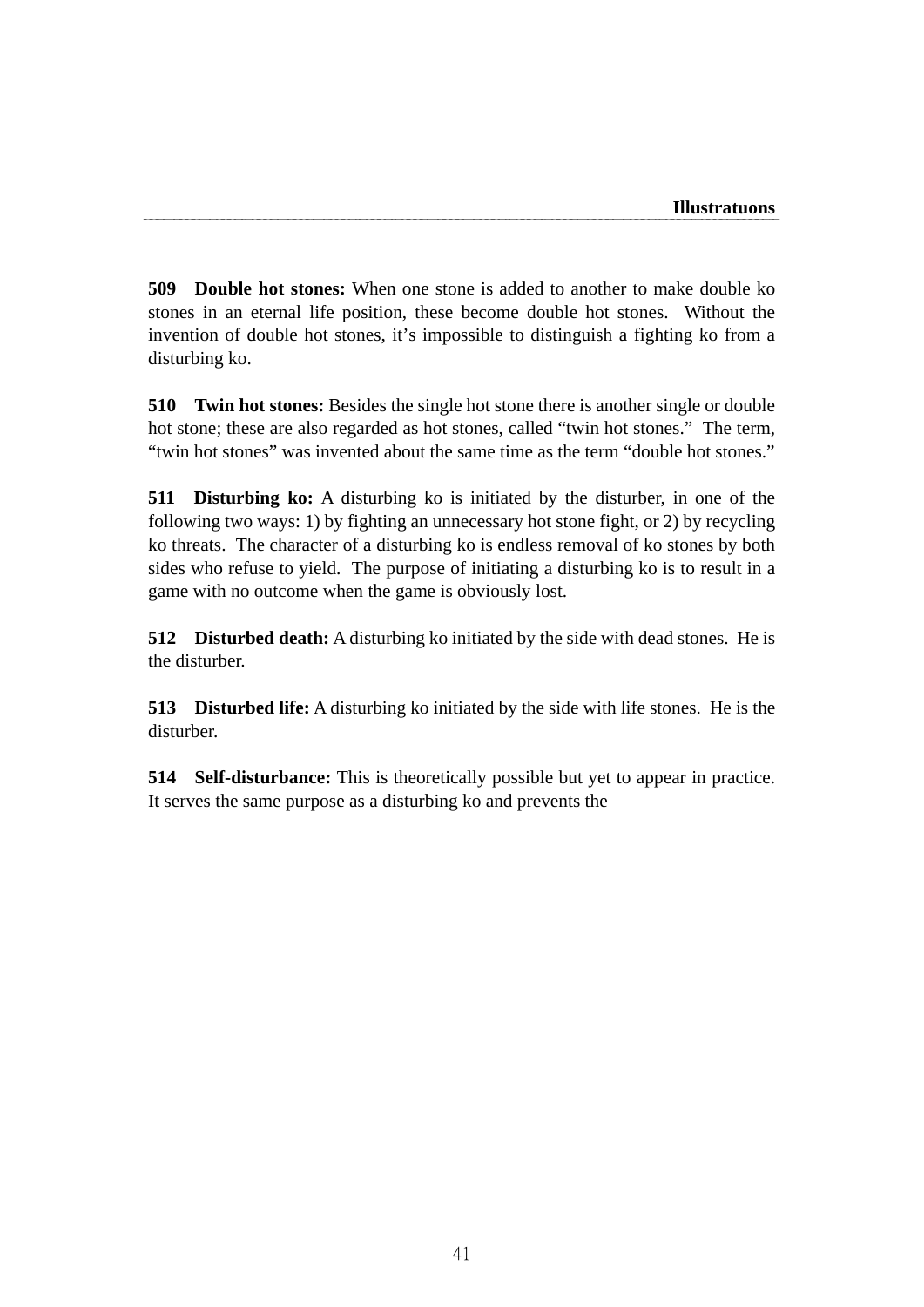#### **Illustrations**

game from ending. Maybe it's so obvious that players are embarrassed to try it.

**515 Unnecessary hot stone fight:** The breath points have been identified as real or false, i.e., the life and death of stones have been determined. A ko fight for hot stones in this situation cannot alter the outcome and will only lead to adverse effects. Therefore, an unnecessary hot stone fight is the first cause of a disturbing ko with endless removal of ko stones.

**516 Recycle ko threats:** The original intention is to have a ko fight, but the ko threats used can be recycled endlessly by both sides, thus the ko fight becomes a disturbing ko. Recycling ko threats is the second cause of a disturbing ko.

**517 Recycling:** In the second cycle of a disturbing ko and subsequent cycles, every move causes invariation; thus it's called recycling. Recycling results in games with no outcome. These rules limit cyclic removal to one cycle. The game is back to normal after the recycling of the disturber has been limited to one cycle.

## **Glossary for Rule No. 6**

**601 Stones and spaces are both territory:** All the live stones on the board and the enclosed spaces are counted as territory. Stones are marked by black and white, but the spaces are not. Therefore the color of the surrounding stones determines possessor of the spaces. This is the most reasonable definition for territory out of all the rules sets.

**602 Fill-in to count points:** There are 361 points on a 19 x 19 board, and 180 each of black and white stones. After all the stones are filled-in, there should be one space left (known as the winning space). If this winning space falls in black's hemisphere then black wins; if vice versa, white wins. If the winning space is shared by black and white stones, then it is a tied game. This is the most perfect procedure for counting among all rules.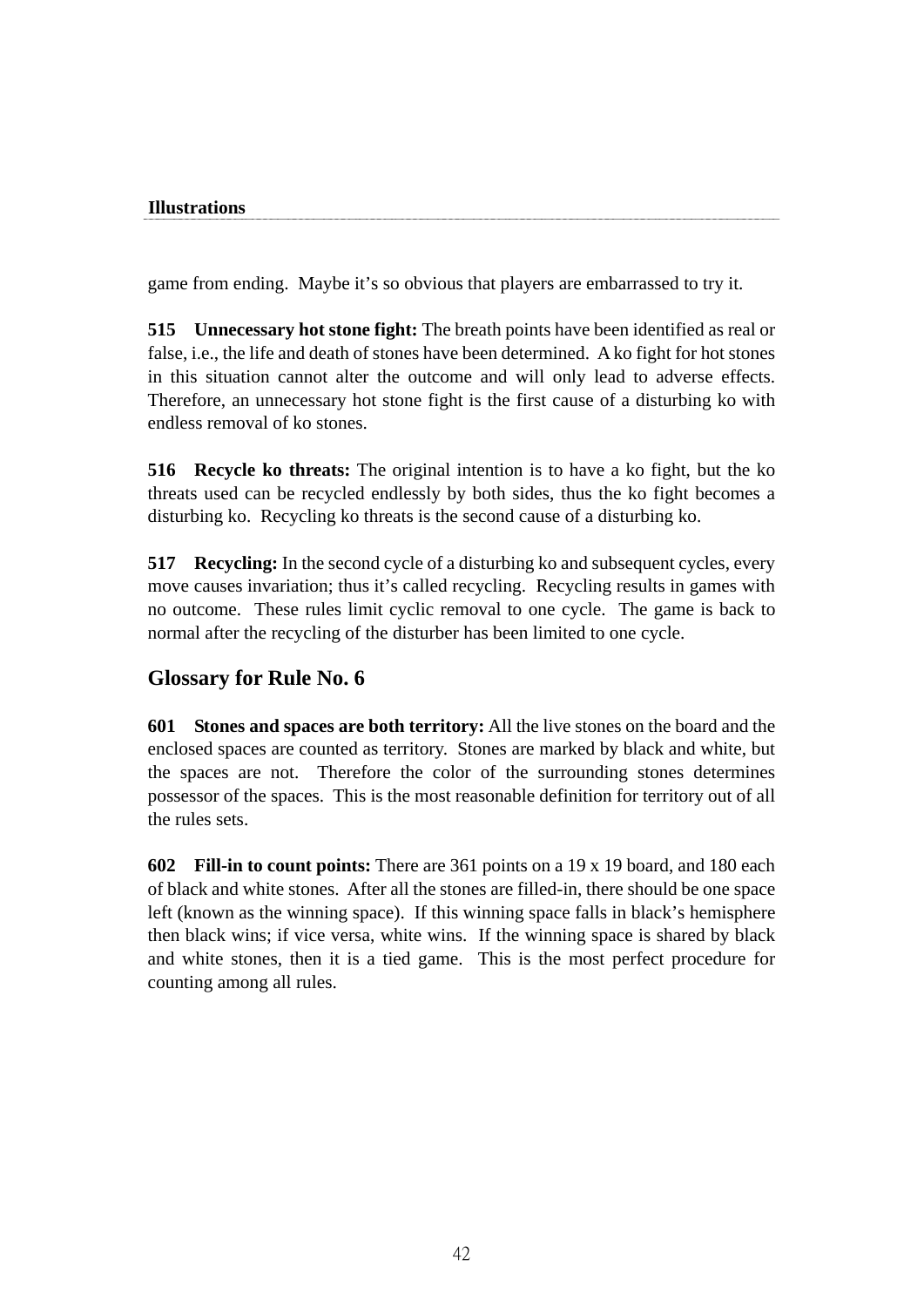**603 Winning space:** A space left when both players' stones have all been filled into their own territory, and losing stones filled into the "remaining spaces."

**604 Losing stone:** stone(s) of one color left when both players' stones have all been filled into their own territory.

**605 Shared space:** a space adjacent to both black and white stones in coexistence [seki], shared equally by both sides.

**606 Positioning:** Locations for placing winning space, losing stones, compensation points, and penalty points.

**607 Compensation points:** points given to the opponent to equalize the game; two points for 1/4 play, eight points for even game (zero-play handicap).

**608 Penalty points:** points penalized for exceeding the game time.

**609 Remaining spaces:** spaces let after a player's stones have all been filled into that player's territory. Most of them are winning spaces. In case of a tie, the remaining space is a shared space.

**610 Quadri-space:** any part of the board with four vacant spaces forming a square shape.

**611 Difference value:** The fill-in to count method counts only the difference value, with one point for winning space, two points each for losing stones, compensation points, and penalty points, and no points for shared spaces.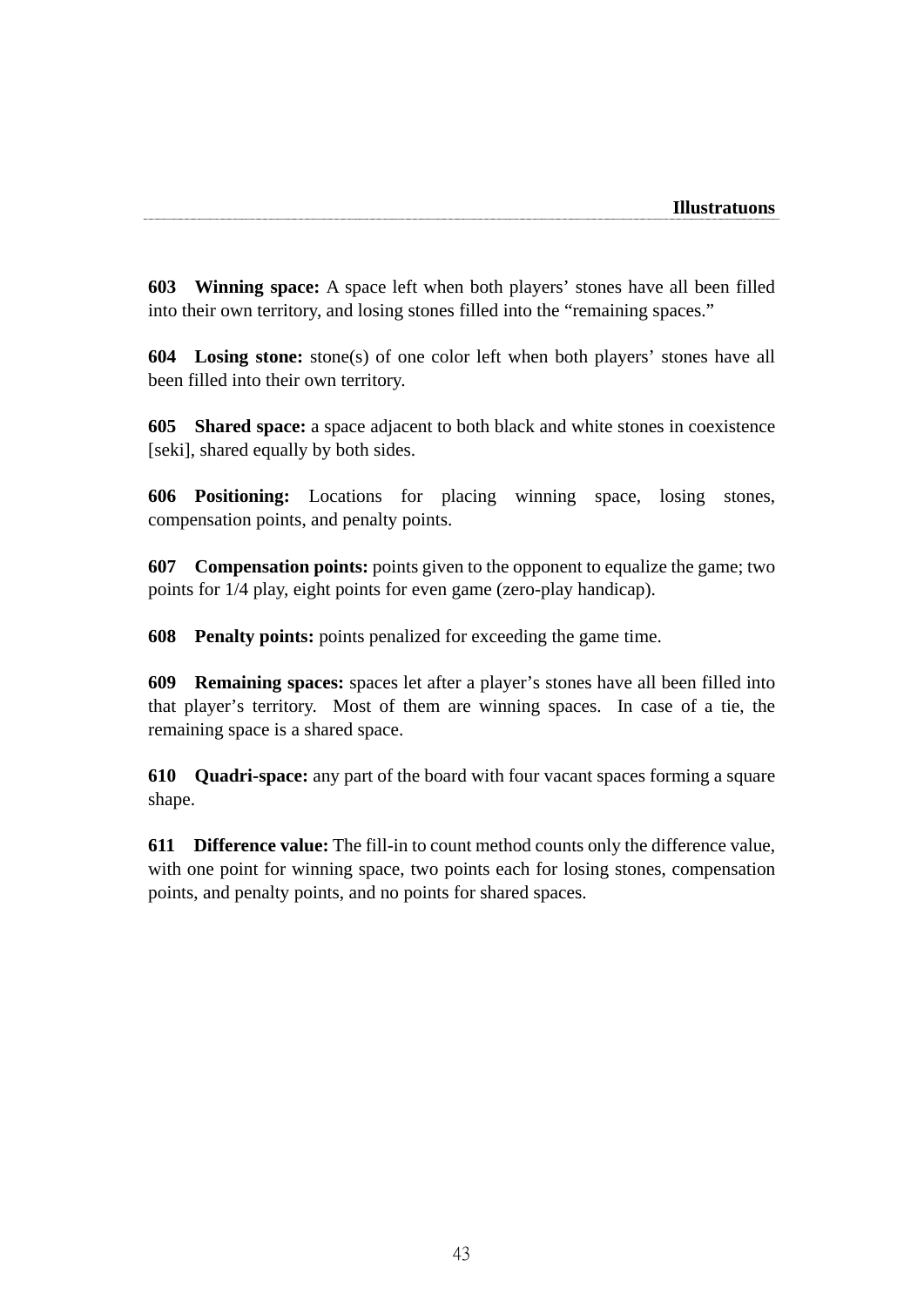|  |  | Illustration of Moves are Board or Pass Plays; Unrestricted Except for Invariation |  |
|--|--|------------------------------------------------------------------------------------|--|
|  |  |                                                                                    |  |

|                                                                                                              |                                                                                                       | Not allowing immediate recapturing of hot<br>stones prevents invariations in fighting ko's |                                                                                                                                             |                          | Not allowing recycling prevents<br>invariations of disturbing ko's                  |                                                                                    |  |
|--------------------------------------------------------------------------------------------------------------|-------------------------------------------------------------------------------------------------------|--------------------------------------------------------------------------------------------|---------------------------------------------------------------------------------------------------------------------------------------------|--------------------------|-------------------------------------------------------------------------------------|------------------------------------------------------------------------------------|--|
|                                                                                                              | <b>Forbidde</b>                                                                                       | S <sub>1</sub><br><b>Subgke</b><br>hot<br>stonell                                          | S <sub>2</sub><br><b>Double</b><br>hot<br>reinforce                                                                                         | S3 Twin<br>hot stones    | <b>S4</b><br><b>Unnecess</b><br>ary fight<br>for hot                                | S <sub>5</sub><br><b>Recycling</b><br>of ko<br>threats                             |  |
|                                                                                                              | n<br>moves<br>due to<br>invariati<br>on                                                               |                                                                                            |                                                                                                                                             |                          |                                                                                     | XX∆●€                                                                              |  |
| <b>Board</b><br>plays<br>seek<br>variation<br><b>Free</b><br>choice of<br>moves<br>due to<br>invariati<br>on |                                                                                                       | The only<br>one in<br>traditiona<br>l rules                                                | With the four examples above, the Ing rules<br>account for all the invariations.<br>"Game<br>with no outcome" becomes a historical<br>term. |                          |                                                                                     |                                                                                    |  |
|                                                                                                              | Traditional rules forbid self-removal, but self-removal<br>results in variation and should be allowed |                                                                                            |                                                                                                                                             |                          |                                                                                     |                                                                                    |  |
|                                                                                                              |                                                                                                       | S6 Self-<br>removal<br>1                                                                   | S7 Self-<br>removal<br>$\overline{2}$                                                                                                       | S8 Self-<br>removal<br>3 | S9 Self-<br>removal<br>as ko<br>threat 1                                            | S10 Self-<br>removal<br>as ko<br>threat 2                                          |  |
|                                                                                                              |                                                                                                       |                                                                                            |                                                                                                                                             |                          |                                                                                     | Opponen<br>t must<br>reinforce<br>within<br>the<br>oversize<br>eves after<br>self- |  |
|                                                                                                              |                                                                                                       | provides variation                                                                         | According to traditional rules,<br>the side with a bigger eye wins.<br>Using Ing's rules, a seki results,<br>illustrating that self-removal |                          | Self-removal can be<br>used as a ko threat<br>for eliminating the<br>opponent's eye |                                                                                    |  |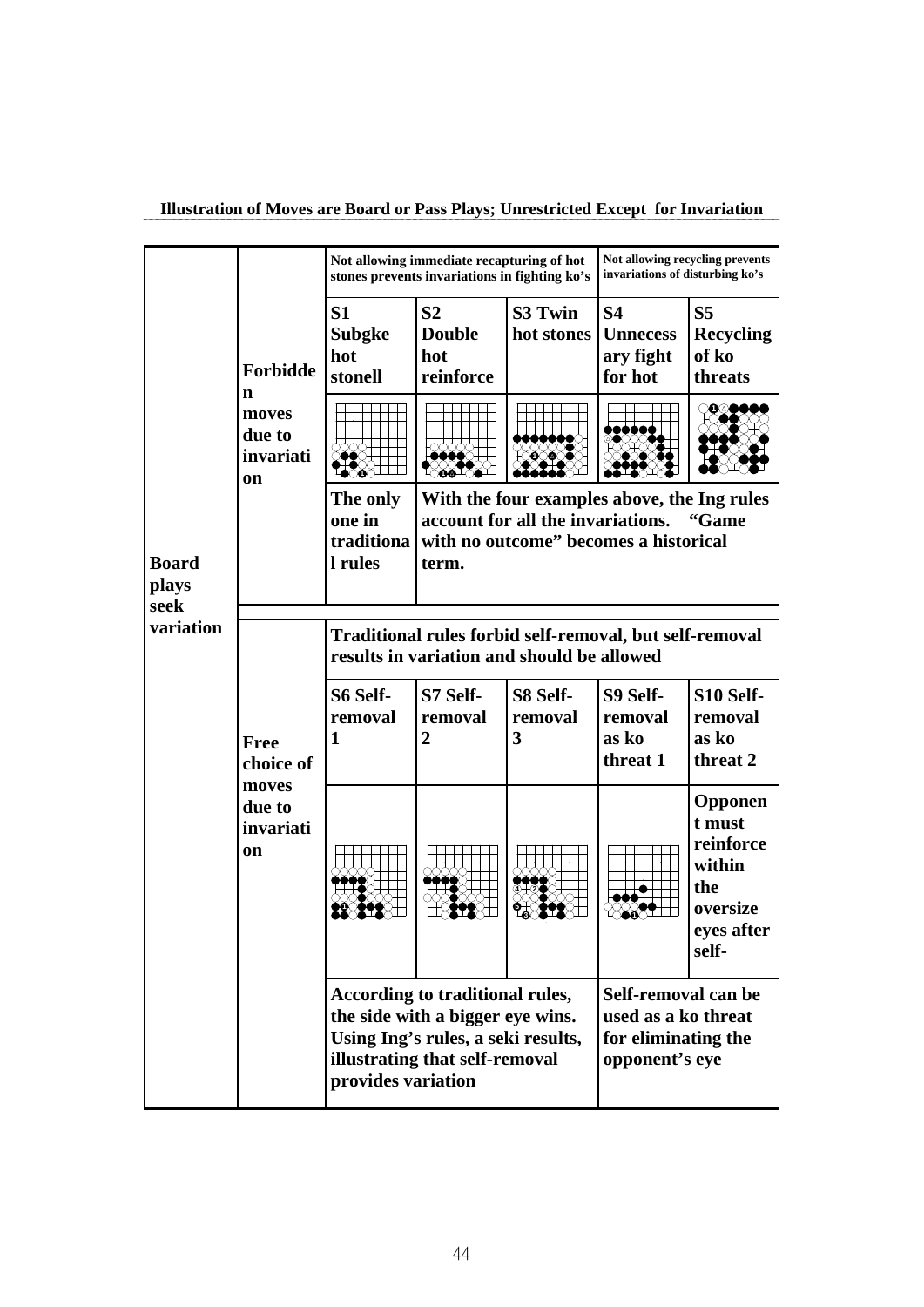**Illustration of Moves are Board or Pass Plays; Unrestricted Except for Invariation** 

|                                                                              |                 | ko's                            | Not allowing immediate<br>recapturing of hot stones<br>prevents invariations in fighting | <b>Not allowing</b><br>recycling prevents<br>invariations of<br>disturbing ko's                                                                                                                                                                                                                                |                                           |                                           |
|------------------------------------------------------------------------------|-----------------|---------------------------------|------------------------------------------------------------------------------------------|----------------------------------------------------------------------------------------------------------------------------------------------------------------------------------------------------------------------------------------------------------------------------------------------------------------|-------------------------------------------|-------------------------------------------|
|                                                                              | <b>Types of</b> | <b>S11 A</b><br>resignatio<br>n | S12A<br>handicap<br>game                                                                 | <b>S13</b><br><b>Endgame</b><br>pass plays                                                                                                                                                                                                                                                                     | <b>S14</b><br><b>Mutual</b><br>pass plays | S <sub>15</sub> Two<br>more pass<br>plays |
|                                                                              | pass<br>plays   | 2:pass play                     | ❸<br>O-<br>$\left( 4\right)$<br>2:pass play                                              | $\mathbf{3}$<br>❺<br>2,4:pass plays                                                                                                                                                                                                                                                                            | 1<br>$\mathbf{2}$<br>3,4:pass plays       | 5,6:pass plays                            |
| N <sub>0</sub>                                                               |                 | Game<br>ends                    | <b>Game</b> continues                                                                    |                                                                                                                                                                                                                                                                                                                | Game<br>pauses                            | Game<br>ends                              |
| contest<br>for pass<br>plays<br>Game<br>pauses<br>after two<br>pass<br>plays |                 | fighting ko's                   | Not allowing immediate<br>recapturing of hot stones<br>prevents invariations in          | Not allowing recycle-<br>ing prevents<br>invariations of<br>disturbing ko's                                                                                                                                                                                                                                    |                                           |                                           |
|                                                                              |                 | <b>S16 Basic</b><br>diagram     | S17 Pass<br>plays by<br>both<br>sides                                                    | <b>S18</b><br>Recaptur<br>e after<br>interveni<br>ng pass                                                                                                                                                                                                                                                      | S19 Two<br>more pass<br>plays             | <b>S20 Black</b><br>group is<br>captures  |
|                                                                              |                 |                                 | ❸<br>1<br>4,5:<br>pass plays                                                             | 6)<br>DØ                                                                                                                                                                                                                                                                                                       | $\bf 8$<br>❹<br>10,11:<br>pass plays      | (12)<br>13:<br>pass plays                 |
|                                                                              |                 |                                 |                                                                                          | According to Ing's rules, a hot stone can be recaptured after<br>an intervening board or pass play. The Japanese rules<br>mistakenly require one to look for a ko threat, thus resulting<br>in the dispute between Go Seigen and Iwamoto in 1948. This<br>is illustrated in the above example by James Davies. |                                           |                                           |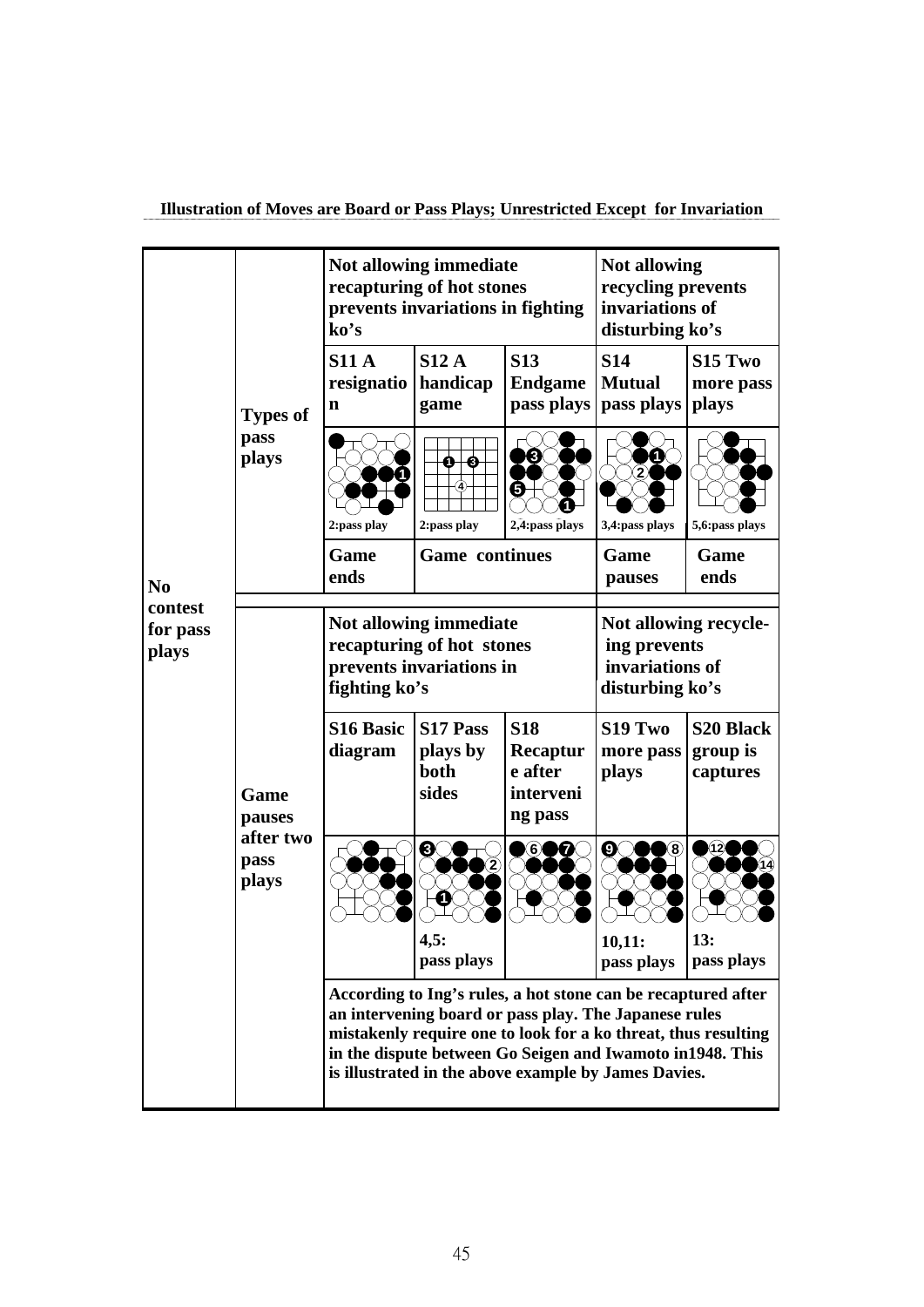|                                          | Q1 Eye breaths          | <b>Q2 Shared breaths</b>    | Q3 Ko breaths          |
|------------------------------------------|-------------------------|-----------------------------|------------------------|
| <b>Basic breath</b><br>patterns          |                         |                             |                        |
|                                          | Q4 Eye & shared breaths | Q5 Eye & ko breaths         | Q6 Shared & ko breaths |
| Compound<br><b>breath</b><br>patterns    |                         |                             |                        |
|                                          | Q7 Single hot stone     | <b>Q8 Double hot stones</b> | Q9 Twin hot stones     |
| <b>Fighting ko</b><br>breath<br>patterns |                         | <b>Invented by Ing</b>      | <b>Invented by Ing</b> |
|                                          | Q10 Recycling           | Q11 Recycling ko threats    | Q12 Self-disturbing    |
| Disturbing ko<br>breath                  | <b>Invented by Ing</b>  | <b>Invented by Ing</b>      | <b>Invented by Ing</b> |

#### **Illustrations of Determine Life and Death by Breath Type; Ko is Fighting or Disturbing**

**Note: Breaths are associated with stones, and they differ according to the type of stones involved. There are a single stone, a group of stones, and ko stones. A single stone has false breaths only but no internal breaths. The passive breaths of a group of stones can be the eye breaths of permanent breaths, or shared breaths of balanced breaths. The breaths of a ko stone can be the passive balanced breaths or active fighting, or disturbing ko breaths. Ko breaths are the king of all breaths, and it's what make Goe interesting.**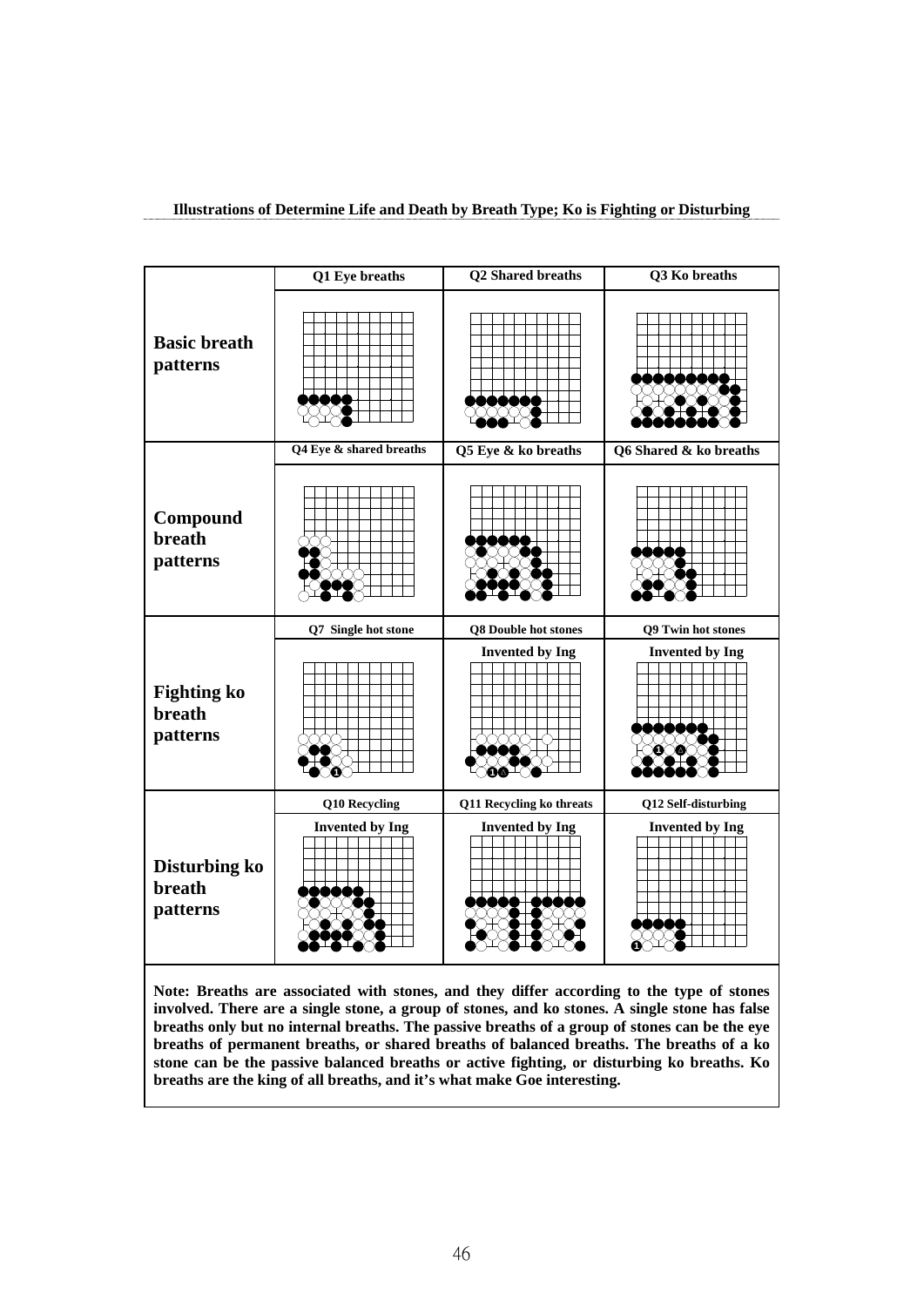#### **Illustration of stones and spaces are both territory; fill in all stones to count points**

 **The Ing rules invented the fill-in to count procedure to go along with the definition of stones and spaces are both territory. This is the most ideal counting procedure for determining the outcome of a game. The rules are getting progressively more perfect from the first generation space comparison (before the Song Dynasty), to the second generation stone counting (after the Ming dynasty), to the present Ing's point counting system of the third generation. The space comparison method has a fatal deficiency which changes the way Goe is played by not being able to verify life and death by removal, but by adjudication. The Japanese are still practicing this counting system which is generally known as the "Japanese method." The Chinese, on the other hand, abandoned this method 500 years ago and have been using the stone counting system known as the "Chinese Method." Undoubtedly, the Ing point counting system will become the "International Method" in a few decades.** 

 **The advantages of the Ing point counting system are: 1) develop the good habit of maintaining a complete set of stones through the usage of the Ing equipment (which present the total number of stones at a glance) in applying the concept of counting both stones and spaces as territory 2) the configuration on the whole board is left undisturbed after the fill-in procedure, 3) the outcome of the game is clear at a glance (even children can follow easily). Besides the winning space, the losing stones, the compensation stones and penalty stones, the value of all the other stones cancels out and does not affect the final score. Correct positioning requires one to pick the corner for the winning space first. If no corner is available, use one of the sides instead. Losing stones are positioned along the side of a corner immediately next to the winning space. Compensation stones and penalty stones are filled separately into the quandri-space near the winning space.**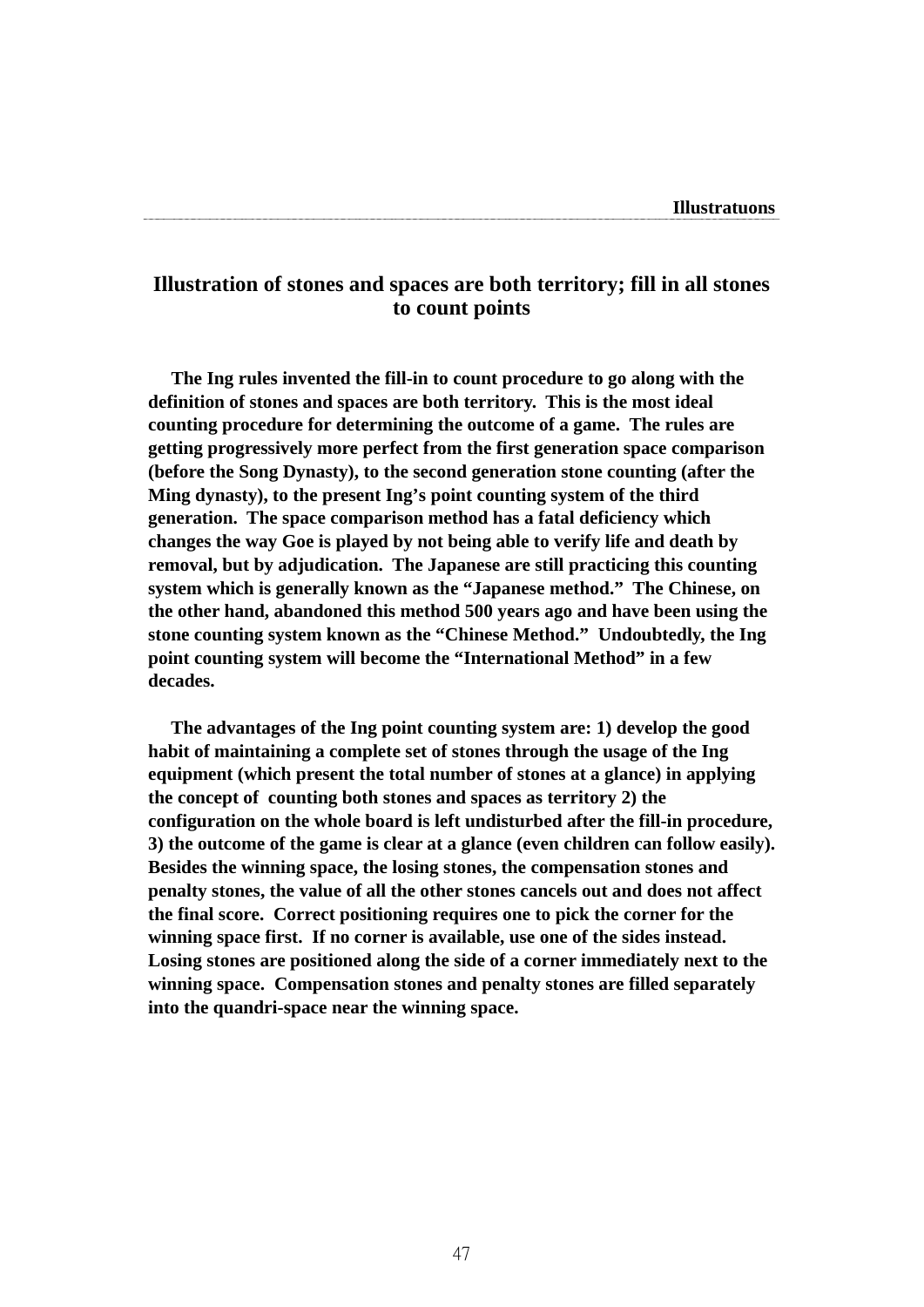#### **Illustrations**



 $Diagram 1 - With 8 - point$ **compensation (four marked white stones): black wins by five points (two marked stones plus winning space).** 



**Diagram 2** - **With 4 -point penalty on White (two marked black stones): Black wins by six points (three marked white stones).** 

### **The Four Possible Results of Bent-four-in-the-corner**

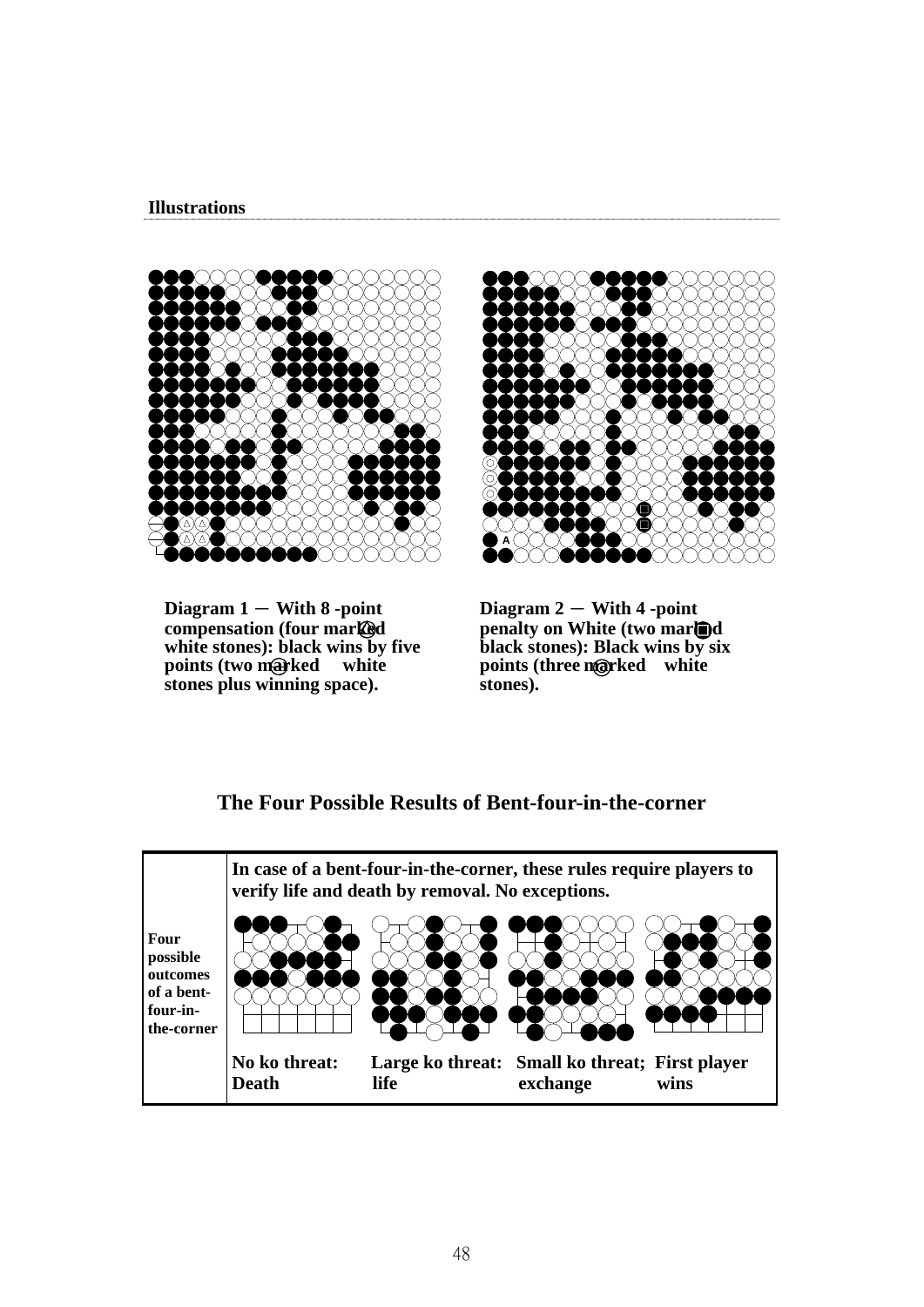| <b>Japanese</b><br>rules                           | <b>Game with no outcome</b>                                                                                          | <b>Requirement to</b><br>reinforce a ten<br>thousand year ko<br>resulting in one less<br>point             | <b>Fake life with double</b><br>ko. It's not alive                                        |
|----------------------------------------------------|----------------------------------------------------------------------------------------------------------------------|------------------------------------------------------------------------------------------------------------|-------------------------------------------------------------------------------------------|
| Ing's rules                                        | <b>Groups with balanced</b><br>breaths are alive in a<br>seki after the disturber<br>is prohibited from<br>recycling | <b>Spaces &amp; stones are</b><br>both territory; it<br>doesn't cost one<br>anything to reinforce.         | After the disturber is<br>prohibited from<br>recycling ko threats,<br>his groups are dead |
| <b>Six</b><br><b>Japanese</b><br>adjudicatio<br>ns | <b>P1</b>                                                                                                            | P <sub>2</sub>                                                                                             | P <sub>3</sub><br>$\mathbf{O}(\Delta)$                                                    |
| <b>Japanese</b><br>rules                           | Three-points-without-<br><b>Capturing. White has</b>                                                                 | Bent-four-in-the-<br>corner is not related to                                                              | Possible kos must be<br>reinforced at the end                                             |
|                                                    | the upper hand                                                                                                       | the rest of the board<br>and is unconditionally<br>dead                                                    | of the game                                                                               |
| Ing's rules                                        | If neither side<br>captures, it's a seki.<br>Where do the three<br>points come from?                                 | Bent-four-in-the-<br>corner is an integrated<br>part of the whole<br>board, with four<br>possible outcomes | To reinforce or not is<br>the players' decision;<br>no one can interfere.                 |

## **Illustration of Adjudication Versus Ing Rules for Rare Positions**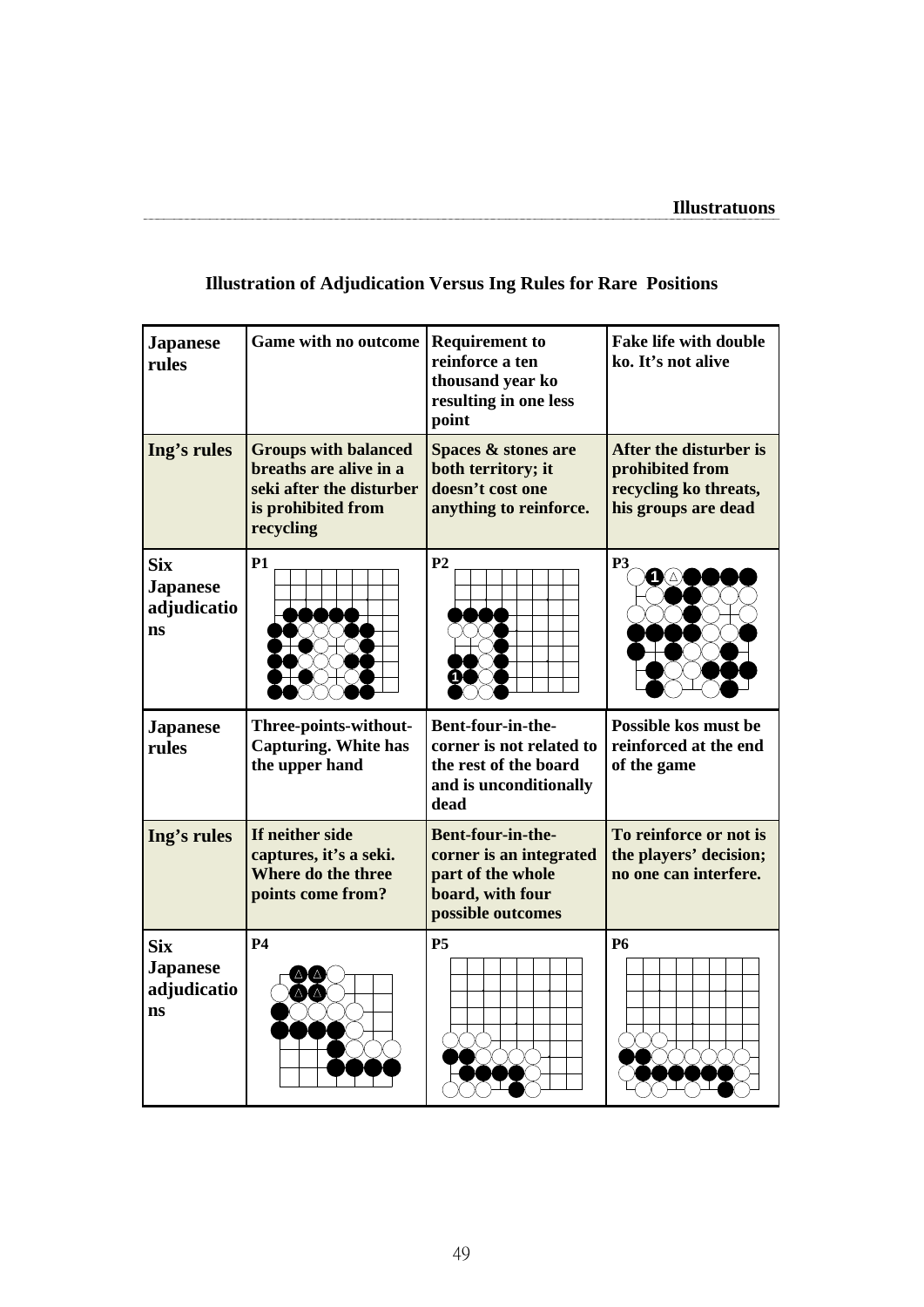#### **Illustrations**

#### **Exam ple Seki (by Kaise Takaaki)** Seki Recycling (two space **high approach joseki) Corre If neither side ct soluti on wants to capture any of the three sets of triple stones, it's a seki A special case where the external ko breaths become balanced breaths because the number of external breaths & the number of internal breaths on both sides pair up. Recycling of double ko stone threats appeared in the game between Rin Kaiho and Komatsu Hideki Diagr ams H1 H2 H3 Exam Triple ko with ple one eye each False triple ko (one eye plus false breaths) Recycling of ko threats with triple ko stones 3 2 1**

**Illustration of Adjudication Versus Ing Rules for Rare Positions (cont.)**

| ple                                                  | one eye each                                                                                                              | false breaths)                                                                                                                        | threats with triple ko<br>stones                                            |
|------------------------------------------------------|---------------------------------------------------------------------------------------------------------------------------|---------------------------------------------------------------------------------------------------------------------------------------|-----------------------------------------------------------------------------|
| <b>Corre</b><br><sub>ct</sub><br>soluti<br><b>on</b> | <b>Breath points</b><br>are not<br>balanced. It's<br>not a disturbing<br>ko but a fighting<br>ko with twin hot<br>stones. | The side with no eye is the<br>disturber (disturbed death),<br>whose stones are captured<br>after he is prohibited from<br>recycling. | White is alive after<br>black is prohibited<br>from recycling ko<br>threats |
| <b>Diagr</b><br>ams                                  | <b>H4</b>                                                                                                                 | H <sub>5</sub>                                                                                                                        | <b>H6</b>                                                                   |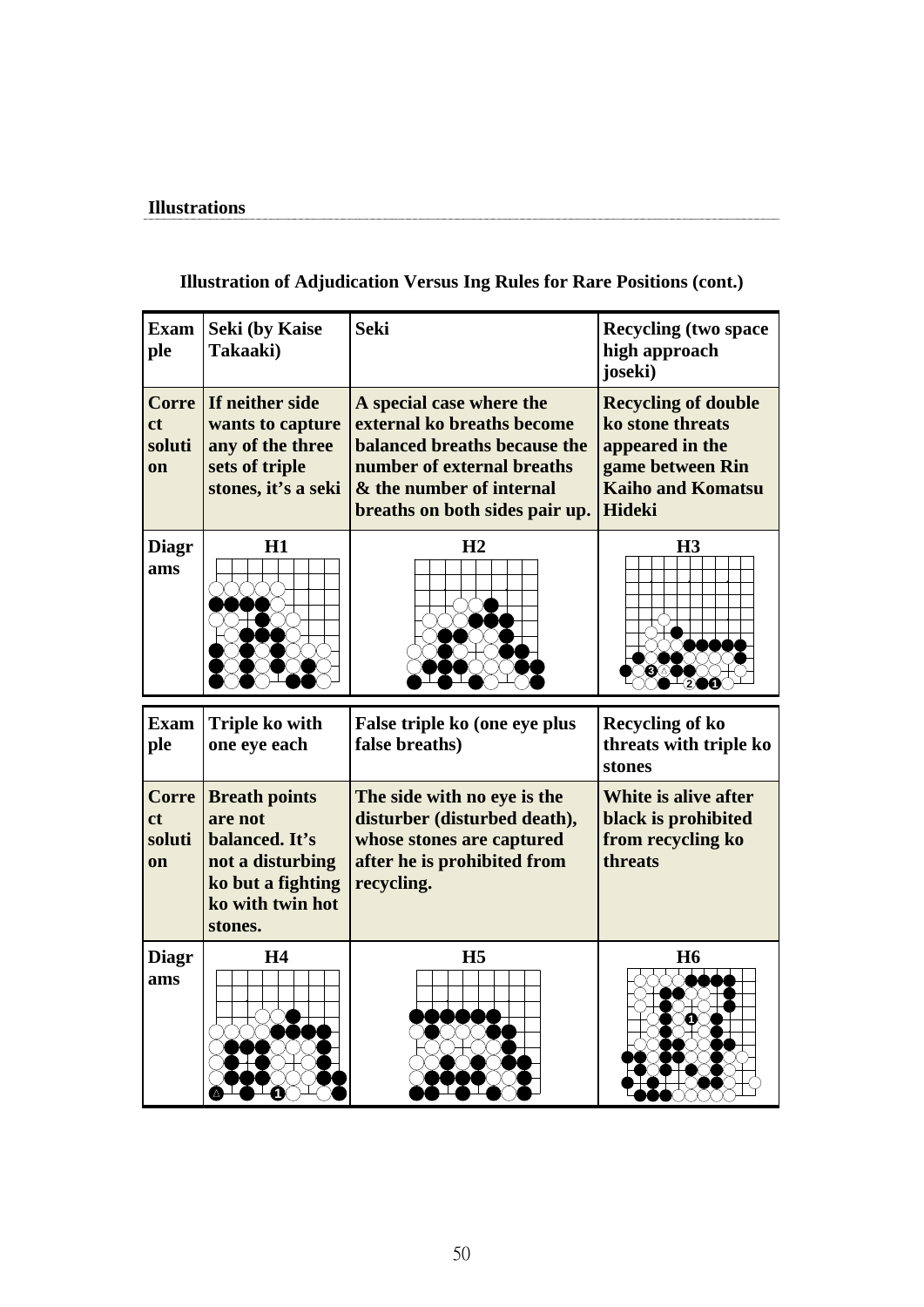## **Diagram of the Ping-Duan-Ji Rating Scale**

Scale comparison



Ping Difference between ranks: 1/4 play or 2 points

**Ing's Symbols for Tournament Results**

|              |                      | Won                            |                      |             | Lost                      |                           |                      |
|--------------|----------------------|--------------------------------|----------------------|-------------|---------------------------|---------------------------|----------------------|
|              | Uncondi<br>tional-ly | <b>By</b><br>compen<br>sa-tion | <b>By</b><br>forfeit | <b>Draw</b> | Uncon-<br>ditional-<br>ly | By com-<br>pensa-<br>tion | <b>By</b><br>forfeit |
| <b>Black</b> | ↔                    | O                              | $\bf \bm \omega$     |             |                           | C                         |                      |
| White        | 士                    |                                |                      | ⇔           |                           | $\Delta$                  |                      |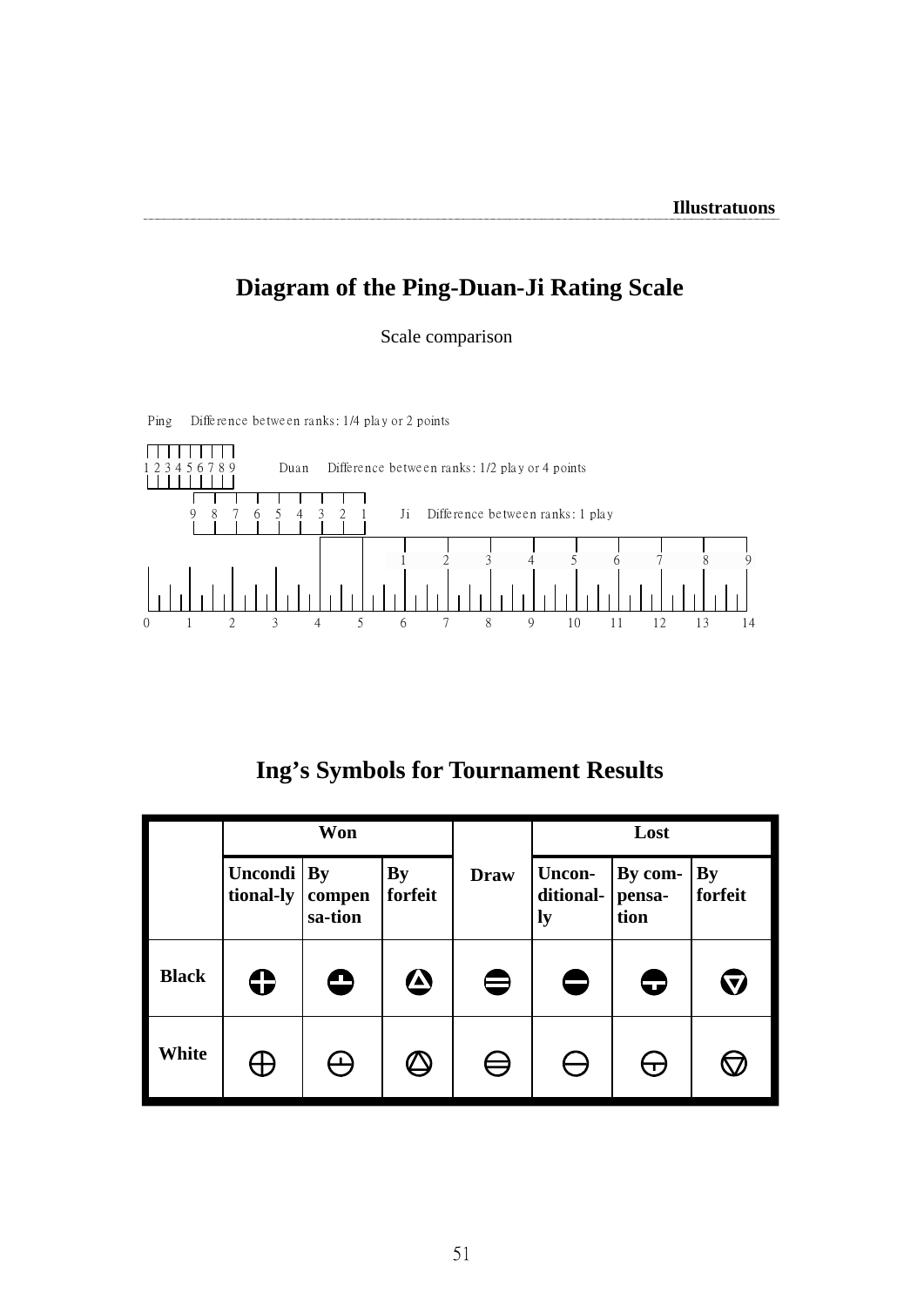#### **Illustrations**

## **Ing's Tournament System**

| Day                     | 1/1          | 1/2                                                 | 1/3                                           | 1/4                                                              | 1/5                                                                | 1/6                                                                          | 1/7                                             | 1/8              |                 |     |
|-------------------------|--------------|-----------------------------------------------------|-----------------------------------------------|------------------------------------------------------------------|--------------------------------------------------------------------|------------------------------------------------------------------------------|-------------------------------------------------|------------------|-----------------|-----|
| Round                   | $\mathbf{1}$ | $\overline{2}$                                      | $\overline{\mathbf{3}}$                       | $\overline{\mathbf{4}}$                                          | 5                                                                  | 6                                                                            | 7                                               | 8                |                 |     |
| $\overline{\mathbf{4}}$ |              |                                                     |                                               |                                                                  | $\overline{7}$                                                     |                                                                              | $\overline{\mathbf{4}}$                         |                  | 16              | in  |
| $\overline{\mathbf{3}}$ |              |                                                     |                                               | $\bigodot$ 11                                                    |                                                                    | $\bigoplus$ 16                                                               |                                                 | 8 $\omega$       |                 |     |
| $\boldsymbol{2}$        |              |                                                     | $\begin{matrix} 4 & 0 \\ 0 & 15 \end{matrix}$ |                                                                  | $\bigoplus$ 15<br>11 <sup>6</sup>                                  |                                                                              | $3 \circledR$<br>$\bigcirc$ 11                  |                  | 38<br>15        | out |
| $\mathbf{1}$            |              | $1 \bigoplus_{10} 6$<br>(10) 13<br>(15)             |                                               | <u>இரு</u><br>12 மு                                              |                                                                    | 310<br>611)<br>8 15                                                          |                                                 | $(3)11$<br>6(15) |                 |     |
| $\boldsymbol{0}$        | D2 3 C       |                                                     | 1605<br>$\frac{10}{13}$<br>ថ                  |                                                                  | ලලල<br>$\begin{array}{c} 12 \\ 10 \end{array}$<br>$\boldsymbol{9}$ |                                                                              | $\begin{array}{c} 2 & 6 \\ 12 & 15 \end{array}$ |                  | 6 <sub>11</sub> |     |
| $-1$                    |              | $\frac{2(3)}{8}$<br>$\frac{8}{9}$<br>$\frac{9}{14}$ |                                               | $\begin{array}{c} 1 & 8 \\ 5 & 9 \\ \hline (0) & 13 \end{array}$ |                                                                    | $\begin{smallmatrix} 1 & 1 & 1 \\ 2 & 9 & 9 \\ 10 & 1 & 1 \end{smallmatrix}$ |                                                 | 2 1 2            |                 |     |
| $-2$                    |              |                                                     | 2(8)<br>$\overline{9}$ 14                     |                                                                  | $\frac{1}{2}$ 5<br>2)13                                            |                                                                              | 110<br>9                                        |                  |                 |     |
| $-3$                    |              |                                                     |                                               | $\bigcirc$ 14                                                    |                                                                    | 5 13                                                                         |                                                 |                  |                 |     |
| $-4$                    |              |                                                     |                                               |                                                                  | 14                                                                 |                                                                              |                                                 |                  |                 |     |

1. This chart shows a tournament to select three winners from sixteen participants. A player gets in (leaves the tournament as a winner) when he wins four more games than he has lost. For other number of participants or desired winners, the in and out lines can be adjusted.

2. Pairings are made by closest number on the same line, except that, if possible, the same tournament. 3. Winners move up the line.

4. A box around a number indicates that it was borrowed from a different line to pair an odd number of players.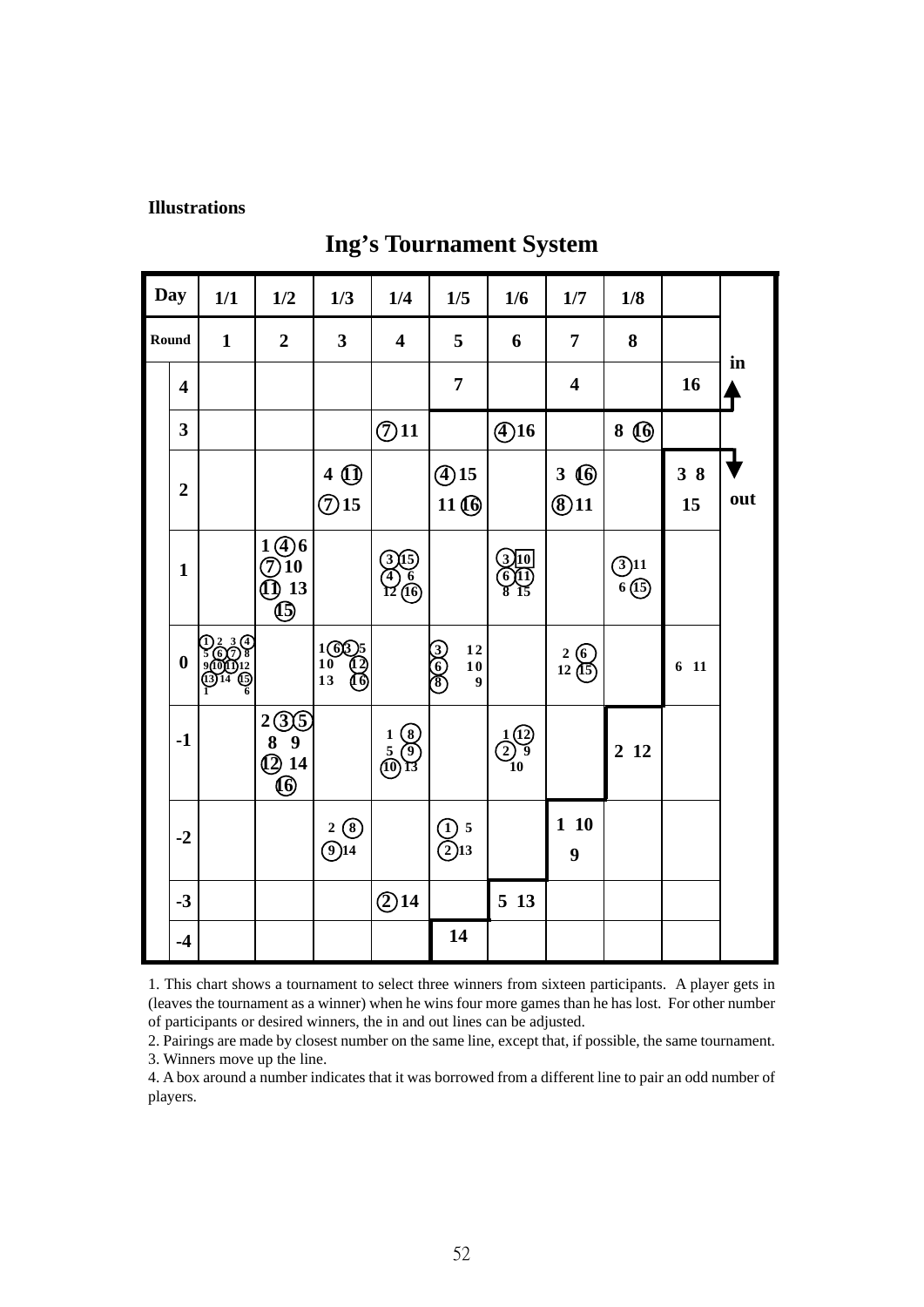## **Afterward On the 1996 Edition of the Goe Rules by Ing Chang-Ki**

The advantages of the traditional verbal rule set is its simplicity and the ease of remembering it; however, over-simplicity is also one of its main shortcomings. By failing to allow all moves that result in variation and not being able to distinguish fighting ko's from disturbing ko's, the verbal rules cannot resolve the rare ko positions, e.g., eternal life ko's (or "double hot stone ko's" according to the Ing rules), triple ko's (or "twin hot stone ko's"), and cyclic ko's (or "disturbing ko's"). since the traditional rules fail to resolve these life and death situations, games in which they occur are adjudicated as games with no outcome. due to these incomplete rules, drawn games can occur in tournaments with one-game matches, regardless of whether the compensation [komi] for white is 5.5 or 8 points. This can greatly disrupt the schedule of the tournament and would eventually lead to the abolishment of these rules. The future unified international rules should have no adjudications, and among all the present rules, only Ing's rules can claim this.

Let's compare the Ing rules against the first generation (before song dynasty) and the second generation (after Ming Dynasty) rules, and look at their similarities and differences in the following areas: 1) moves, 2) removal, 3) ko, and 4) counting.

Ing's rules on moves: a) the game starts from an empty board, b) black plays first followed by white, c) one move at a time, d) moves are board or pass plays, and e) moves are unrestricted except for invariation.

a) In first and second generation traditional Chinese rules, setup stones were required for both handicap and even games, which reduced the diversity of the game and was against the principle of Goe. About three hundred years ago, the Japanese began to require even games to start from an empty board, but the rules on setup stones for handicap games remained unchanged.

b) In the old days, there was no regulation on which color playing first. This was a custom which changed with time. At the same time s the Japanese abolished the setup stones on even games, they also imposed the rule on black playing first.

c) making one move at a time is a rule that all rule sets agree upon.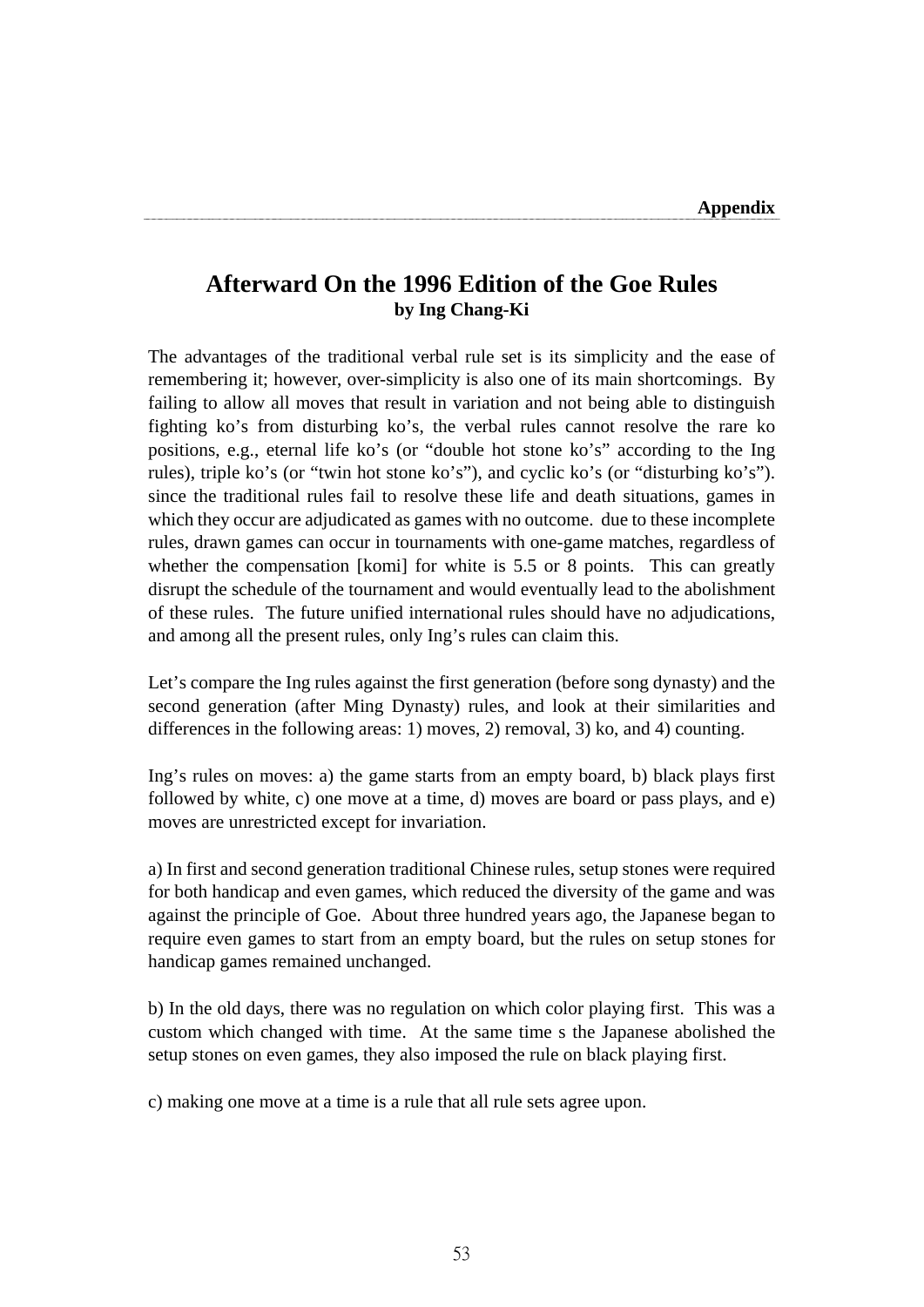#### **Appendix**

d) the idea of board and pass plays was borrowed from the American Go Rules of 1934. The concept of pass was replaced by that of a pass play which is considered a move. The game pauses after two consecutive pass plays and ends after four consecutive pass plays, consolidating the rule for ending a game. This is a very important concept.

e) the rule that allows all moves except invariation was a significant invention which eliminates the need for all adjudications. Traditional rules fail to allow all moves that provide variation and forbid self-removal.

2) Ing's rules on removal: Breathless stones are removed if the removal of a single stone or a group of stones results in variation. The same applies to ko stones: removal is allowed only if it results in variation; otherwise it's a ko (requires an intervening board or pass play). Determine life and death by breath type (real or false breaths). In case of a dispute, verify by removal, so that there is no regret on either side. The first generation rules determine life and death by the number of eyes (which fails to explain coexistence [seki]) and define captured stones as those being totally enclosed. In using the space comparison method, one can't resolve the life and death of a bent-four-in-the-corner or three-points-without capturing and has to rely on adjudications. This is a fatal shortcoming. The second generation rules also have the same definition for life and death, and captured stones as the first generation, but can verify life and death by removal due to the difference in the definition of territory (by counting stones instead of comparing spaces). The traditional rules only allow the capturing of the opponent's stones, while ing's rules allow the removal of stones from either side.

3) Ing's rules on ko: Ko prevents invariations; classified as fighting or disturbing. Repeated removal of ko stones after intervening board or pass plays is a ko fight; cyclic removal of ko stones is disturbing. The hot stone rule prevents invariations by forbidding the removal of hot stones (i.e., immediate recapturing of ko stones) in a ko fight. The disturbing ko rule prevents invariations by disallowing the disturber from disturbing after one complete cycle (of repeated board positions). Since all the invariations are accounted for, every life and death shape can be resolved. A fighting ko determines life and death by fighting over single, double, or twin hot stones. A disturbing ko on the other hand, cannot alter the life and death of the position. The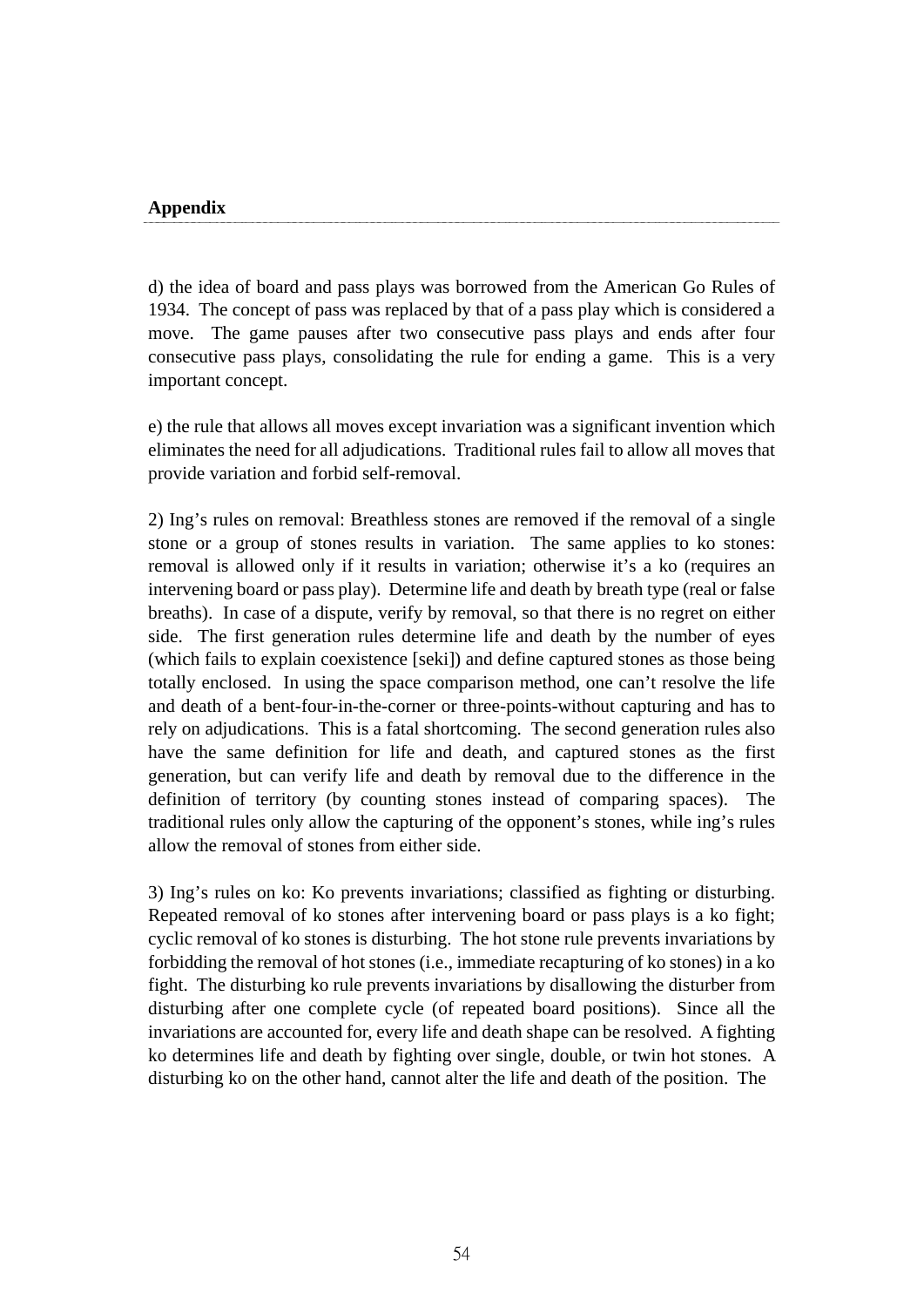disturber initiates a cyclic capturing of ko stones by fighting an unnecessary hot stone fight or recycling ko threats. There are the following four types of disturbing ko: 1) disturbed death, 2) disturbed life, 3) self-disturbance, and 4) recycling of ko threats. The traditional first and second generation rules have similar ko rules involving only the single hot stone. Ing rules completely resolve the six ko shapes that have been adjudicated as games with no outcome based on the traditional rules. Such deficiencies of the traditional rules due to over-simplicity must be amended.

4) Ing's rules on counting: The criteria for determining the outcome of the game are "both stones and spaces are territory; spaces belong to the color of the surrounding stones". The procedure for counting is "fill in all stones to count, measure territory by the number of stones." The chance of a drawn game is less than one out of ten thousand games. The outcome of the game is clear at a glance; even young children can follow. This is the most scientific and ideal counting procedure ever developed.

Other features of Ing's rules include, 1) eight-point compensation [komi], 2) penalty points for exceeding game time, 3) handicap as small as 1/4 play or 2 point for a single match, 4) Ing's symbols for tournament results, and 5) Ing's tournament system.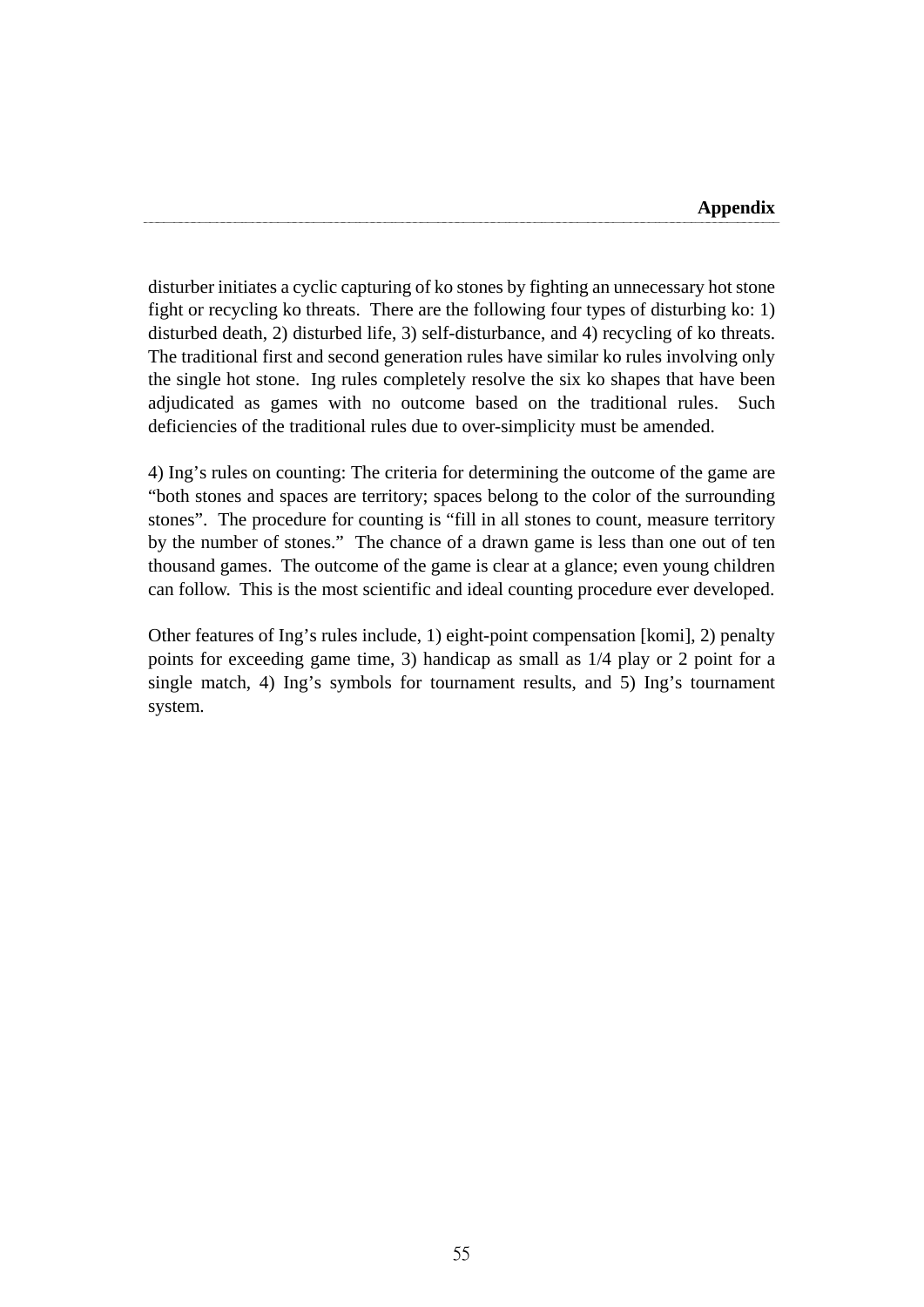

## **High Quality Purple Sandalwood Rotational Style Ing Table**

| $\overline{2}$ | $\mathbf{a}$<br>J | ٠<br>$\ddot{\phantom{a}}$ | 0 |  |
|----------------|-------------------|---------------------------|---|--|

| 1) Exquisite and stylish<br>furniture (also available in<br>black<br>redwood and<br>sandalwood. | 5) A view of the rotational tray and the measuring<br>device without the covering lid.                      |
|-------------------------------------------------------------------------------------------------|-------------------------------------------------------------------------------------------------------------|
| 2) Trays on both sides can<br>be rotated out by pressing<br>on the leverages.                   | 6) The measuring device can be lowered by a forward -<br>push of the tray.                                  |
| 3) Table top can be flipped<br>up-side-down by releasing<br>a spring loaded switch.             | 7) When gathering stones back into the tray, the sitting<br>board for the lid can be removed.               |
| 4) A view of the rotational<br>tray and the measuring<br>device.                                | 8) To inspect the number of stones, one can raise the<br>measuring device with a backward-pull of the tray. |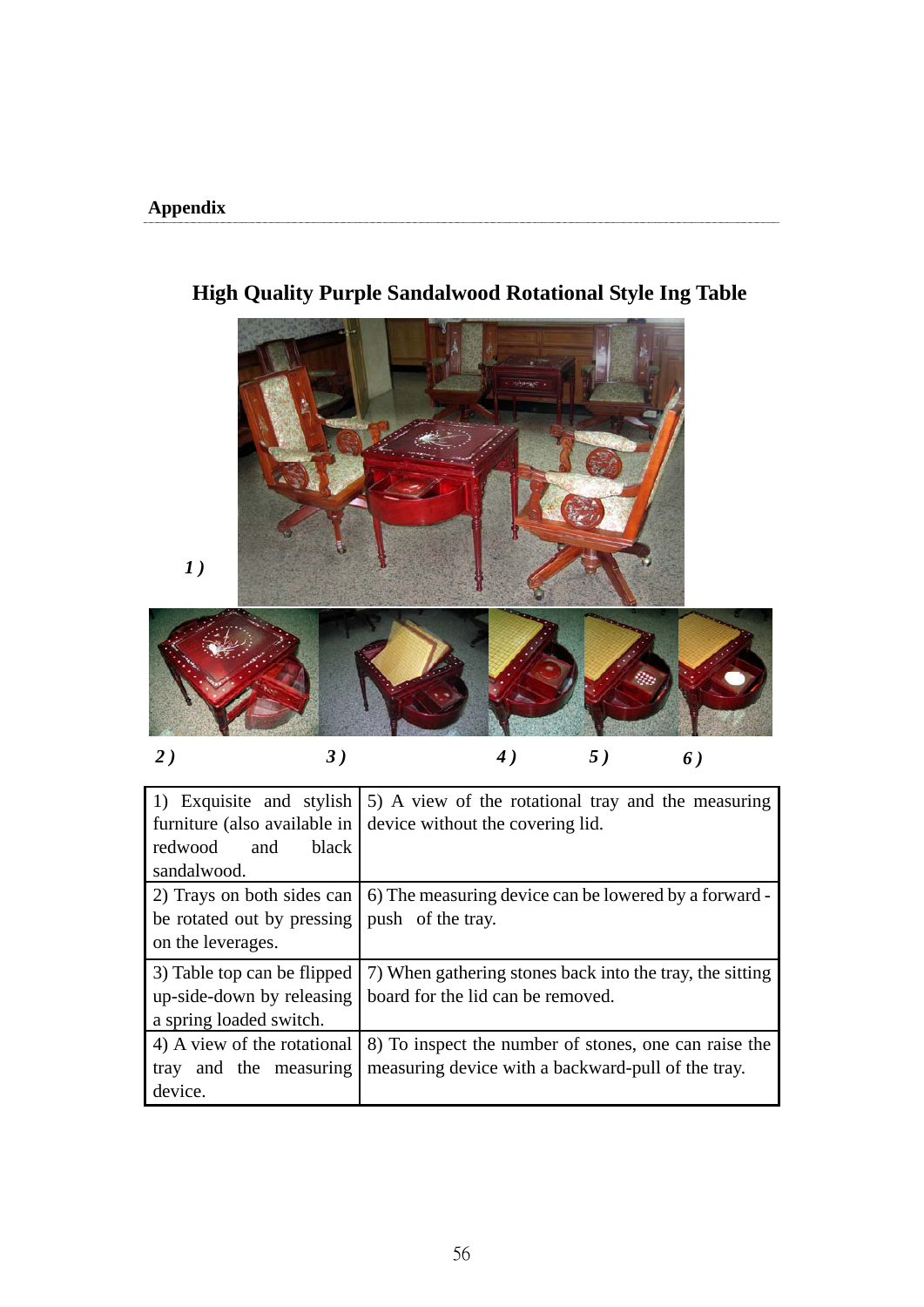

## **Rectangular Style (Dual Board) Ing Desk**

| 1) An external view of the $(2)$ The board can be   |                                                      | 3) A view of the table, |
|-----------------------------------------------------|------------------------------------------------------|-------------------------|
| table (they are suitable for   flipped up-side-down |                                                      | showing the measuring   |
| large tournament halls).                            | reviewing playing surface. devices and the space for |                         |
|                                                     | The covers on the sides of the game clock.           |                         |
|                                                     | the board can be opened.                             |                         |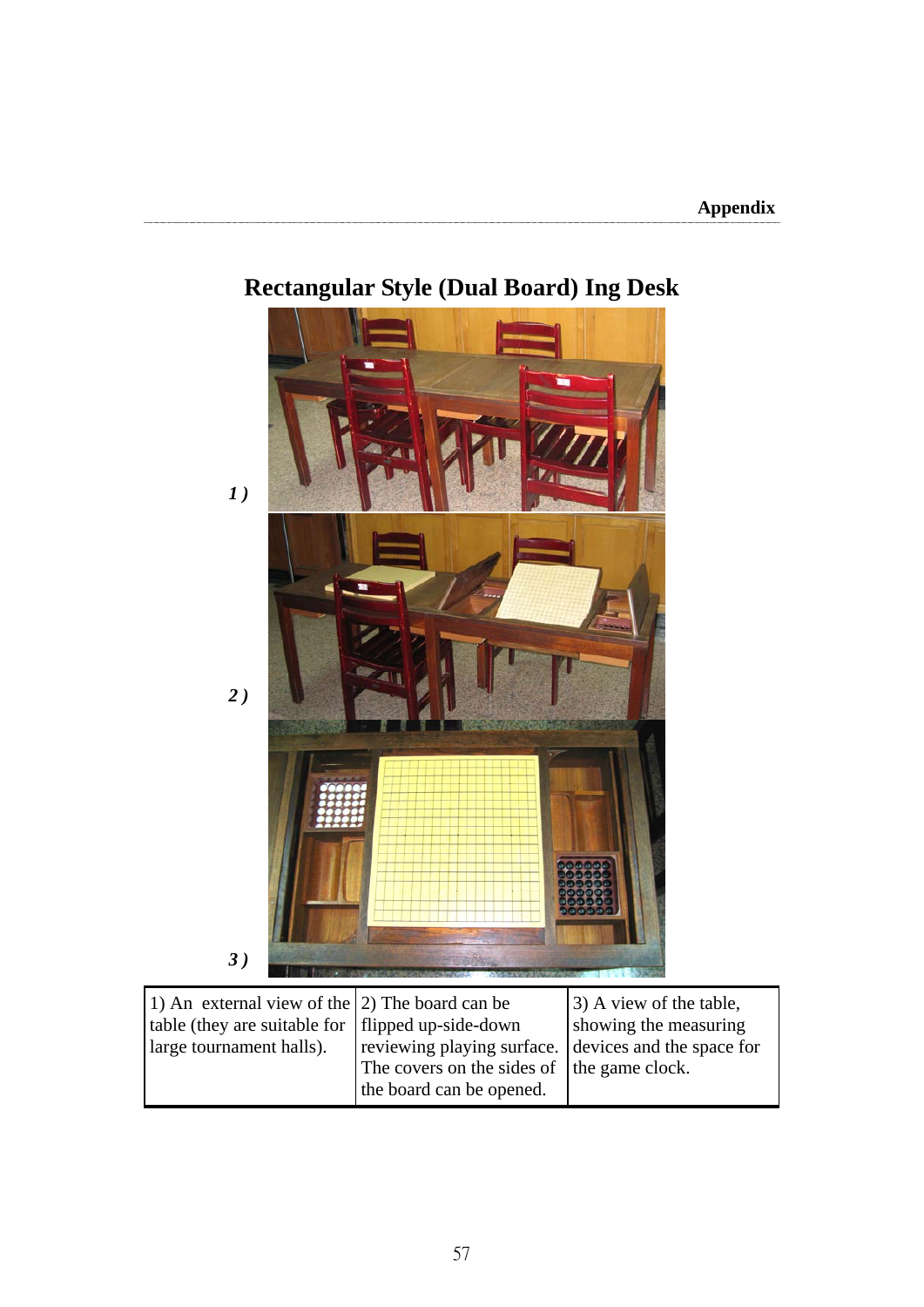#### **Appendix**

## **Ing Clock / 9186B Retractable Style Ing Bowls (With Measuring Devices)**



1) Liquid crystal displays on both sides of the clock, with Chinese/English or Chinese/Japanese voice command.

2) It can be programmed for basic time and overtime (with penalty point system or second-reading system).

3) An external view.

4) Press counter-clockwise on the center of the lid to open.

Turn the lid up-side-down and place the bowl on top of it.

Lock in place by pressing clockwise in the center. Start the game.